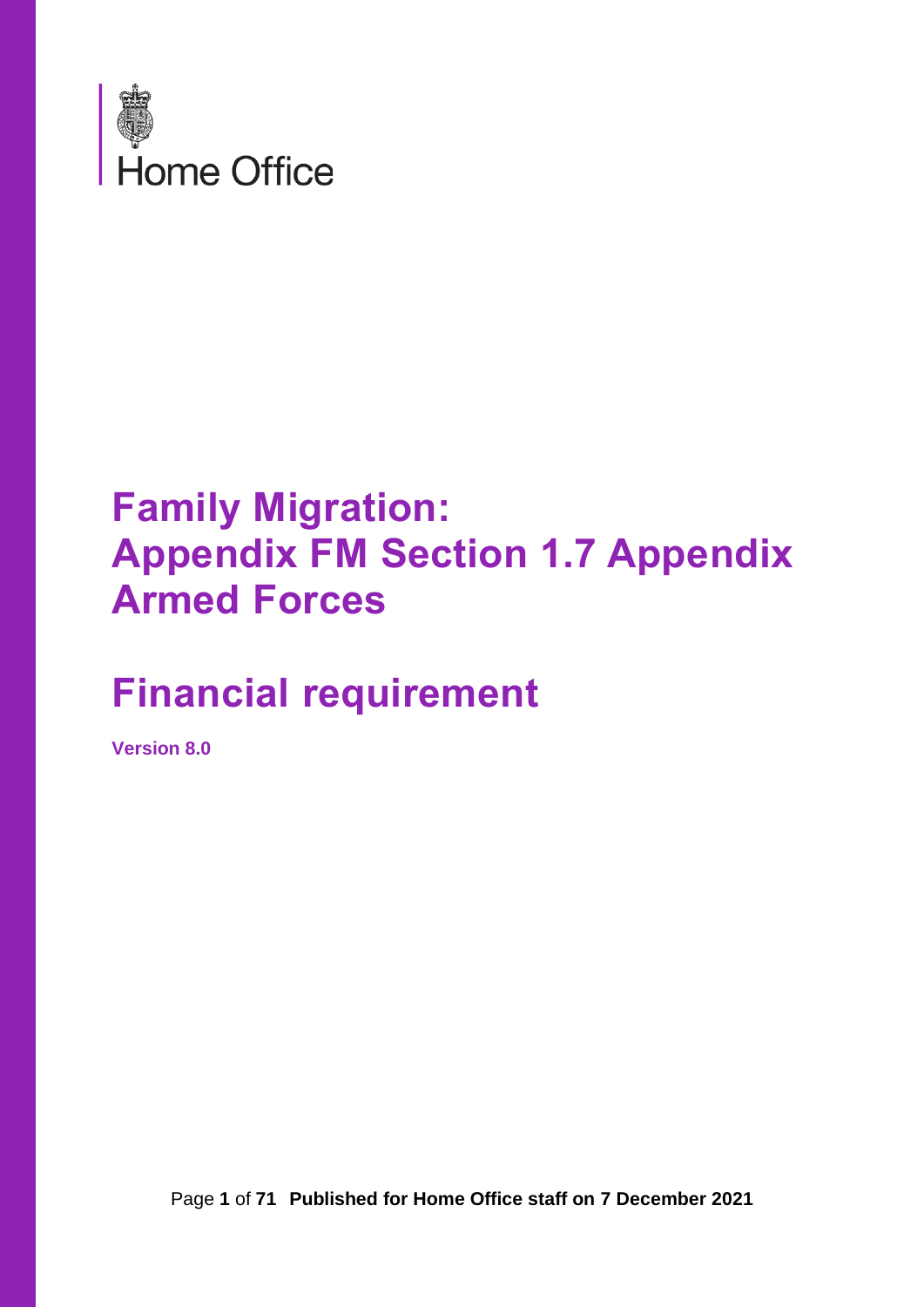# <span id="page-1-0"></span>**Contents**

| Meeting the financial requirement through 'adequate maintenance'  15            |  |
|---------------------------------------------------------------------------------|--|
|                                                                                 |  |
|                                                                                 |  |
|                                                                                 |  |
| Category A: With current employer for 6 months or more – person residing in the |  |
| Category A: With current employer for 6 months or more - overseas sponsor       |  |
| Category B: Less than 6 months with current employer or variable income -       |  |
| Category B: Less than 6 months with current employer or variable income -       |  |
|                                                                                 |  |
| Salaried and non-salaried employment - specified evidence 33                    |  |
|                                                                                 |  |
|                                                                                 |  |
|                                                                                 |  |
|                                                                                 |  |
|                                                                                 |  |
|                                                                                 |  |
|                                                                                 |  |

Page **2** of **71 Published for Home Office staff on 7 December 2021**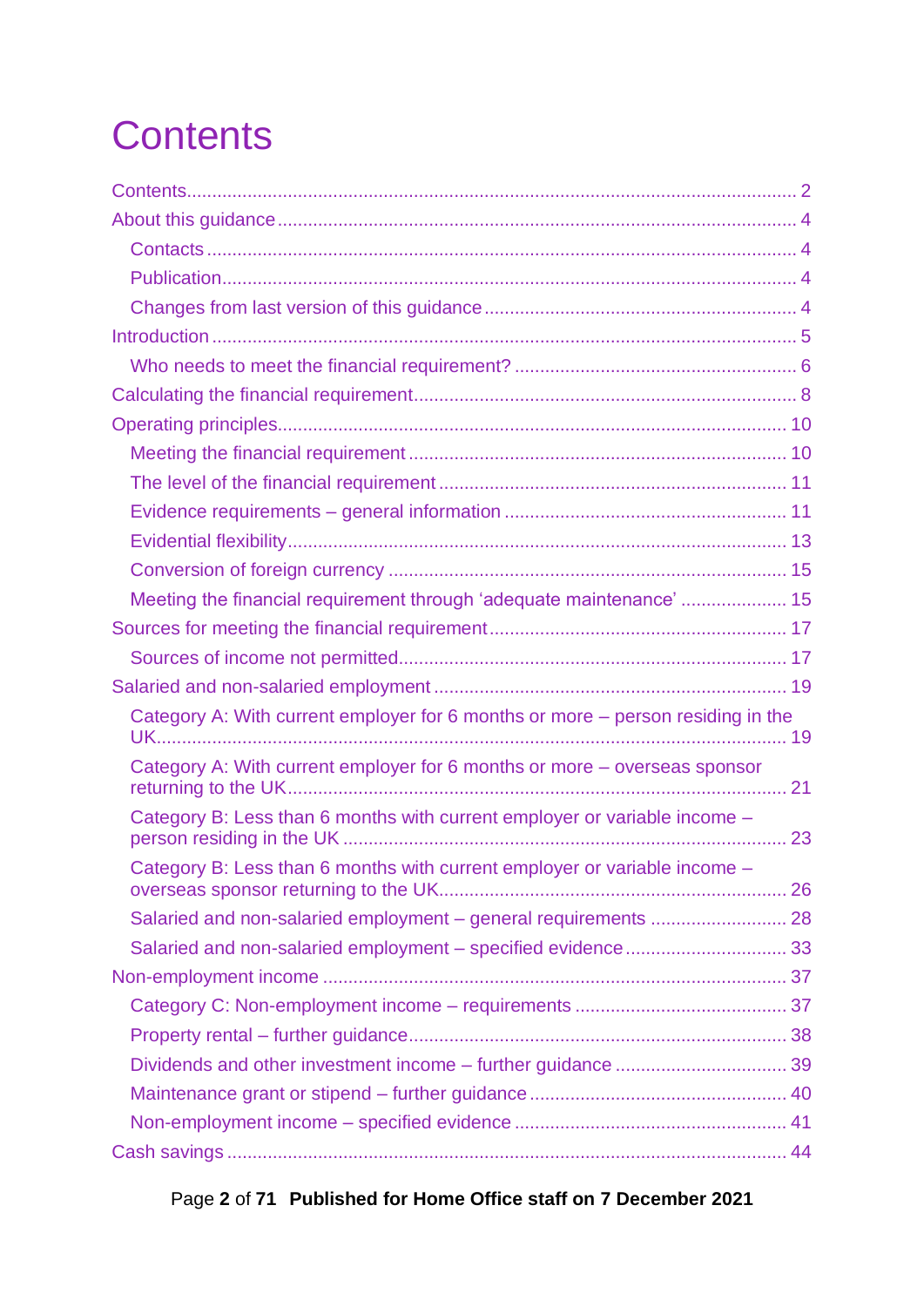| Self-employment or Director or employee of a specified limited company in the UK 55 |
|-------------------------------------------------------------------------------------|
|                                                                                     |
|                                                                                     |
| Self-employment or Director or employee of a specified limited company in the UK    |
| Self-employment or Director or employee of a specified limited company in the UK    |
| Self-employment as a sole trader, as a partner or in a franchise - requirements. 58 |
|                                                                                     |
| Director or employee of a specified limited company in the UK - requirements 60     |
| Director or employee of a specified limited company in the UK – specified           |
|                                                                                     |
|                                                                                     |
|                                                                                     |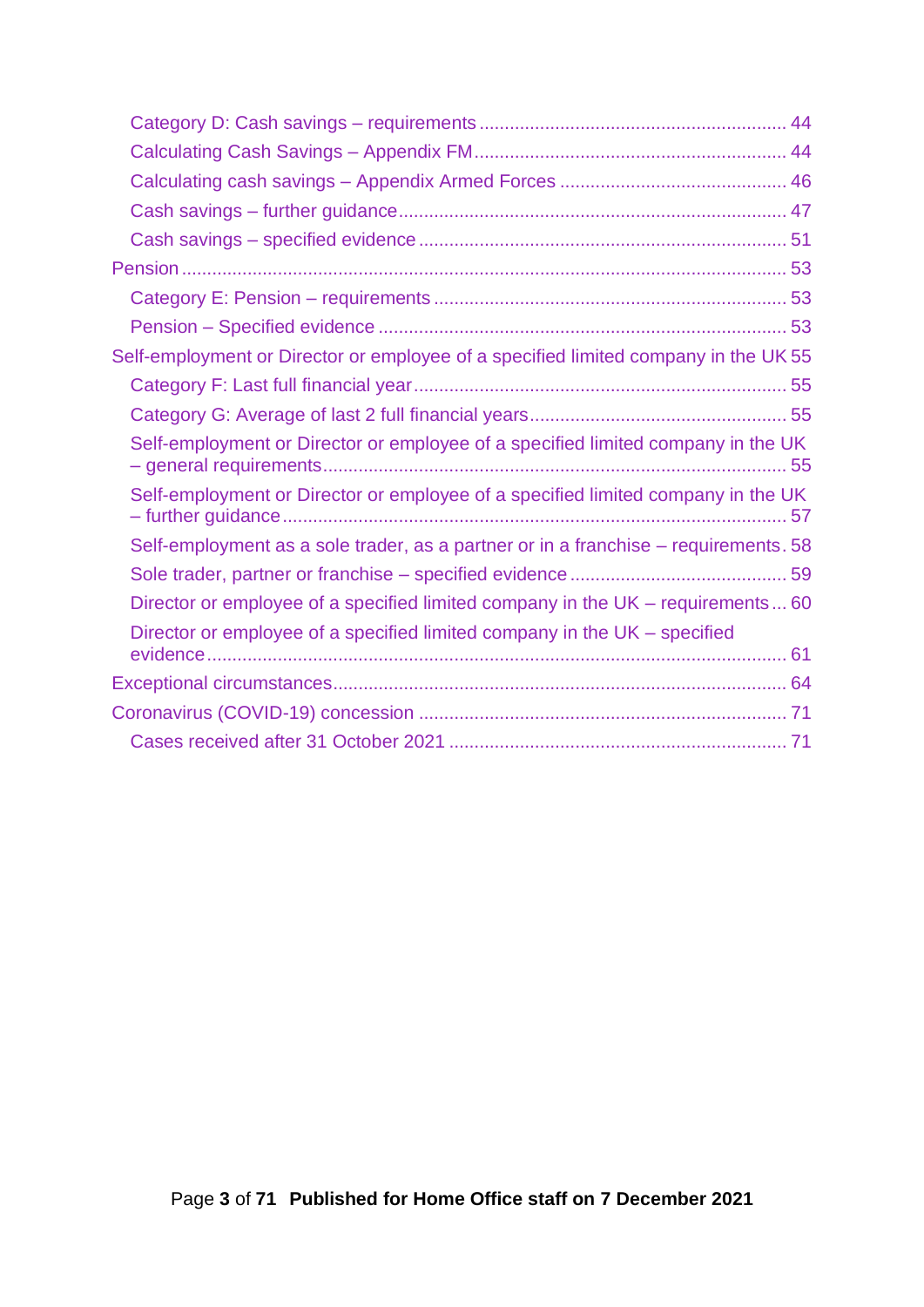# <span id="page-3-0"></span>About this guidance

This guidance tells the decision maker how to decide family migration applications that require a financial requirement assessment and is to be used for all applications decided after 6 April 2015.

## <span id="page-3-1"></span>**Contacts**

If you have any questions about the guidance and your line manager or senior caseworker cannot help you or you think that the guidance has factual errors then email the Family Policy Team.

If you notice any formatting errors in this guidance (broken links, spelling mistakes and so on) or have any comments about the layout or navigability of the guidance then you can email the Guidance Rules and Forms team.

# <span id="page-3-2"></span>**Publication**

Below is information on when this version of the guidance was published:

- version **8.0**
- published for Home Office staff on **7 December 2021**

## <span id="page-3-3"></span>**Changes from last version of this guidance**

Internal links updated. COVID-19 concessions updated.

**Related content [Contents](#page-1-0)**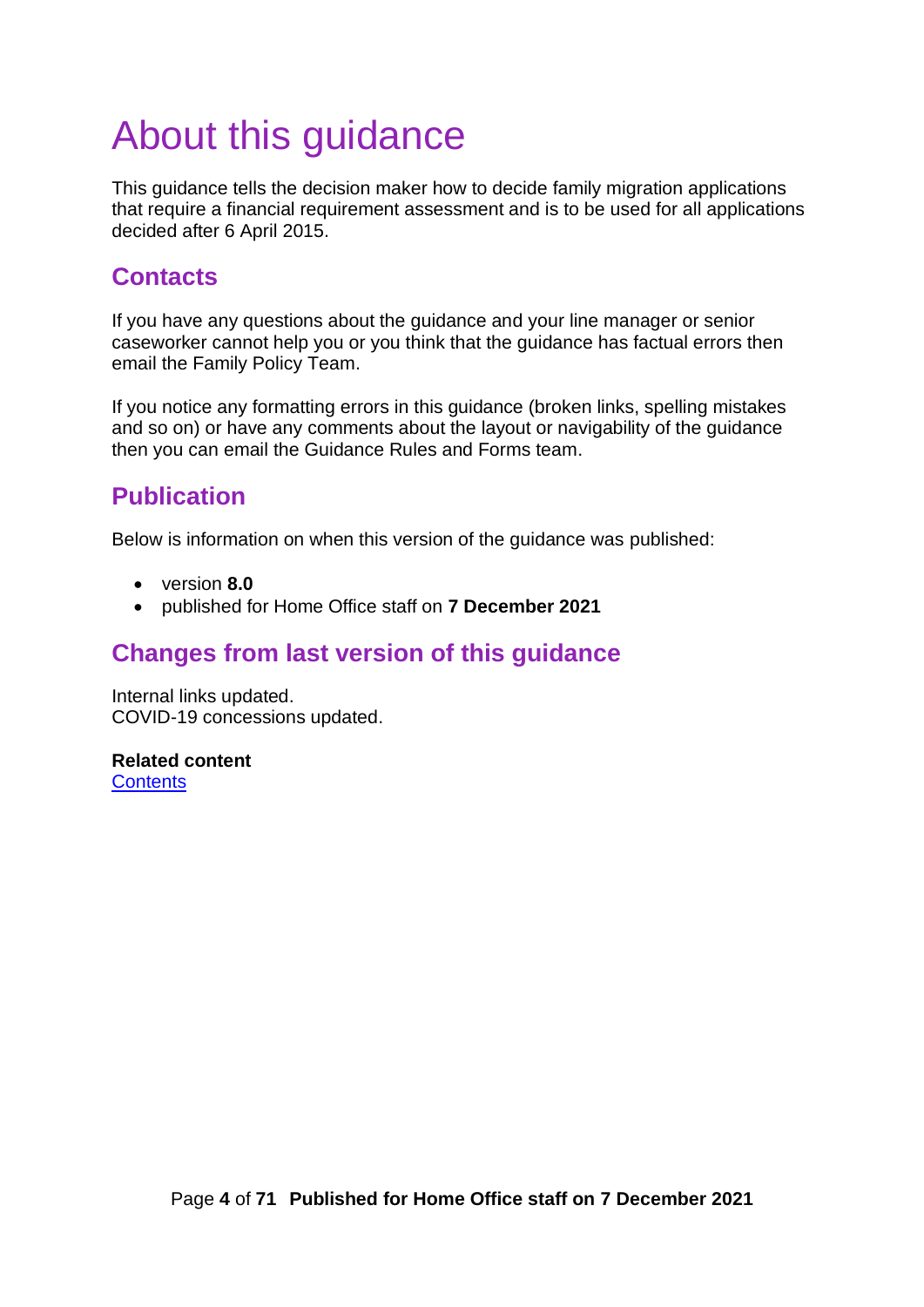# <span id="page-4-0"></span>Introduction

Since 9 July 2012, the Immigration Rules in Appendix FM have contained a financial requirement to be met by a person applying for entry clearance to, leave to remain in or indefinite leave to remain in the UK as a partner or dependent child of a person who is either:

- a British Citizen
- present and settled in the UK
- in the UK with refugee leave or humanitarian protection

On 31 December 2020 the Immigration Rules were further changed to include 2 further sponsorship categories:

- in the UK with limited leave under Appendix EU, in accordance with paragraph GEN 1.3.(d)
- in the UK with limited leave as a worker or business person under Appendix ECAA Extension of Stay, in accordance with paragraph GEN 1.3.(e)

Since 1 December 2013, the Immigration Rules in Appendix Armed Forces have also contained a financial requirement to be met by a person applying for entry clearance to, leave to remain in or indefinite leave to remain in the UK as the partner or dependent child of a person (British or foreign or Commonwealth) who is a member of HM Forces (as defined in paragraph 2(d) of Appendix Armed Forces).This guidance is for decision-makers deciding applications that need to meet the financial requirement.

For the purposes of this guidance 'partner' means an applicant's fiancé(e), proposed civil partner, spouse, civil partner, or unmarried partner.

Where the applicant is a child, references to 'applicant' should be read as appropriate to refer to the applicant's parent, and references to 'partner' should be read as appropriate to refer to the applicant's parent's partner.

For the purposes of this guidance 'decision-makers' means Entry Clearance Officers and caseworkers.

From 28 July 2014, section 117B(3) of the Nationality, Immigration and Asylum Act 2002, inserted by section 19 of the Immigration Act 2014, reinforced the public interest under Article 8 of the ECHR in the financial independence of migrants, to prevent burdens on the taxpayer and promote integration.

On 22 February 2017 the Supreme Court in MM (Lebanon) & Others v SSHD [2017] UKSC 10 [u](http://www.bailii.org/uk/cases/UKSC/2017/10.html)pheld the lawfulness of the minimum income requirement under Appendix FM, including a higher level of requirement where non-EEA national children are involved. The Court found the minimum income requirement is not a breach of the right to respect for private and family life under Article 8 of the European Convention on Human Rights (ECHR) and is not discriminatory. The

Page **5** of **71 Published for Home Office staff on 7 December 2021**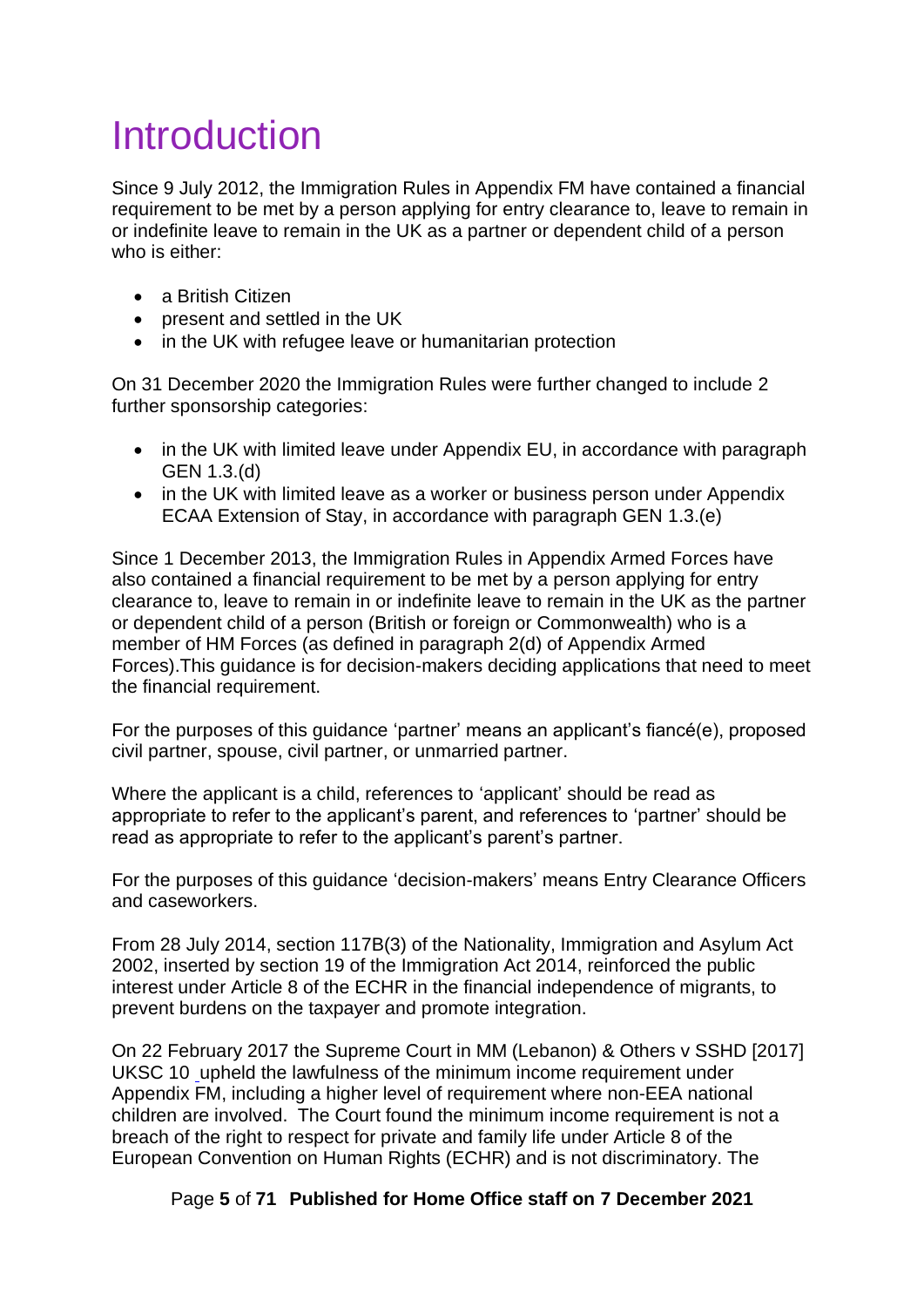Supreme Court endorsed the Secretary of State's approach in setting a minimum income requirement for family migration that prevents burdens on the taxpayer and promotes integration.

In light of the Supreme Court judgment, Statement of Changes in Immigration Rules HC 290 was implemented on 10 August 2017 to give effect to the Court's findings that, in circumstances where refusal of the application could otherwise breach ECHR Article 8, other credible and reliable sources of income or funds available to the couple should be taken into account under the minimum income requirement, and that Appendix FM needed to give direct effect to the Secretary of State's duty under section 55 of the Borders, Citizenship and Immigration Act 2009 to have regard, as a primary consideration, to a child's best interests in making an immigration decision affecting them.

# <span id="page-5-0"></span>**Who needs to meet the financial requirement?**

The financial requirement – in the form of the minimum income requirement, for those not exempt from it – needs to be met by those making an application in the following categories of Appendix FM:

- [Family Life as a Partner](https://www.gov.uk/guidance/immigration-rules/immigration-rules-appendix-fm-family-members)
- [Family Life as a Child of a person with limited](https://www.gov.uk/guidance/immigration-rules/immigration-rules-appendix-fm-family-members) leave as a Partn[er](https://www.gov.uk/guidance/immigration-rules/immigration-rules-appendix-fm-family-members)

Under paragraph A280(b) of [Part 8 of the Immigration Rules,](https://www.gov.uk/government/collections/immigration-rules) the financial requirement also needs to be met by those applying from 9 July 2012 as a child under paragraph 314(i)(a) or (d) (unless both parents are settled), or paragraph 316A(i)(d) or (e), where a parent who has adopted the child, or is doing so, is themselves subject to the financial requirement because they have or are applying for entry clearance or limited leave to remain as a partner under Appendix FM. Otherwise, [the maintenance requirement](file:///C:/Users/PAUSTIN/AppData/Local/Microsoft/Windows/INetCache/Content.Outlook/O095UEDQ/the%20maintenance%20requirement) applicable to the child applicant will be that contained in the relevant adoption rule in Part 8.

The financial requirement also needs to be met by those making an application in the following categories of Appendix Armed Forces unless otherwise stated in that Appendix:

- [Partners of members of HM Forces in Part 4](https://www.gov.uk/government/publications/immigration-rules-appendix-armed-forces) [\(w](https://www.gov.uk/government/publications/immigration-rules-appendix-armed-forces)here specified)
- [Children of members of HM Forces in Part 7](https://www.gov.uk/government/publications/immigration-rules-appendix-armed-forces) [\(w](https://www.gov.uk/government/publications/immigration-rules-appendix-armed-forces)here specified)

Those making an application as the child of a person with entry clearance or limited leave to remain as a parent who is not themselves subject to the financial requirement in the parent route are also not required to meet the financial requirement but, like their parent, a requirement for 'adequate' maintenance.

This guidance must be read alongside the guidance on [Family life \(as a partner or](https://www.gov.uk/government/publications/family-life-as-a-partner-or-parent-private-life-and-exceptional-circumstance)  [parent\), private life and exceptional circumstances.](https://www.gov.uk/government/publications/family-life-as-a-partner-or-parent-private-life-and-exceptional-circumstance)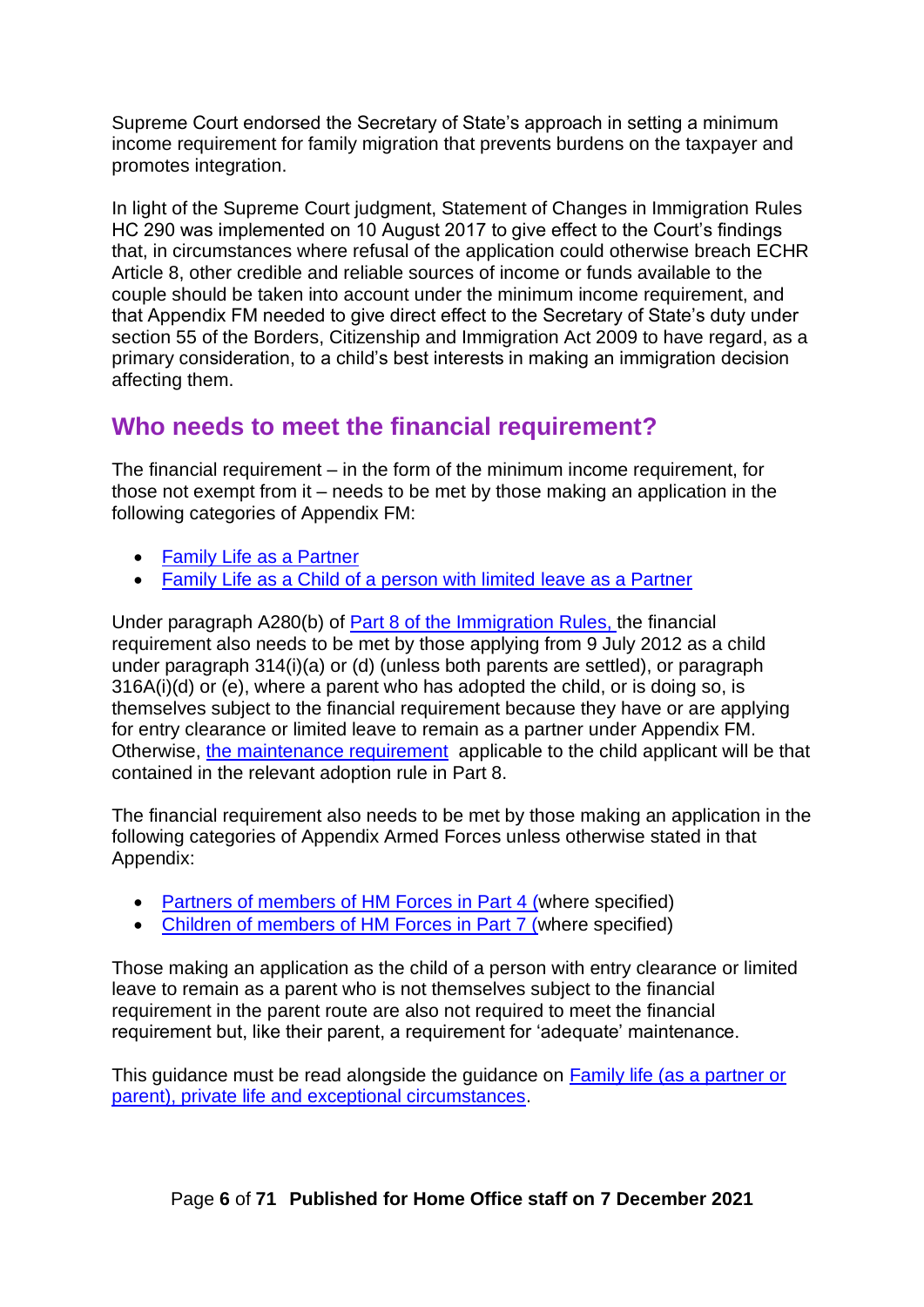For further information on the background to the financial requirement in Appendix FM, please see the Statement of Intent on Family Migration published on 11 June 2012. This is available on GOV.UK: [Statement of Intent: Family Migration](https://www.gov.uk/government/publications/family-migration-statement-of-intent)

For further information on the background to the financial requirement in Appendix Armed Forces, please see the Statement of Intent published on 4 July 2013. This is available on the GOV.UK: [Statement of Intent: Armed Forces.](https://www.gov.uk/government/publications/armed-forces-family-migration-statement-of-intent)

### **Related content**

**[Contents](#page-1-0)**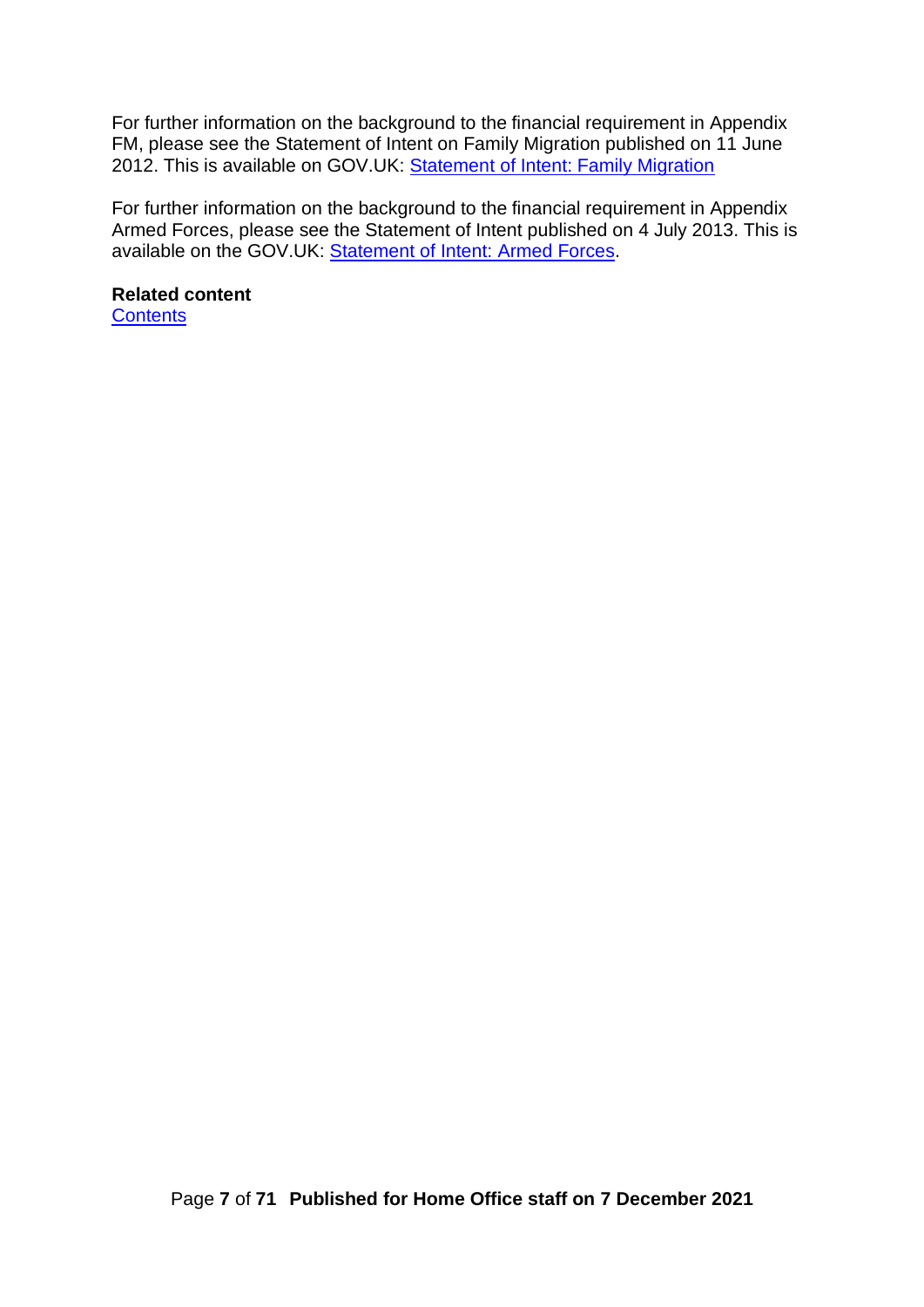# <span id="page-7-0"></span>Calculating the financial requirement

Unless exempt, the applicant must meet the financial requirement in the form of a minimum income requirement. The minimum income requirement for a **Partner** applying under Appendix FM from 9 July 2012 and for a [Partner](https://www.gov.uk/government/publications/immigration-rules-appendix-armed-forces) applying under Appendix Armed Forces from 1 December 2013, without dependent children, is £18,600.

However, where the application includes sponsorship of a child at the same time (or at any time before the applicant reaches settlement), or where the sponsor is already sponsoring a child, the minimum income requirement increases and there is a higher financial requirement to be met.

An additional gross annual income of £3,800 is required for the first child sponsored in addition to the partner and an additional £2,400 for each further child. The level of the financial requirement will therefore be:

- partner with no children or no children who are subject to the income requirement – £18,600
- 1 child in addition to the partner  $-$  £22,400
- 2 children in addition to the partner  $-$  £24,800
- 3 children in addition to the partner  $-$  £27,200

If the higher financial requirement and other requirements are met, the applicant child or children will be granted leave in line with the applicant partner. If the partner and a child or children are applying together, and the higher financial requirement and other requirements are not met, applicants will be considered on the basis of exceptions and exceptional circumstances, where leave will either be granted a longer 10 year route or refused.

The higher financial requirement applies to biological children, step-children (in certain circumstances), adopted children (in certain circumstances, including de facto adoptions), and children coming for the purpose of adoption who are subject to immigration control and applying for limited leave to enter or remain under Appendix FM, Appendix Armed Forces or the paragraphs of Part 8.

Where a child or children were previously granted leave before they turned 18 when they were included in the higher financial requirement and remains dependent on their parent, the higher financial requirement will apply until the applicant partner qualifies for settlement, even if the child turns 18 before then. However, the 18+ year old's income and savings will be permitted to count towards the financial requirement if they have not formed an independent life and are not eligible to be considered as a child.

The financial requirement does not apply to a child who:

- is a British Citizen (including British citizenship acquired through adoption)
- is an Irish Citizen

#### Page **8** of **71 Published for Home Office staff on 7 December 2021**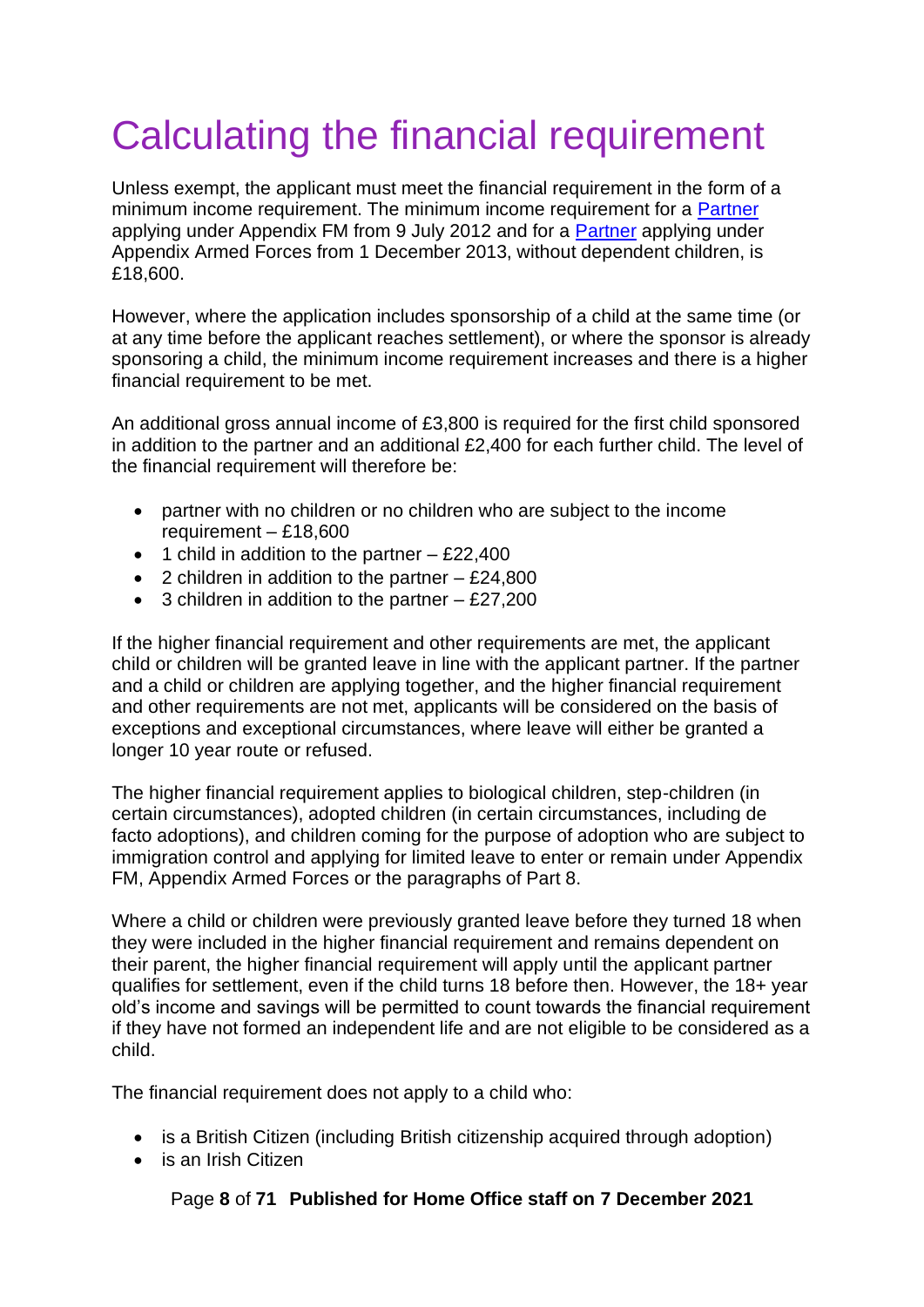- is a European Economic Area (EEA) national resident in the UK with free movement rights under the Immigration (European Economic Area) Regulations 2016 for as long as those rights remain in force until the end of the grace period on 30 June 2021
- has been or is being granted leave to enter or remain under the EU Settlement Scheme (including settled status in accordance with paragraph EU2 or EU2A and pre-settled status in accordance with EU3 and EU3A of Appendix EU)
- is settled in the UK or who qualifies for indefinite leave to enter
- qualifies under Part 8 or Appendix Armed Forces of the Immigration Rules in a category to which the financial requirement does not apply

#### **Related content**

**[Contents](#page-1-0)**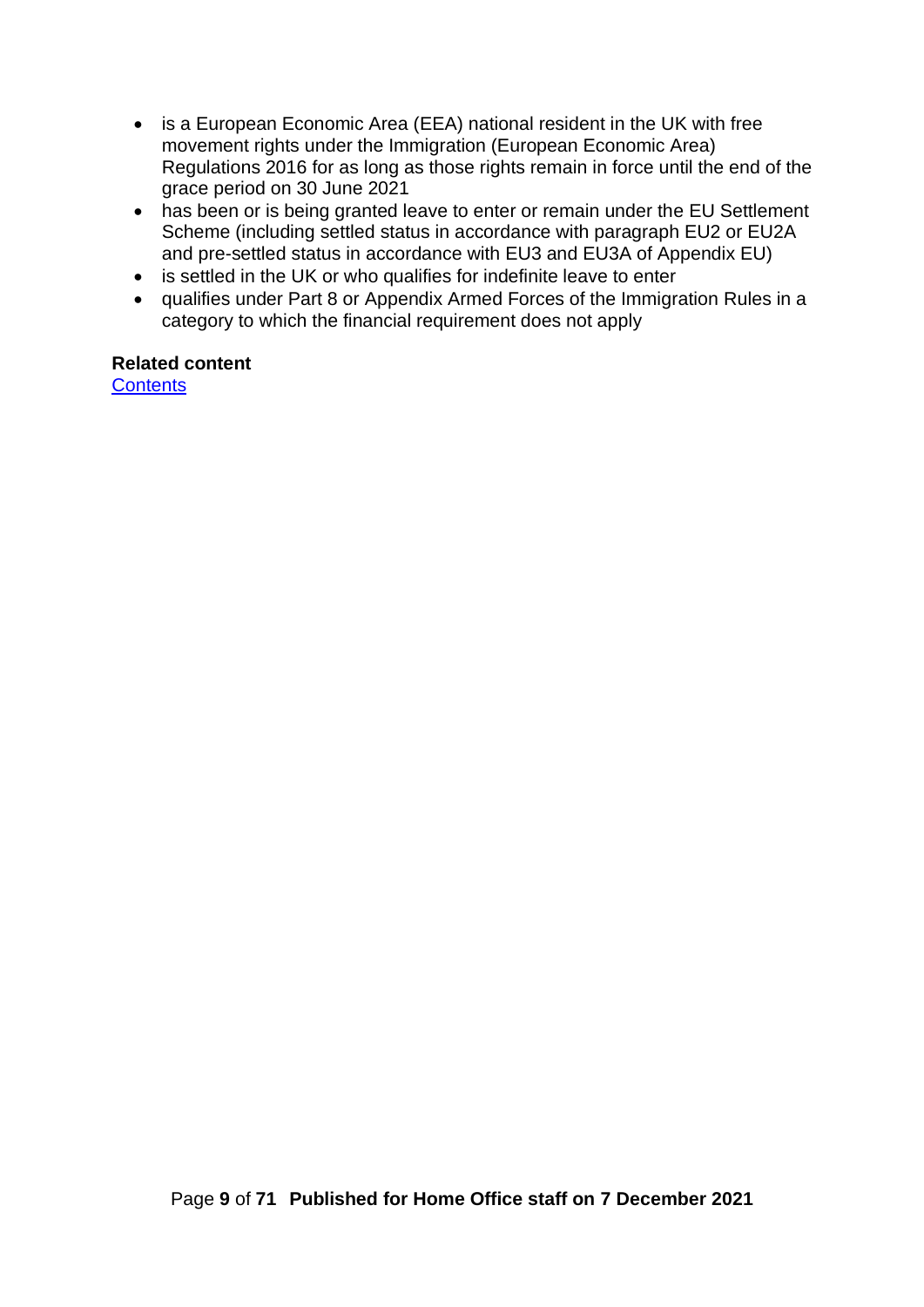# <span id="page-9-0"></span>Operating principles

# <span id="page-9-1"></span>**Meeting the financial requirement**

Under Appendix FM, Appendix Armed Forces and Appendix FM-SE, the applicant must meet:

- the level of the financial requirement applicable to their application
- the requirements specified as to:
	- o the permitted sources of income/savings
	- o the time periods and permitted combinations of sources applicable to each permitted source relied upon
	- o the evidence required for each permitted source relied upon

Income and cash savings must be in the name of the applicant, their partner or jointly or the dependent child once the child has turned 18 years of age.

All employment or self-employment income must come from working legally. All income and savings must be lawfully derived. Where an application relies on the earnings of an applicant in the UK, they must be here with permission to work and their hours of work must not exceed any limit specified in their conditions of leave. Earnings from employment undertaken by an applicant in the UK when they did not have leave to enter or remain and permission to work (excluding those where paragraph 39E of the Rules applies), cannot be included.

Where the gross (pre-tax) amount of any income cannot be properly evidenced, the net (post-tax) amount will be counted, including towards a gross income requirement.

Under paragraph 1(n) of [Appendix FM-SE](https://www.gov.uk/guidance/immigration-rules/immigration-rules-appendix-fm-se-family-members-specified-evidence) the gross amount of any cash income may be counted where the person's specified bank statements show the deposit of the full net amount which relates to the gross amount shown on their payslips (or in the relevant specified evidence provided in addition to the specified bank statements in relation to non-employment income). Otherwise, only the net amount shown on the specified bank statements may be counted.

Those wishing to rely on cash income to sponsor an application subject to the financial requirement may need to change the way they manage their money and bank the full net amount so that they can then rely on the gross amount of that income in sponsoring the application. Like the other evidential requirements of [Appendix FM-SE](https://www.gov.uk/guidance/immigration-rules/immigration-rules-appendix-fm-se-family-members-specified-evidence) which seek to maintain the integrity of the system for all genuine applicants and sponsors, it is important that those wishing to rely on the gross amount of their cash income from employment corroborate this income through their bank statements, as well as the required payslips and employer's letter.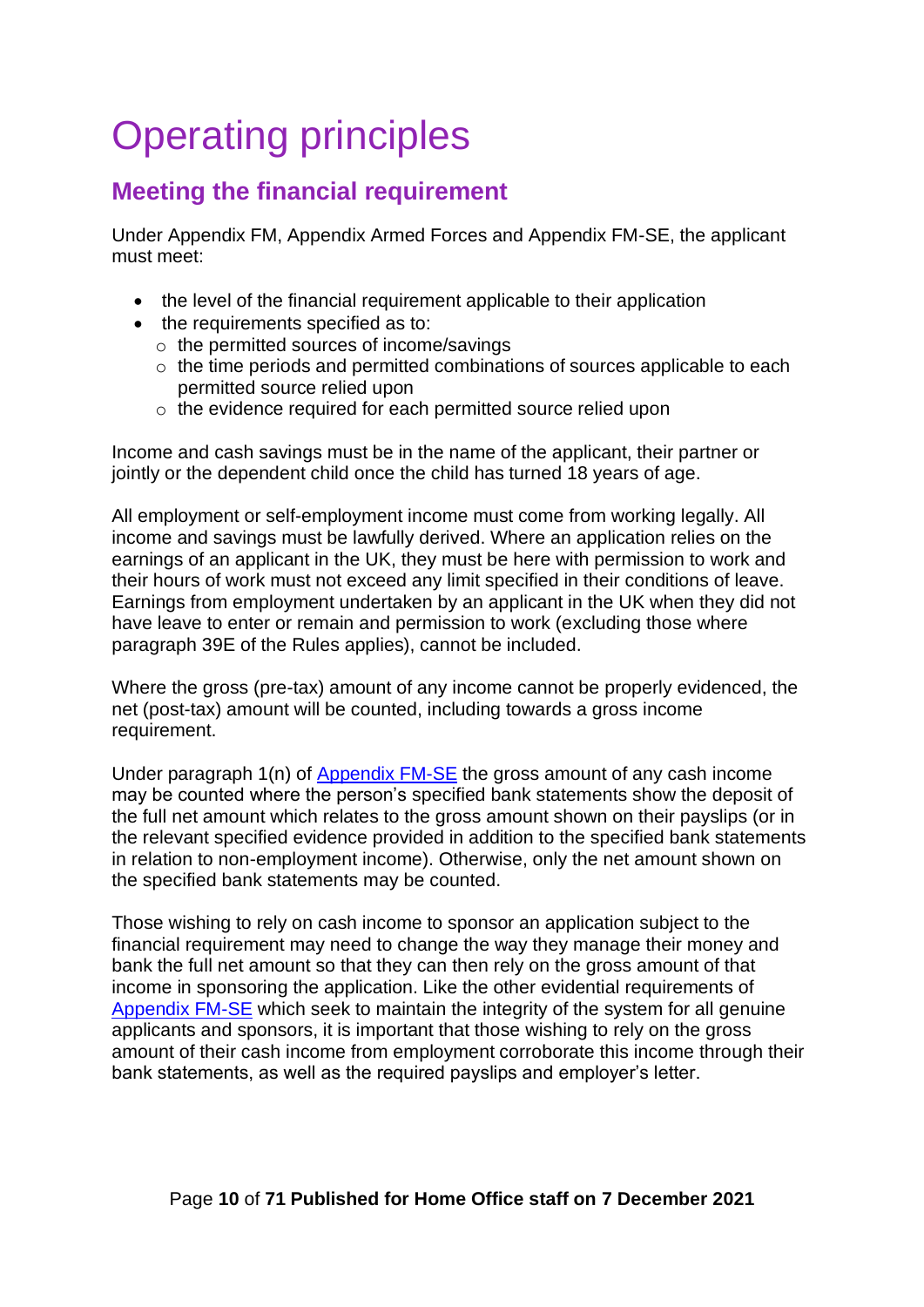## <span id="page-10-0"></span>**The level of the financial requirement**

Decision-makers cannot exercise any discretion or flexibility with regard to the level of the financial requirement that must be met. It is a matter of public policy to operate a financial requirement based on a minimum income requirement for the sponsorship of partners and children. It must be clear and consistently applied in all cases.

The applicant has to demonstrate and evidence the income and or savings required to meet the level of the financial requirement relevant to their application. They do not need to provide information in the first instance about any income or savings which they and or their partner may have beyond this.

The onus is on the applicant to demonstrate the financial requirement is met in their case. The decision-maker will not generally be expected to make further enquiries or request further information in an effort to establish whether the financial requirement is met.

## <span id="page-10-1"></span>**Evidence requirements – general information**

These general evidence requirements are based on paragraph 1 of [Appendix FM-](https://www.gov.uk/guidance/immigration-rules/immigration-rules-appendix-fm-se-family-members-specified-evidence)[SE.](https://www.gov.uk/guidance/immigration-rules/immigration-rules-appendix-fm-se-family-members-specified-evidence)

Promises of support from a third party cannot generally be counted towards the financial requirement. The applicant and their partner must generally have the required resources under their own control, not somebody else's. (a gift from a third party can be the source of cash savings held by the applicant, their partner or the couple jointly, provided that the money has been held by them for at least the 6 months prior to the date of application and is under their control). See the section of the guidance on exceptional circumstances which shows the scope to rely on a credible guarantee of sustainable financial support from a third party in order to meet the financial requirement.

Income can be paid into, or cash savings held in, any bank/savings account in the name of the applicant, the applicant's partner or both jointly, provided that the account is held in a financial institution that is regulated by the Financial Services Authority or the appropriate regulatory body for the country in which that institution is operating; and the financial institution does not appear on the list of excluded institutions under [Appendix Finance of the Immigration Rules.](https://www.gov.uk/guidance/immigration-rules)

Bank statements must be on official bank stationery. Alternatively, electronic bank statements can also be accepted for all bank accounts (the account itself does not have to be exclusively online) as long as they are either accompanied by a letter from the bank on its headed stationery confirming that the documents are authentic or which bear the official stamp of the issuing bank on every page.

The bank statements must cover the specified periods as described in the Immigration Rules for each of the sources of income relied upon.

As an alternative to a bank statement we will also accept:

Page **11** of **71 Published for Home Office staff on 7 December 2021**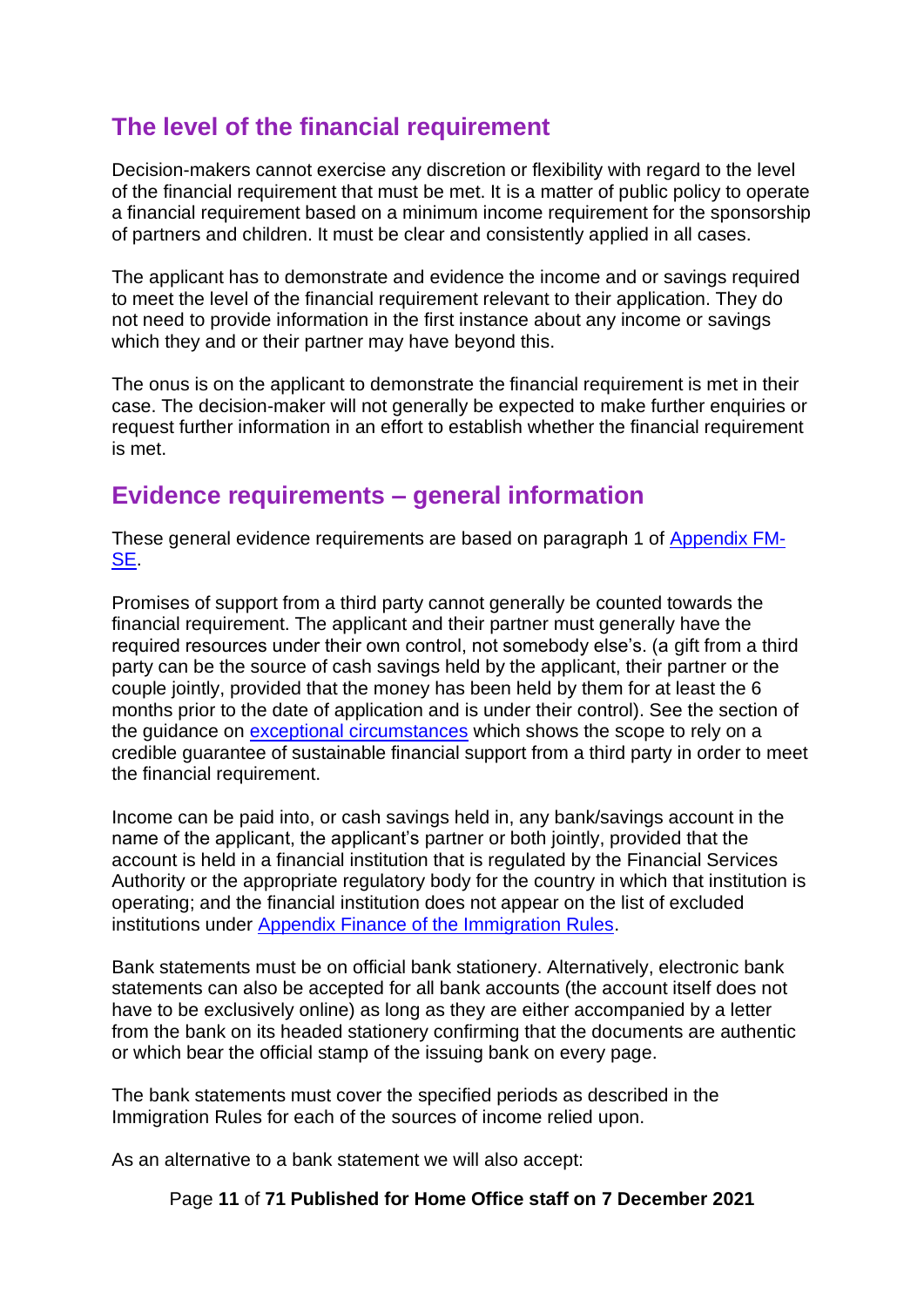- a building society statement or pass book
- a letter from the bank or building society
- a letter from a financial institution regulated by the Financial Conduct Authority and the Prudential Regulation Authority or, for overseas accounts, the appropriate regulatory body for the country in which the institution operates and the funds are located. The financial institution must not appear on the list of excluded institutions under [Appendix Finance of the Immigration Rules](https://www.gov.uk/guidance/immigration-rules)

This is provided that the requirements in paragraph 1(aa)(1)-(3) of [Appendix FM-SE](http://www.ukba.homeoffice.gov.uk/policyandlaw/immigrationlaw/immigrationrules/appendix-fmse/) are met: These are:

- the requirements in paragraph  $1(a)(i)$ -(iv) are met as if the document were a bank statement
- a building society pass book must clearly show:
	- $\circ$  the account number
	- $\circ$  the building society's name and logo
	- $\circ$  the information required on transactions, funds held and time period(s) or as otherwise specified in Appendix FM-SE in relation to bank statements
- a letter must be on the headed stationery of the bank, building society or other financial institution and must clearly show:
	- $\circ$  the account number
	- o the date of the letter
	- $\circ$  the financial institution's name and logo
	- o the information required on transactions, funds held and time period(s) or as otherwise specified in Appendix FM-SE in relation to bank statements

Payslips must be original formal payslips issued by the employer and showing the employer's name, or be accompanied by a letter from the employer, on their headed paper and signed by a senior official confirming they are authentic.

Where [Appendix FM-SE](https://www.gov.uk/guidance/immigration-rules/immigration-rules-appendix-fm-se-family-members-specified-evidence) requires the applicant to provide specified evidence relating to a period which ends with the date of application, that evidence must be dated no earlier than 28 days before the date of application.

Any documentary evidence must be the original (not a copy) unless indicated otherwise in [Appendix FM-SE.](https://www.gov.uk/guidance/immigration-rules/immigration-rules-appendix-fm-se-family-members-specified-evidence)

Where a specified document is not in English or Welsh, the applicant must provide the original and a full translation that can be independently verified by the decisionmaker. This translation must include contact details for the translator or the translation company and confirmation that it is an accurate translation of the original document. It must also be dated and include the full name and original signature of the translator or an authorised official from the translation company. For applications for leave to remain or indefinite leave to remain (but not for entry clearance) certification by a qualified translator and confirmation of the translator/translation company's credentials must also be provided.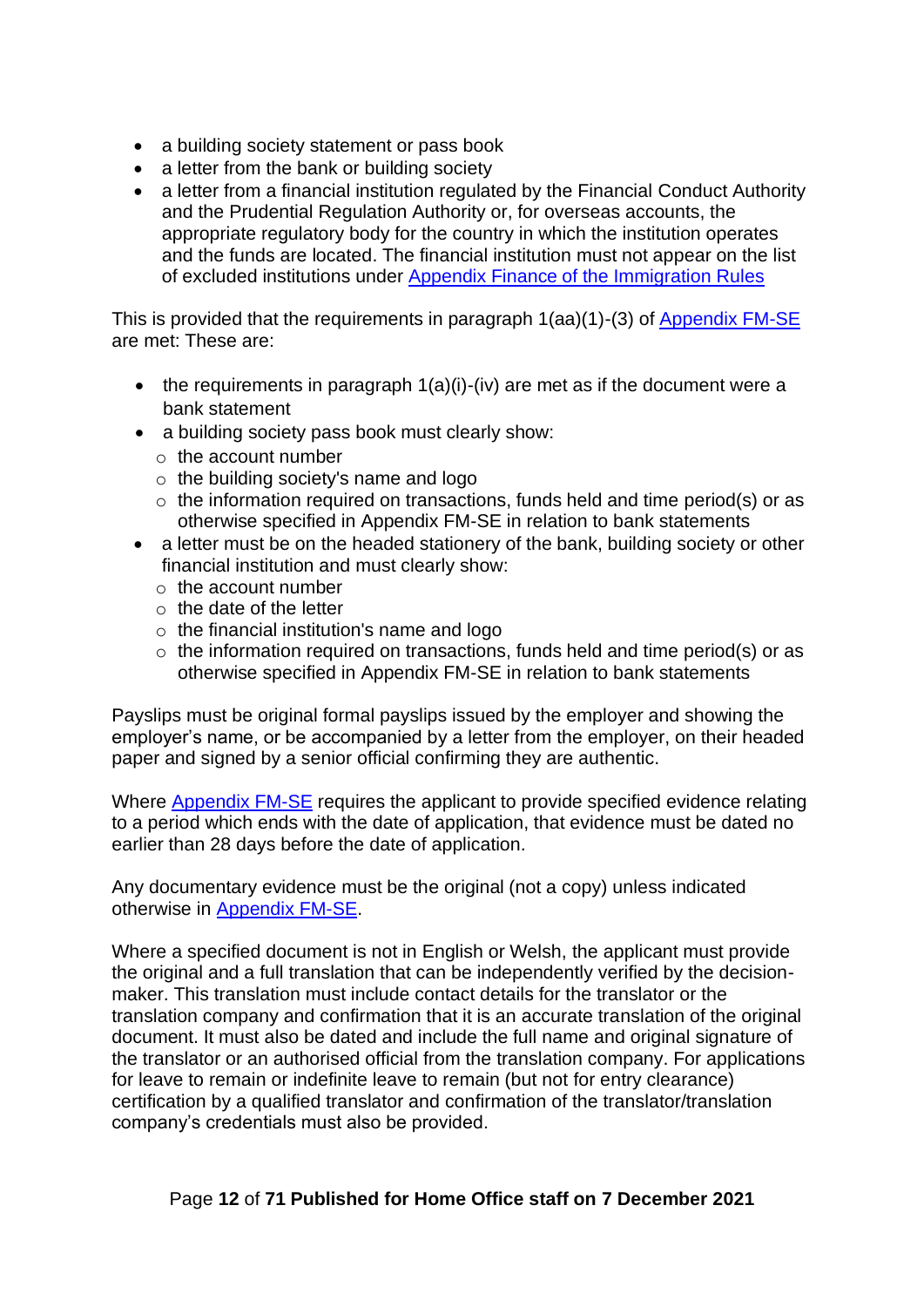Under paragraph GEN.1.5. of [Appendix FM,](https://www.gov.uk/guidance/immigration-rules/immigration-rules-appendix-fm-family-members) where decision-makers have reasonable cause to doubt the genuineness of any information or document submitted in support of an application and, after taking reasonable steps, are unable to verify that it is genuine, the information or document will be discounted for the purposes of the application.

Decision-makers are able to refuse the application if they have evidence that the applicant or partner has deceived them as to the level and/or source of income or has withheld relevant information, for example, that the cash savings relied upon are a loan.

Where there is a requirement to provide evidence from a UK government department, this can be met by evidence from a body performing an equivalent function on behalf of a Devolved Administration.

# <span id="page-12-0"></span>**Evidential flexibility**

Under [Appendix FM-SE](https://www.gov.uk/guidance/immigration-rules/immigration-rules-appendix-fm-se-family-members-specified-evidence) there is discretion for decision-makers to defer an application pending submission of missing evidence or the correct version of it, within a reasonable deadline set for this. Decision-makers will not have to defer where they do not think that correcting the error or omission will lead to a grant.

Decision-makers are also able to grant an application despite minor evidential problems (but not where specified evidence is missing entirely).

There is also discretion for decision-makers where evidence cannot be supplied because it is not issued in a particular country or has been permanently lost.

Decision-makers have general discretion to request additional information or evidence before making a decision.

It can be helpful to the Tribunal in any appeal against a refusal based on a failure to meet the financial requirement for lack of provision of specified evidence under [Appendix FM-SE](https://www.gov.uk/guidance/immigration-rules/immigration-rules-appendix-fm-se-family-members-specified-evidence) if the refusal notice or letter briefly explains whether and why the evidential flexibility provisions have or have not been applied. A refusal notice or letter should contain such a brief explanation where the applicant, in making their application, has asked the decision-maker to apply the evidential flexibility provisions and the decision-maker has refused to do so: see. [Sultana and Others \(rules:](https://tribunalsdecisions.service.gov.uk/utiac/2014-ukut-540)  [waiver/further enquiry; discretion\) \[2014\] UKUT 540 \(IAC\).](https://tribunalsdecisions.service.gov.uk/utiac/2014-ukut-540)

In deciding an application in relation to which this Appendix states that specified documents must be provided, the Entry Clearance Officer or Secretary of State ('the decision-maker') will consider documents that have been submitted with the application, and will only consider documents submitted after the application where sub-paragraph (b), (e) or (f) applies.

If the applicant has submitted: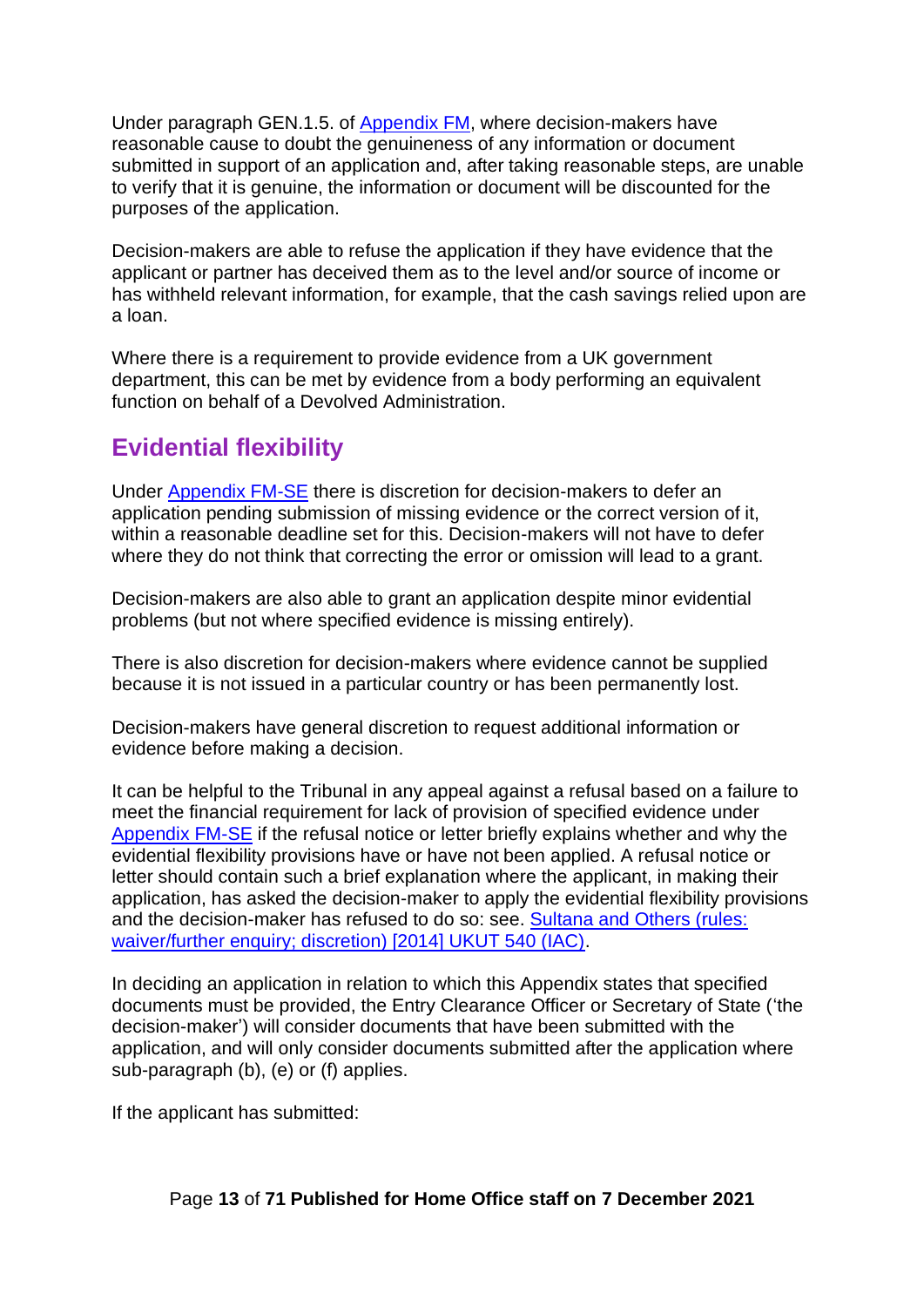- a sequence of documents and some of the documents in the sequence have been omitted (for example, if one bank statement from a series is missing)
- a document in the wrong format (for example, if a letter is not on letterhead paper as specified)
- a document that is a copy and not an original document
- a document which does not contain all of the specified information
- has not submitted a specified document

the decision-maker may contact the applicant or his representative in writing or otherwise, and request the document(s) or the correct version(s). The material requested must be received at the address specified in the request within a reasonable timescale specified in the request.

The decision-maker will not request documents where he or she does not anticipate that addressing the error or omission referred to in sub-paragraph (b) will lead to a grant because the application will be refused for other reasons.

If the applicant has submitted:

- a document in the wrong format
- a document that is a copy and not an original document

A document that does not contain all of the specified information, but the missing information is verifiable from:

- other documents submitted with the application
- the website of the organisation which issued the document
- the website of the appropriate regulatory body

the application may be granted exceptionally, providing the decision-maker is satisfied that the document(s) is genuine and that the applicant meets the requirement to which the document relates. The decision-maker reserves the right to request the specified original document(s) in the correct format in all cases where sub-paragraph (b) applies, and to refuse applications if this material is not provided as set out in sub-paragraph (b).

Where the decision-maker is satisfied that there is a valid reason why a specified document(s) cannot be supplied, for example, because it is not issued in a particular country or has been permanently lost, he or she may exercise discretion not to apply the requirement for the document(s) or to request alternative or additional information or document(s) be submitted by the applicant.

Before making a decision under [Appendix FM](https://www.gov.uk/guidance/immigration-rules/immigration-rules-appendix-fm-family-members) or this Appendix, the decision-maker may contact the applicant or their representative in writing or otherwise, to request further information or documents. The material requested must be received at the address specified in the request, within a reasonable timescale specified in the request.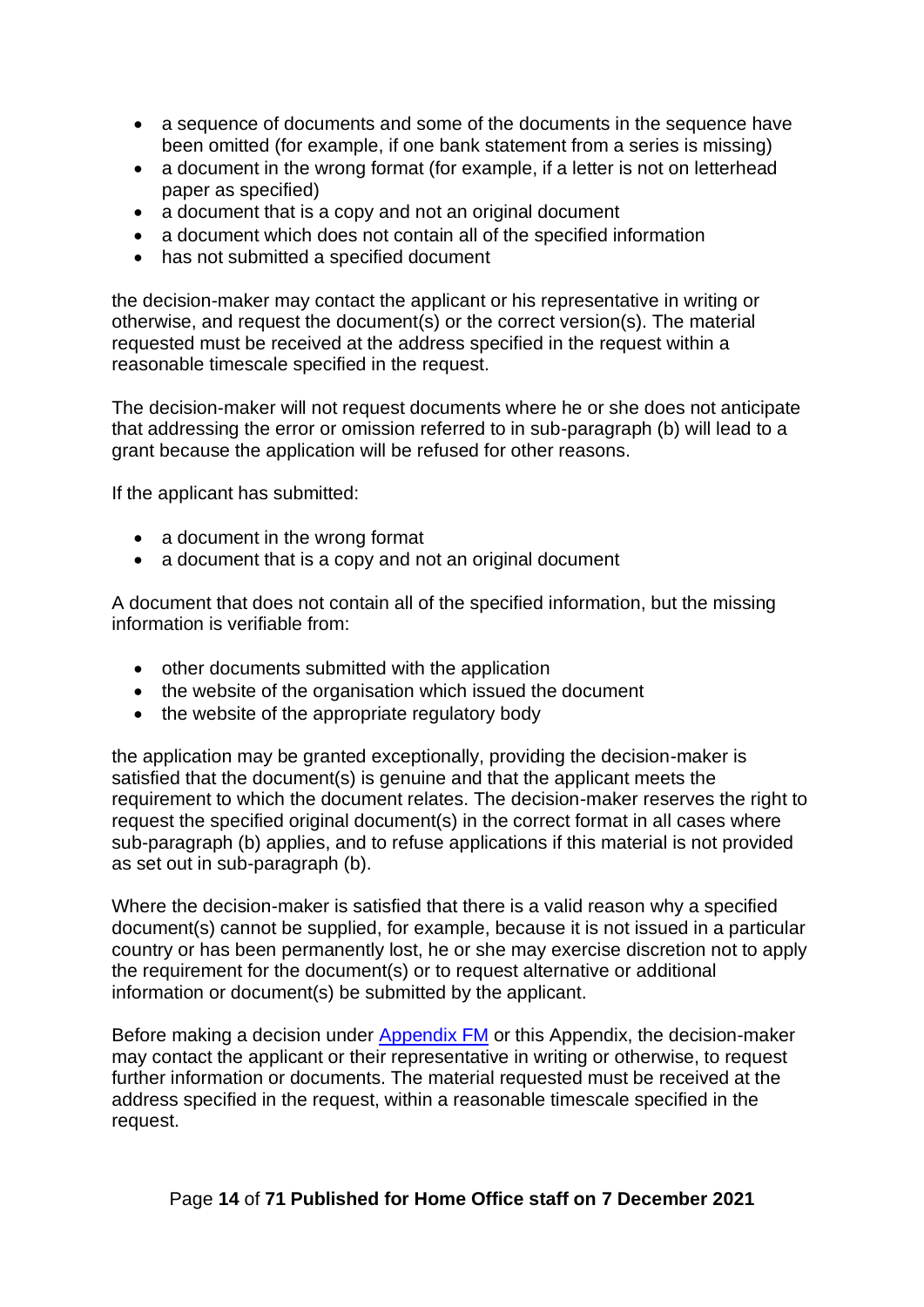# <span id="page-14-0"></span>**Conversion of foreign currency**

Income or cash savings in a foreign currency will be converted to pounds sterling  $(E)$ using the closing spot exchange rate which appears on [www.oanda.com](http://www.oanda.com/) on the date of application. Where there is income or cash savings in different foreign currencies, each will be converted into pounds sterling (£) before being added together, and then added to any UK income or savings, to give a total amount. Any fluctuation in the exchange rate prior to the date of application will be disregarded: the decisionmaker will base the conversion of the foreign currency income or cash savings into sterling on the exchange rate as at the date of application.

### <span id="page-14-1"></span>**Meeting the financial requirement through 'adequate maintenance'**

Where the applicant's partner is in receipt of any of the following benefits or allowances in the UK, the applicant will be able to meet the financial requirement at that application stage by providing evidence of "adequate maintenance" rather than meeting an income threshold:

- Carer's Allowance
- Disability Living Allowance
- Severe Disablement Allowance
- Industrial Injuries Disablement Benefit
- Attendance Allowance
- Personal Independence Payment
- Armed Forces Independence Payment or Guaranteed Income Payment under the Armed Forces Compensation Scheme
- Constant Attendance Allowance, Mobility Supplement or War Disablement Pension under the War Pensions Scheme
- Police Injury Pension

If the applicant's partner is in receipt of one of the above benefits or allowances on behalf of their child, the applicant will be able to qualify by meeting the financial requirement through 'adequate maintenance', with evidence specified in [Appendix FM-SE:](https://www.gov.uk/guidance/immigration-rules/immigration-rules-appendix-fm-se-family-members-specified-evidence) 

All the following must be provided:

- official documentation from the Department for Work and Pensions or Veterans Agency or Police Pension Authority confirming the current entitlement and the amount currently received
- at least one personal bank statement in the 12-month period prior to the date of application, showing payment of the benefit or allowance to which the person is currently entitled into their account

The minimum income threshold will apply at the next application stage if the applicant's partner is no longer in receipt of one of these benefits or allowances at that time.

Page **15** of **71 Published for Home Office staff on 7 December 2021**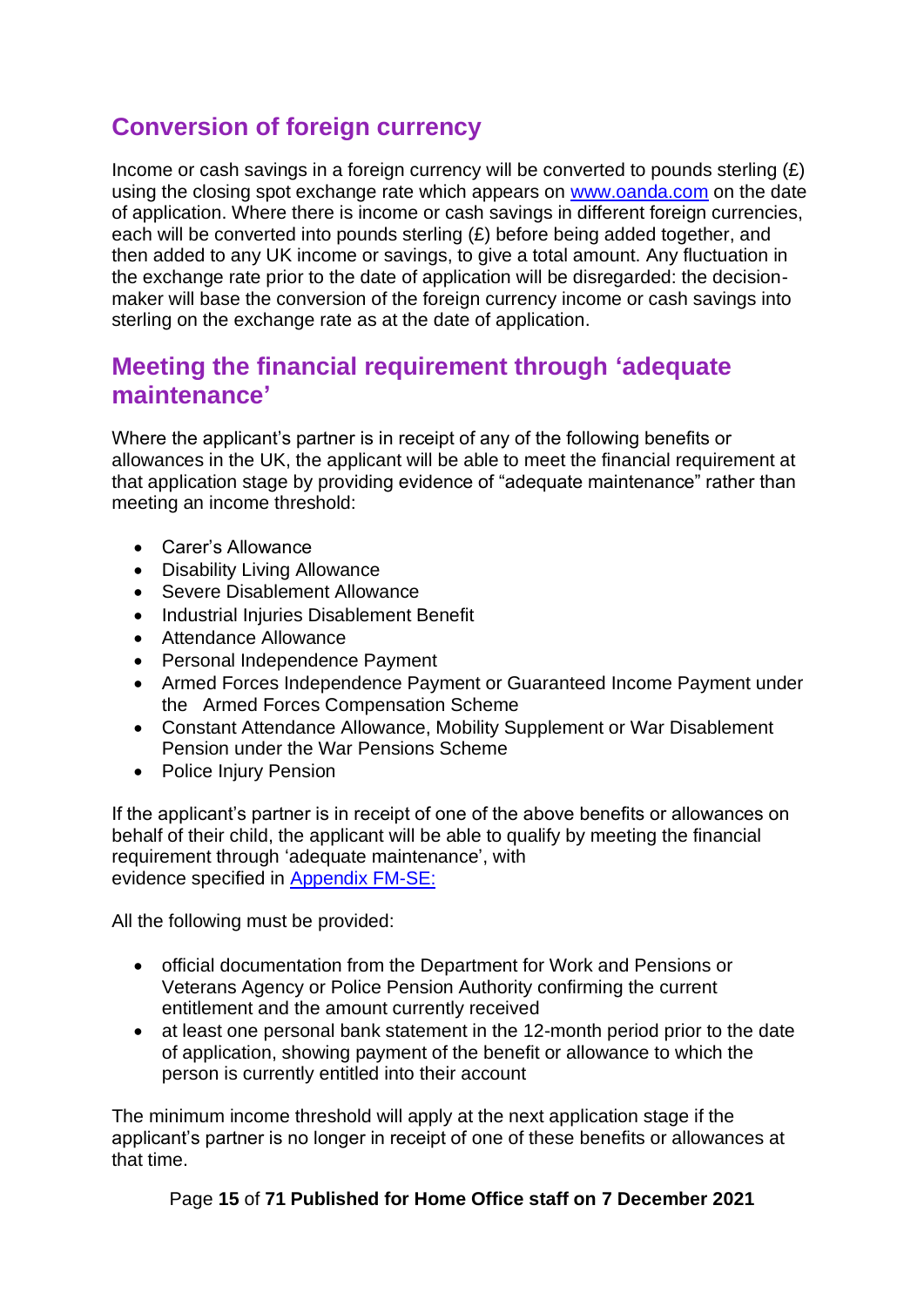Some applicants under Appendix Armed Forces are already required to demonstrate that they will be adequately maintained without recourse to public funds and there is no assessment needed of whether they are exempt from minimum income threshold because the minimum income threshold does not apply to their category of application. See Part 4, Part 7, Part 9, and Part 10 of Appendix Armed Forces for details of who falls into this group. The relevant guidance is set out in [IDI Appendix](https://www.gov.uk/government/publications/chapter-8-appendix-fm-family-members)  [FM](https://www.gov.uk/government/publications/chapter-8-appendix-fm-family-members) [1.7a.](https://www.gov.uk/government/publications/chapter-8-appendix-fm-family-members) 

#### **Related content**

**[Contents](#page-1-0)**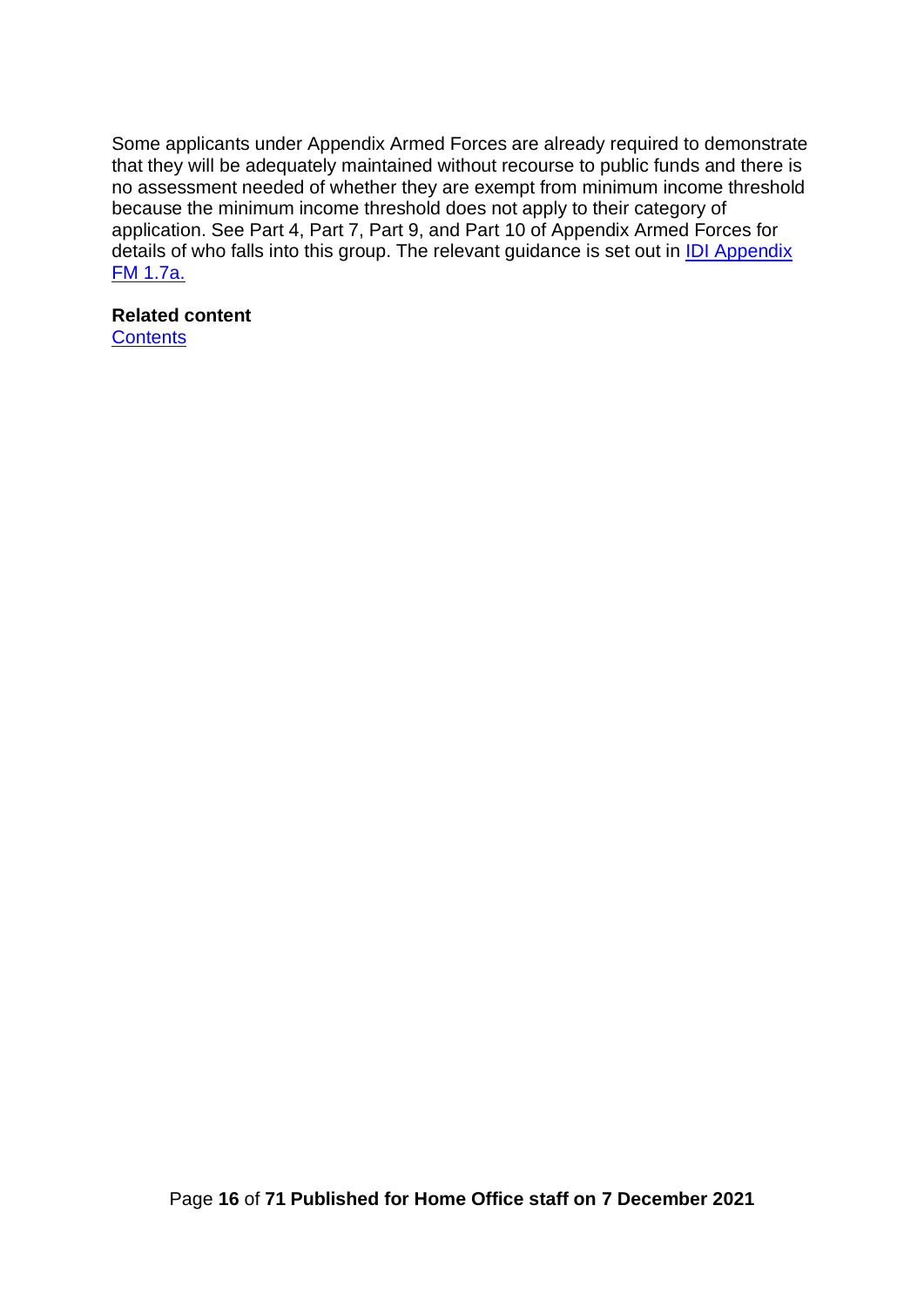# <span id="page-16-0"></span>Sources for meeting the financial requirement

Where the applicant has to meet the minimum income requirement, the financial requirement can generally be met in the following 5 ways:

- income from salaried or non-salaried employment of the partner (and/or the applicant if they are in the UK with permission to work) - this is referred to as Category A or Category B, depending on the employment history
- non-employment income, for example, income from property rental or dividends from shares. This is referred to as [Category C.](#page-36-1) of this guidance
- cash savings of the applicant's partner and/or the applicant, above £16,000, held by the partner and/or the applicant for at least 6 months and under their control - this is referred to as [Category D](#page-43-1)
- state (UK or foreign), occupational or private pension of the applicant's partner and/or the applicant - this is referred to as [Category E](#page-52-1)
- income from self-employment, and income as a director or employee of a specified limited company in the UK, of the partner (and/or the applicant if they are in the UK with permission to work) - this is referred to as [Category F or](#page-53-0)  [Category G,](#page-53-0) depending on which financial year(s) is or are being relied upon

In exceptional circumstances in which refusal of the application could otherwise breach ECHR Article 8 and paragraph GEN.3.1. of Appendix FM applies, other credible and reliable sources of income, financial support or funds available to the couple may be taken into account under the minimum income requirement, under paragraph 21A of [Appendix FM-SE.](https://www.gov.uk/guidance/immigration-rules/immigration-rules-appendix-fm-family-members)

## <span id="page-16-1"></span>**Sources of income not permitted**

Income from the following sources will not be counted towards the financial requirement:

- any subsidy or financial support from a third party (other than child maintenance or alimony payments, academic maintenance grants/stipends or gifts of cash savings that meet the requirements specified in paragraph 1(b) of [Appendix FM-SE\),](https://www.gov.uk/guidance/immigration-rules/immigration-rules-appendix-fm-se-family-members-specified-evidence) except where paragraph GEN.3.1. of Appendix FM and paragraph 21A of [Appendix FM-SE](https://www.gov.uk/guidance/immigration-rules/immigration-rules-appendix-fm-se-family-members-specified-evidence) apply
- income from others who live in the same household (except any dependent child of the applicant who has turned 18 and continues to be counted towards the higher income threshold the applicant has to meet until they qualify for settlement)
- loans and credit facilities
- income-related benefits: Income Support, income-related Employment and Support Allowance, Pension Credit, Housing Benefit, Council Tax Benefit or Support (or any equivalent) and income-based Jobseeker's Allowance
- the following contributory benefits: contribution-based Jobseeker's Allowance, contribution-based Employment and Support Allowance and Incapacity Benefit

Page **17** of **71 Published for Home Office staff on 7 December 2021**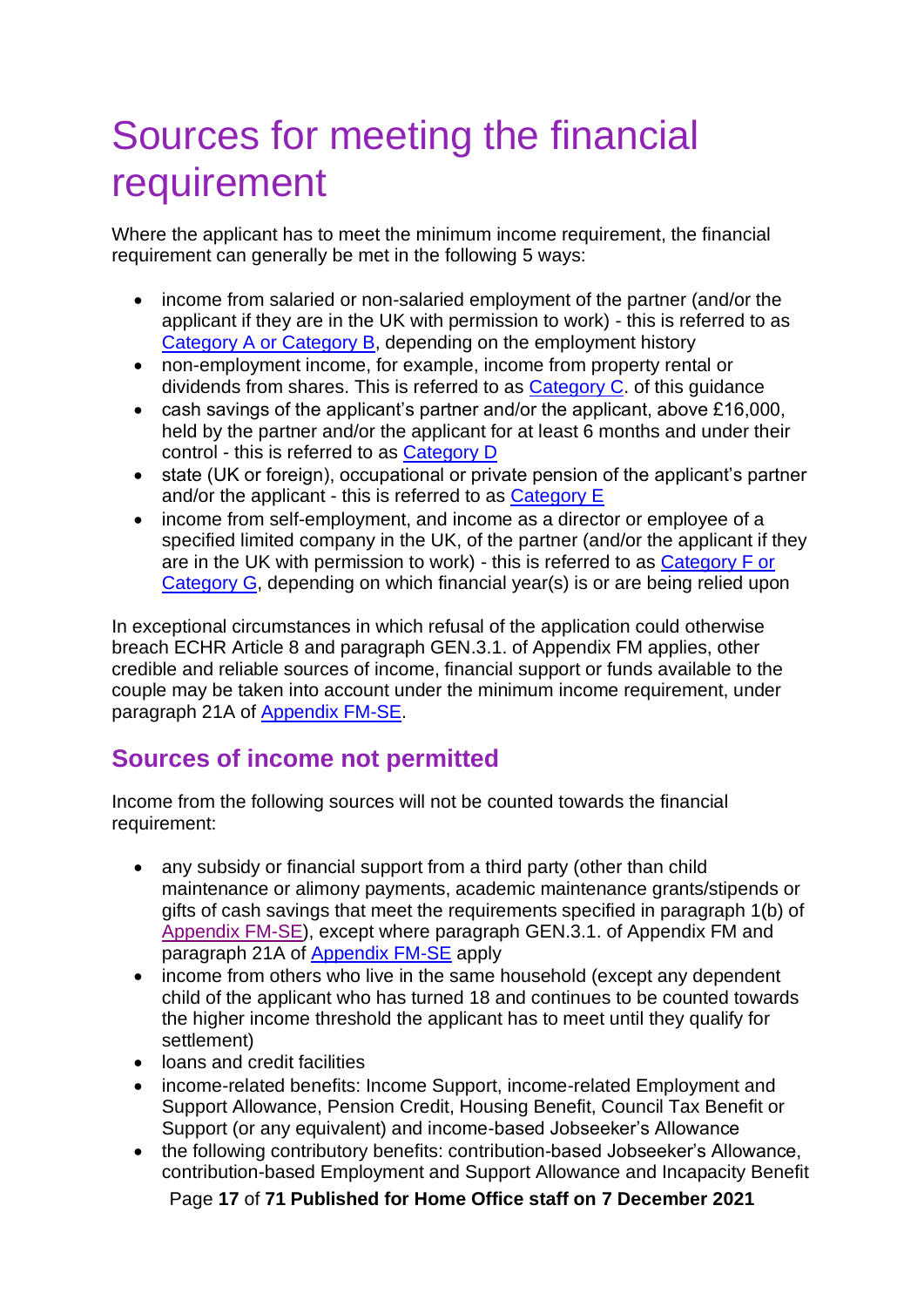- Child Benefit
- Working Tax Credit
- Child Tax Credit
- Universal Credit
- Unemployability Allowance, Allowance for a Lowered Standard of Occupation and Invalidity Allowance under the War Pensions Scheme
- a[n](https://www.gov.uk/guidance/immigration-rules/immigration-rules-appendix-fm-se-family-members-specified-evidence)y other source of income not specified in [Appendix FM-SE](https://www.gov.uk/guidance/immigration-rules/immigration-rules-appendix-fm-se-family-members-specified-evidence) [as](https://www.gov.uk/guidance/immigration-rules/immigration-rules-appendix-fm-se-family-members-specified-evidence) counting towards the financial requirement

#### **Related content**

**[Contents](#page-1-0)**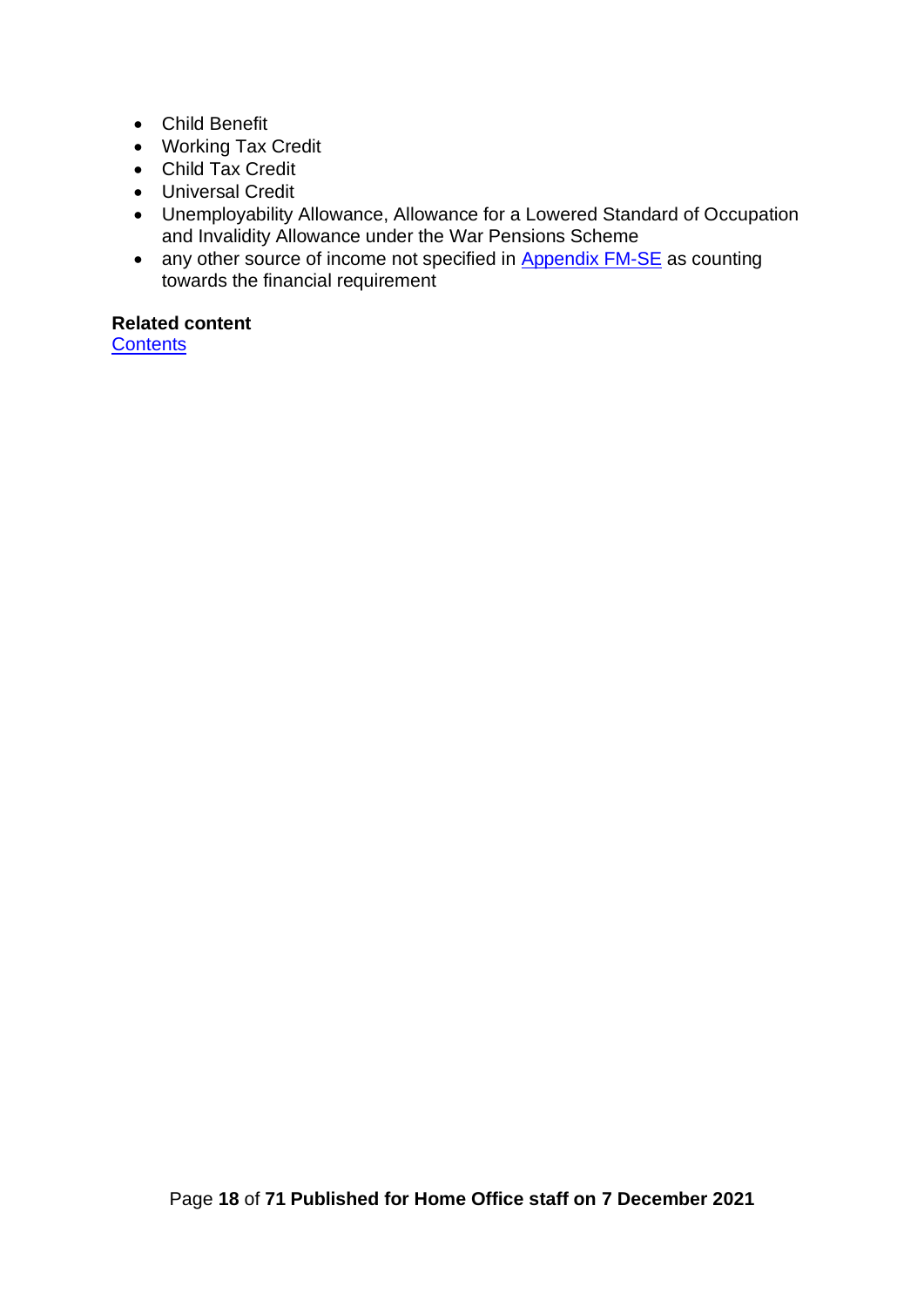# <span id="page-18-0"></span>Salaried and non-salaried employment

### <span id="page-18-1"></span>**Category A: With current employer for 6 months or more – person residing in the UK**

Where the applicant's partner (and/or the applicant if they are in the UK with permission to work) is in salaried employment at the date of application and has been with the same employer for at least 6 months prior to the date of application, they can count their gross annual salary towards the financial requirement. In doing so they must have been paid throughout the period of 6 months prior to the date of application at a level of gross annual salary which equals or exceeds the level relied upon in the application.

Gross income from non-salaried employment will be counted on the same basis as income from salaried employment where the person has been with the same employer for 6 months or more at the date of application.

Non-salaried employment includes that paid at an hourly or other rate (and the number and/or pattern of hours required to be worked may vary) or paid an amount which varies according to the work undertaken. Salaried employment includes that paid at a minimum fixed rate (usually annual) which is usually subject to a contractual minimum number of hours to be worked.

The only difference in Category A between salaried and non-salaried employment is how gross annual salary or employment income is calculated:

Where the person is in **salaried** employment – they must have been paid throughout the period of 6 months prior to the date of application at a level of gross annual salary which equals or exceeds the level relied upon in the application. Therefore, the figure used towards the requirement will be the lowest level of annual salary received during the 6 month period.

Where the person is in **non-salaried** employment – the level of gross annual employment income relied upon in the application will be the annual equivalent of the person's average gross monthly income from non-salaried employment in the 6 months prior to the date of application (where that employment was held throughout that period).

To calculate this annualised average for non-salaried employment in Category A the following calculation should be used:

(Total gross income from employment held **throughout** the 6-month period, divided by 6) multiplied by 12 = Income from non-salaried employment that can be counted towards the financial requirement.

If necessary, to meet the level of the financial requirement applicable to the application, a person in salaried or non-salaried employment with the current employer for 6 months or more at the date of application can **add** to this:

Page **19** of **71 Published for Home Office staff on 7 December 2021**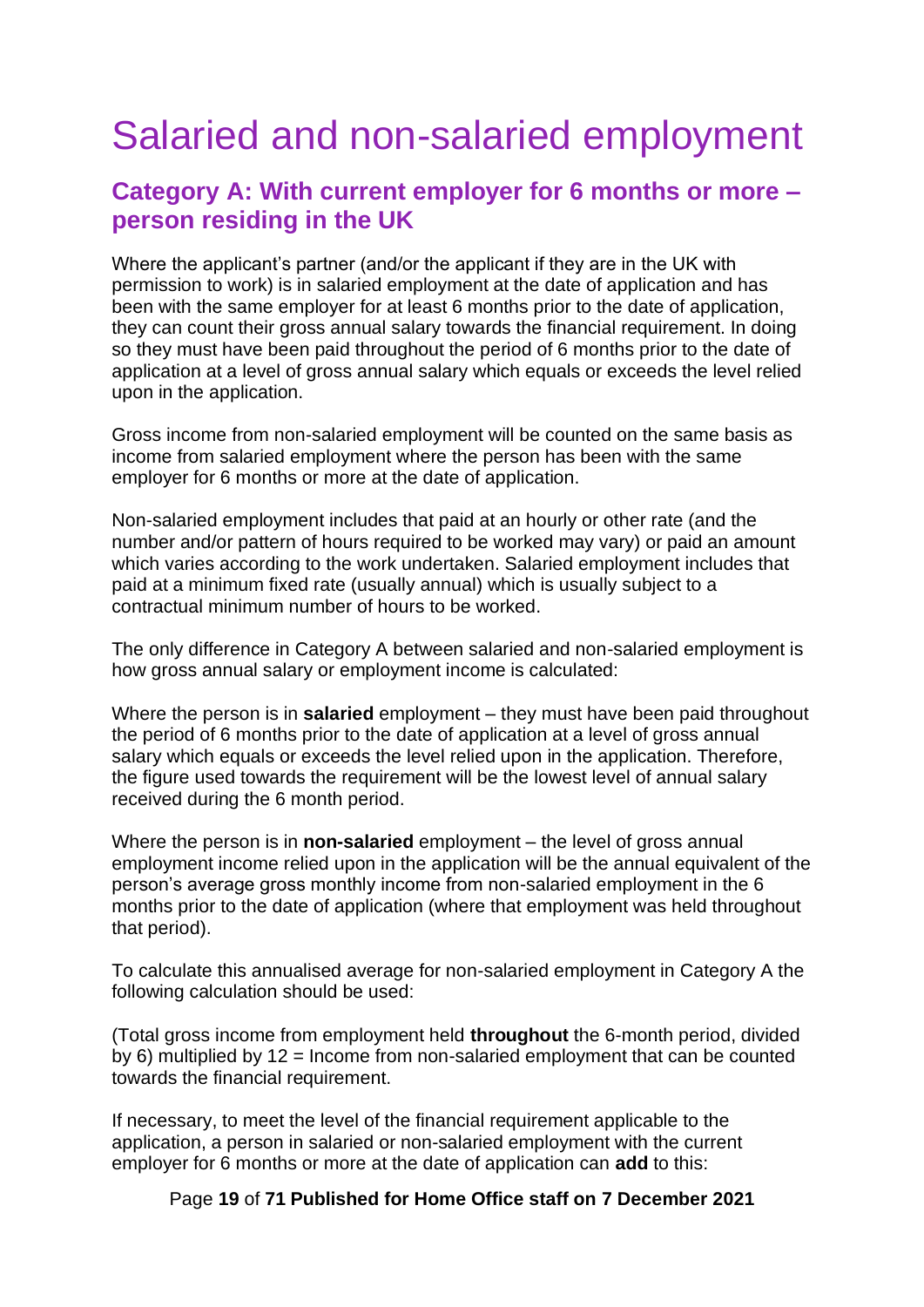- the gross amount of any specified non-employment income received by the applicant's partner, the applicant or both jointly in the 12 months prior to the application, provided they continue to own any asset on which that income was based (for example, property, shares) at the date of application
- an amount based on the cash savings **above** £16,000 held by the applicant's partner, the applicant or both jointly for at least the 6 months prior to the date of application and under their control - at the entry clearance/initial leave to remain stage and the further leave stage, the amount above £16,000 must be divided by 2.5 (to reflect the 2.5 year or 30-month period before the applicant will have to make a further application) to give the amount which can be added to income: at the indefinite leave to remain stage, the whole of the amount above £16,000 can be added to income
- the gross **annual** income received by the applicant's partner or the applicant from any State (UK or foreign), occupational or private pension

Therefore income under Category A can be combined with [Category C:](#page-36-1)  [nonemployment income,](#page-36-1) [Category D: cash savings](#page-43-1) and [Category E: pension](#page-52-1) if necessary to meet the financial requirement.

#### **Case studies – Category A: With current employer for 6 months or more – person residing in the UK**

#### **Example (a)**

In an application for entry clearance the applicant's partner is in salaried employment at the date of application and has been working for the same employer for 7 months prior to the date of application. For the first 3 months of the 6 months prior to the date of application his gross annual salary was £15,500. Then he was promoted by his employer so that for the next 3 months (those being the 3 months immediately prior to the date of application) his gross annual salary was £18,700. The applicant's partner is relying on Category A and so must have earned a level of gross annual salary which equals or exceeds the level relied upon in the 6 months prior to the date of application. Therefore the figure that can be used towards the requirement will be the lowest level of annual salary received during this 6 month period prior to the date of application which is £15,500. The couple have no other source of income or savings and so the financial requirement is not met.

#### **Example (b)**

In an application for leave to remain the applicant's partner is in employment at the date of application and has been working for the same employer for at least 6 months prior to the date of application. They earn a gross annual salary of £8,000 a year and have been earning the same salary for at least that 6-month period. They receive non-employment income from a rental property and in the 12 months prior to the date of application they received a gross rental income of £9,000; they continue to own the property. The applicant's partner's total income is therefore £17,000.

The applicant's partner also has cash savings of £25,000. She can meet the savings requirements of the rules, including having held those savings for at least 6 months prior to the date of application and the savings being under her control. The amount

Page **20** of **71 Published for Home Office staff on 7 December 2021**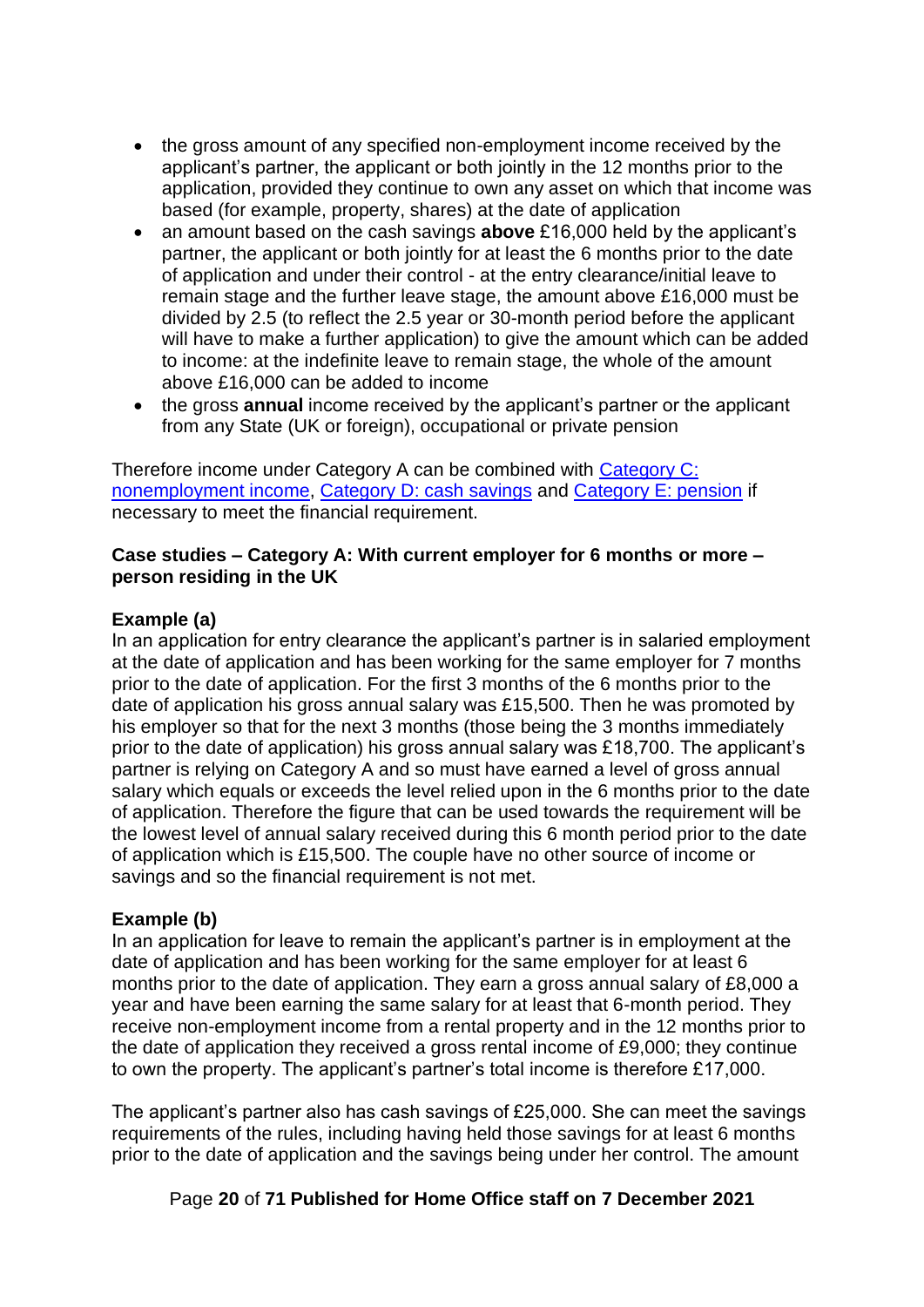of savings that can be used towards the financial requirement is £3,600: (£25,000 –  $£16,000) \div 2.5 = £3,600.$ 

Using a combination of categories A, C and D, the applicant's partner has £20,600 in income and savings  $(E17,000)$  income  $+ E3,600$  savings) which can be used to meet the financial requirement of £18,600.

#### **Example (c)**

The applicant's partner is in non-salaried employment in the UK. He works on a weekly rota basis and does not receive any paid holidays. He has earned £450 each week in the same job for the last 7 calendar months, except for the week prior to the date of application when he earned £150 owing to a holiday.

Non-salaried income = (gross earnings from employment held throughout the 6 month period, divided by 6) x 12  $= ((25 \text{ weeks} \times 450 + 1 \text{ week} \times 150) \div 6) \times 12$  $=$  (11,400  $\div$  6) x 12  $=$  £22,800

#### **So the financial requirement is met through Category A non-salaried employment.**

### <span id="page-20-0"></span>**Category A: With current employer for 6 months or more – overseas sponsor returning to the UK**

Where the applicant's partner is returning with the applicant to the UK to work, they must meet 2 requirements to rely on Category A. First, the applicant's partner must be in employment at the date of application and have been with the same employer for at least 6 months prior to the date of application. They must have been paid throughout that period of 6 months at a level of gross annual salary or income which equals or exceeds the level relied upon in the application. Their gross annual salary or employment income can be combined with any or all of the sources at section 5.1.6. in order to meet the financial requirement. Income under Category A can be combined with [Category C: nonemployment income,](#page-36-1) [Category D: cash savings](#page-43-1) and [Category E: pension](#page-52-1) if necessary to meet the financial requirement.

As with employment in the UK, gross income from non-salaried employment held throughout the 6 month period will be calculated on the basis set out in section salaried and non-salaried employment).

Second, the applicant's partner must also have a confirmed offer of salaried or nonsalaried employment in the UK, starting within 3 months of their return. This must have a gross annual starting salary or in-non salaried employment a gross annual income from that employment. Based on the rate or amount of pay and the standard or core hours to be worked must be provided by the employer in the evidence sufficient to meet the financial requirement, alone or in combination with any or all the sources in sections (Category C: non-employment income, [Category D: cash](#page-42-0)  [savings](#page-42-0) and Category E: pension).

Page **21** of **71 Published for Home Office staff on 7 December 2021**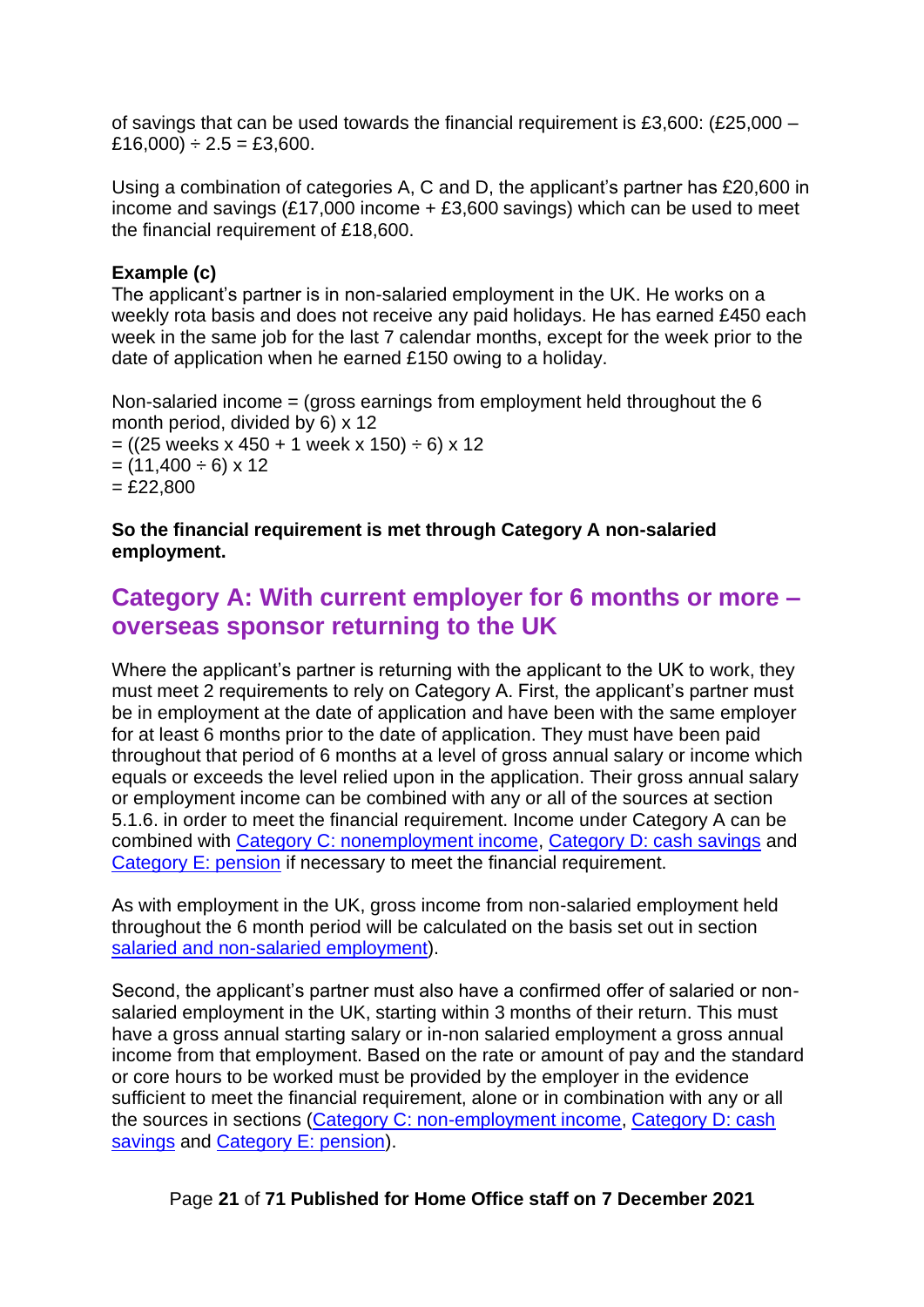Where the applicant's partner is returning with the applicant to the UK to salaried or non-salaried employment, and is in self-employment outside the UK, they must meet the first requirement in the salaried and non-salaried section through their selfemployment income (see this section of this guidance for how this income is calculated). The **second** requirement, regarding a confirmed job offer in the UK, must be met on the basis set out in salaried and non-salaried.

#### **Case studies – Category A: With current employer for 6 months or more – overseas sponsor returning to the UK**

#### **Example (a)**

The applicant's partner currently works in Australia but is returning with the applicant to the UK to work. The applicant's partner has been with working for the same employer for the last 5 years in Australia earning a gross annual salary of £25,000. The applicant's partner has a confirmed job offer to start in the UK in 8 weeks of their return, with an annual starting salary of £30,000. Therefore the applicant's partner has both current gross annual salary and a future starting salary which meet the financial requirement under Category A.

#### **Example (b)**

If, in the scenario at (a) above, the applicant's partner overseas had been unemployed for 12 months, the financial requirement could not be met using Category A. This would be true even if they had a job offer in the UK starting in 8 weeks of their return with a starting salary of £30,000. The applicant's partner can only rely on the income from a job offer in the UK under Category A if they have been in employment overseas at the required level of income for at least 6 months at the date of application.

#### **Example (c)**

The applicant's partner currently works in Japan and is returning with the applicant to the UK to work. She has been working for the same employer for 2 years in Japan and earns a weekly wage. She has earned £495 each week for the last year.

Current non-salaried income = (gross earnings from employment held throughout the 6 month period, divided by 6) x 12  $= ((26 \text{ weeks} \times 495) \div 6) \times 12$  $=$  (12,870  $\div$  6) x 12

**= £25,740** 

She has a confirmed offer of non-salaried employment in the UK to start within 5 weeks of her return (paying £385 a week over a 12-month contract), so the annual starting income for the job is equivalent to £20,000 a year.

The financial requirement is met through Category A non-salaried employment.

#### **Example (d)**

The applicant's partner currently works in Canada as a self-employed carpenter. She is returning with the applicant to the UK to work as a salaried employee of a large construction firm. The applicant's partner has provided all of the specified evidence for her self-employment income for the last financial year. Her tax return shows her

Page **22** of **71 Published for Home Office staff on 7 December 2021**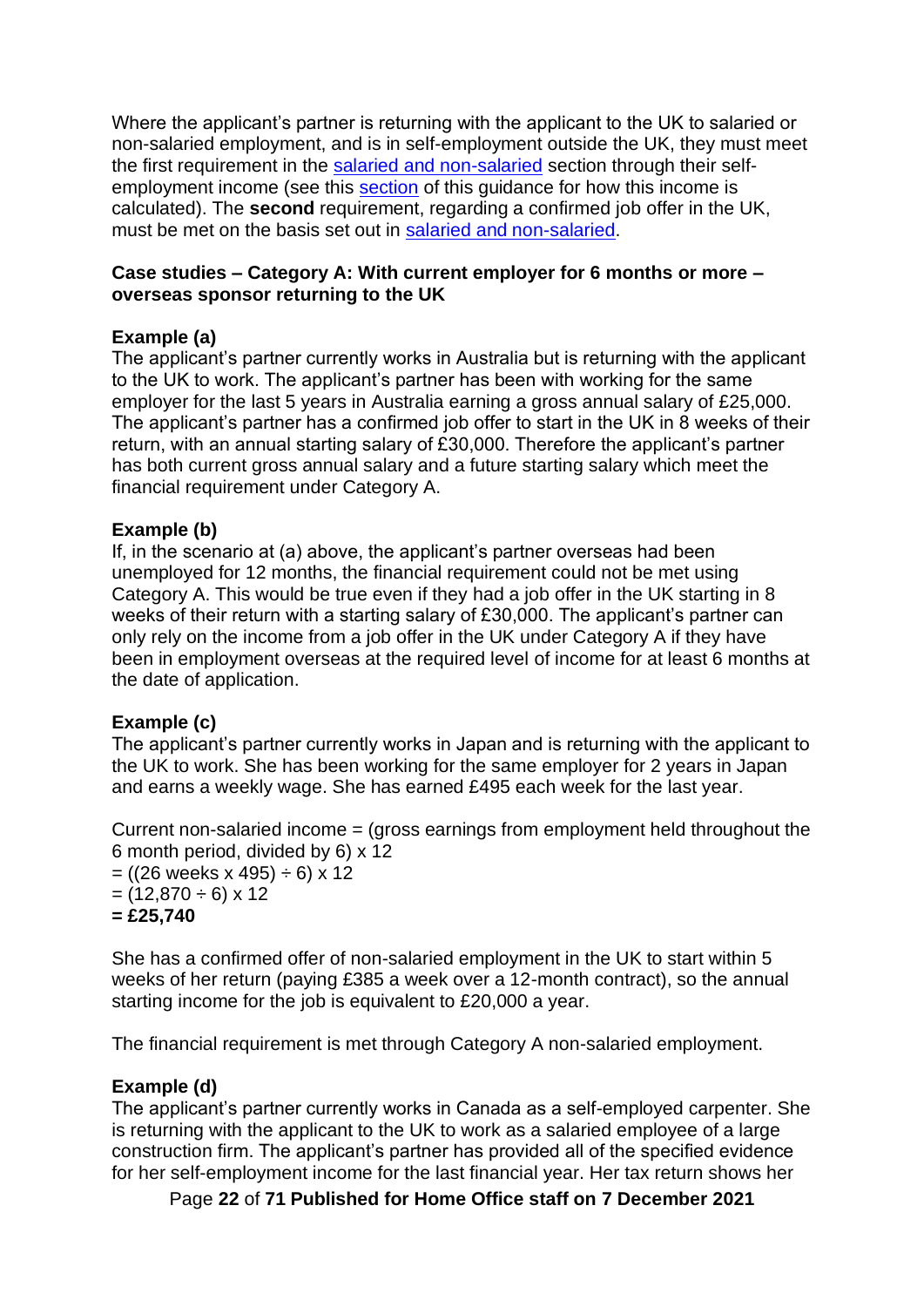gross income as being £19,200 for that year. She has a confirmed job offer with the construction firm to start within 10 weeks of her return to the UK. The annual starting salary for this job is £20,500.

Therefore the applicant's partner meets the financial requirement using Category A.

## <span id="page-22-0"></span>**Category B: Less than 6 months with current employer or variable income – person residing in the UK**

This category can be used where the applicant's partner (and/or the applicant if they are in the UK with permission to work) is in salaried or non-salaried employment at the date of application, but has not been with the same employer and/or not earning the income level relied upon in the application for at least 6 months prior to the date of application. It can therefore be used by those who have been with their current employer for less than 6 months, or who have been with their current employer for at least 6 months but earning a variable income and wish to be considered in this category rather than under Category A.

Where the applicant wishes to rely on their own employment income (where they are in

the UK with permission to work) as well as that of their partner, the employment and non-employment income of both parties must be calculated under Category A or Category B; those categories cannot be used in combination. See example (d) below.

Under Category B, the financial requirement must be met and evidenced in 2 parts.

First, where the applicant's partner and/or the applicant (if they are in the UK with permission to work) is in salaried employment at the date of application and has been with the same employer, or earning the amount relied upon, for less than the last 6 months, they can count the gross **annual** salary at the date of application towards the financial requirement. There is no required minimum period for this current employment, provided that the requirements for specified evidence under paragraph 2 of Appendix FM-SE can be met in respect of it.

Gross income from non-salaried employment will be counted on the same basis as income from salaried employment where the person has been with the same employer, or earning the amount relied upon, for less than 6 months at the date of application.

Non-salaried employment includes that paid at an hourly or other rate (and the number and/or pattern of hours required to be worked may vary) or paid an amount which varies according to the work undertaken. Salaried employment includes that paid at a minimum fixed rate (usually annual) which is usually subject to a contractual minimum number of hours to be worked.

The only difference in Category B between salaried and non-salaried employment is how gross annual salary or employment income at the date of application is calculated.

Page **23** of **71 Published for Home Office staff on 7 December 2021**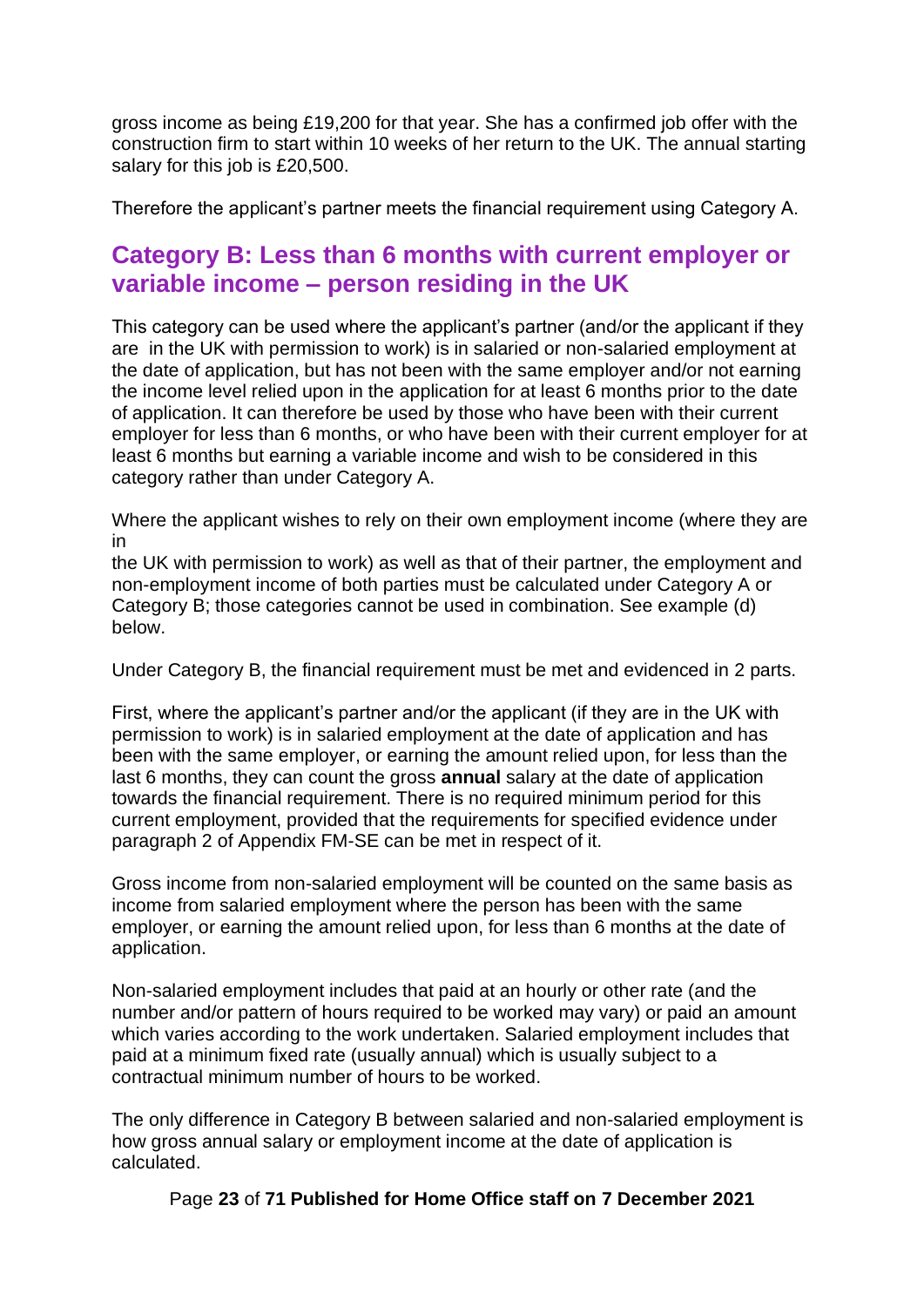Where the person is in **salaried** employment – the level of gross annual salary will be as at the date of application. This must be evidenced by the latest payslip or the signed contract of employment (if a payslip does not provide this information).

Where the person is in **non-salaried** employment – the level of gross annual employment income relied upon in the application can be no greater than the annual equivalent of the person's average gross monthly income from that non-salaried employment.

To calculate this annualised average for non-salaried employment in Category B the following calculation should be used:

(Total gross income from **non-salaried** employment in the period prior to the date of application for which that employment has been held) divided by the number of months and multiplied by 12 (or by the number of weeks and multiplied by 52 where payment is weekly, or by the number of days and multiplied by 365 where payment is daily) = Income from non-salaried employment that can be counted towards the financial requirement.

If necessary to meet the level of the financial requirement applicable to the application, the applicant can **add** to this:

- the gross amount of any specified non-employment income received by the applicant's partner, the applicant or both jointly in the 12 months prior to the application, provided they continue to own the relevant asset (for example, property, interest from shares) at the date of application
- an amount based on the cash savings **above** £16,000 held by the applicant's partner, the applicant or both jointly for at least the 6 months prior to the date of application and under their control
- at the entry clearance/initial leave to remain stage and the further leave stage, the amount above £16,000 must be divided by 2.5 (to reflect the 2.5 year or 30-month period before the applicant will have to make a further application) to give the amount which can be added to income. At the indefinite leave to remain stage, the whole of the amount above £16,000 can be added to income
- the gross **annual** income from any State (UK or foreign), occupational or private pension received by the applicant's partner or the applicant

Second, the person must in addition have received in the 12 months prior to the date of application the level of income required to meet the financial requirement, based on:

- the gross amount of salaried or non-salaried employment income of the applicant's partner (in the UK or overseas) and/or the applicant (if they are in the UK with permission to work)
- the gross amount of any specified non-employment income received by the applicant's partner, the applicant or both jointly, provided they continue to own the relevant asset (for example, property, interest from shares) at the date of application

#### Page **24** of **71 Published for Home Office staff on 7 December 2021**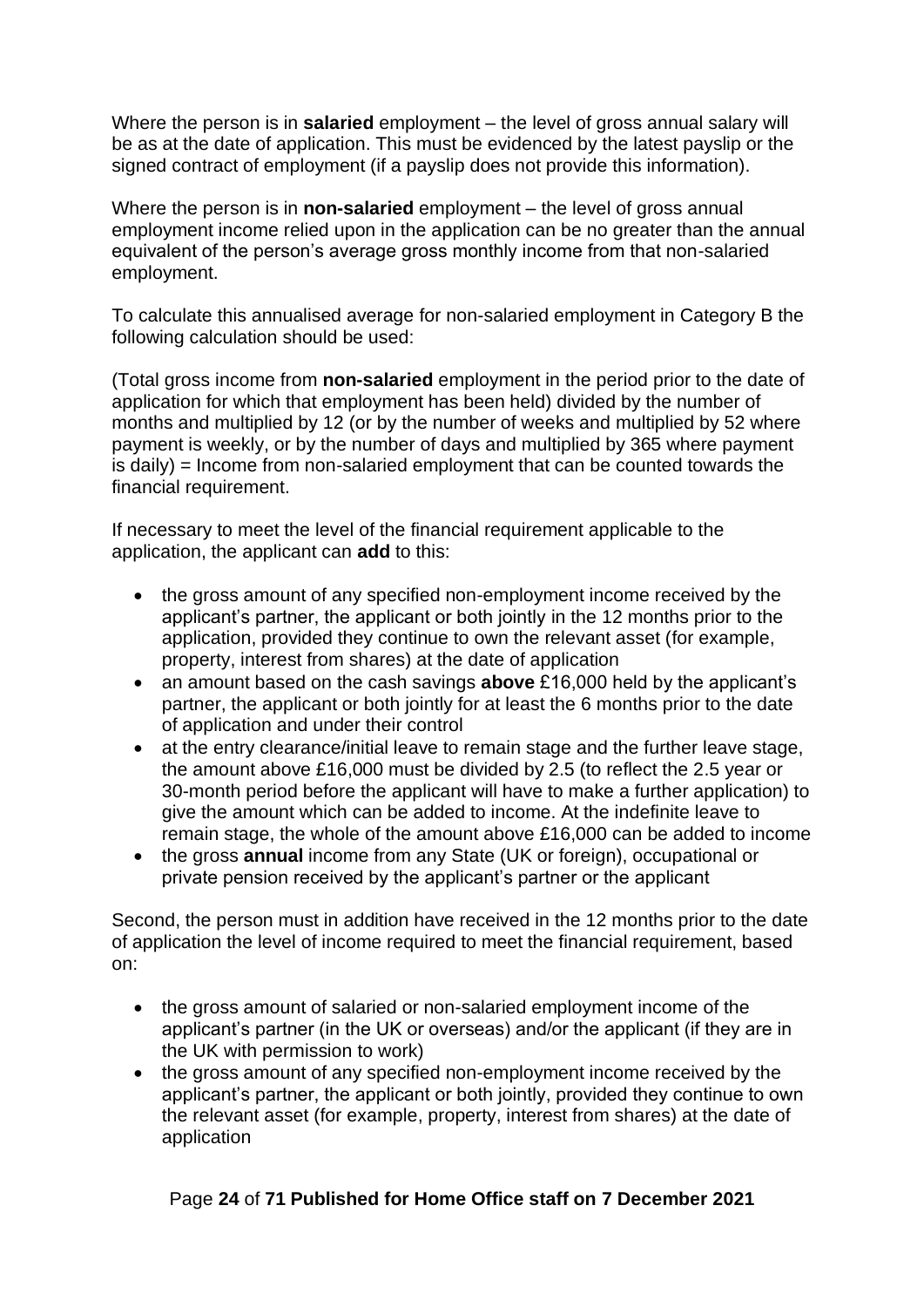• the gross amount of any State (UK or foreign), occupational or private pension received by the applicant's partner or the applicant

Under Category B, the assessment of the financial requirement is based on **both**:

- the gross annual salary or income from salaried or non-salaried employment at the date of application. This source can be combined with [Category C: non](#page-36-1)[employment income](#page-36-1) , [Category D: cash savings](#page-42-0) and Category E: pension
- the actual amount of gross income received from any salaried or non-salaried employment in the 12 months prior to the application. This can be combined with the actual gross income received from Category C: non-employment [income](#page-36-1) and Category E: pension over the same 12-month period. [Category D:](#page-42-0)  [cash savings](#page-42-0) cannot be used under (2)

#### **Case studies – Category B: Less than 6 months with current employer or variable income – person residing in the UK**

#### **Example (a)**

The applicant's partner works in the UK. She started a new job 3 months prior to the date of application and her gross annual salary is £22,000. She meets part (1) of the calculation for Category B because she is in salaried employment at the date of application and her gross annual salary at the date of application meets the financial requirement.

In addition, she **must** have received in the 12 months prior to the application the level of income required to meet part (2) of the calculation for Category B. Before starting her new job, she worked for another company for 7 months during the last 12 months. Including her current and previous job, the total amount she has earned from employment in the last 12 months is £20,000.

The financial requirement is met under Category B because the applicant's partner is currently in a job paying at least £18,600 a year **and** has earned more than £18,600 from employment in the last 12 months.

#### **Example (b)**

The applicant's partner works in the UK. She started a new job 3 weeks ago. Her gross annual salary is £20,000. She meets part (1) of the calculation for Category B because she is in salaried employment at the date of application and her gross annual salary at the date of application meets the financial requirement.

In addition, she must have received in the 12 months prior to the application the level of income required to part (2) of the calculation for Category B. But she has had no other job in the last 12 months as she has been travelling.

The financial requirement is met under part (1) of Category B because the applicant's partner is currently in a job paying at least £18,600, but not under part (2) as she has not earned at least £18,600 from employment in the last 12 months. Therefore, the applicant cannot meet the financial requirement using Category B.

#### **Example (c)**

Page **25** of **71 Published for Home Office staff on 7 December 2021**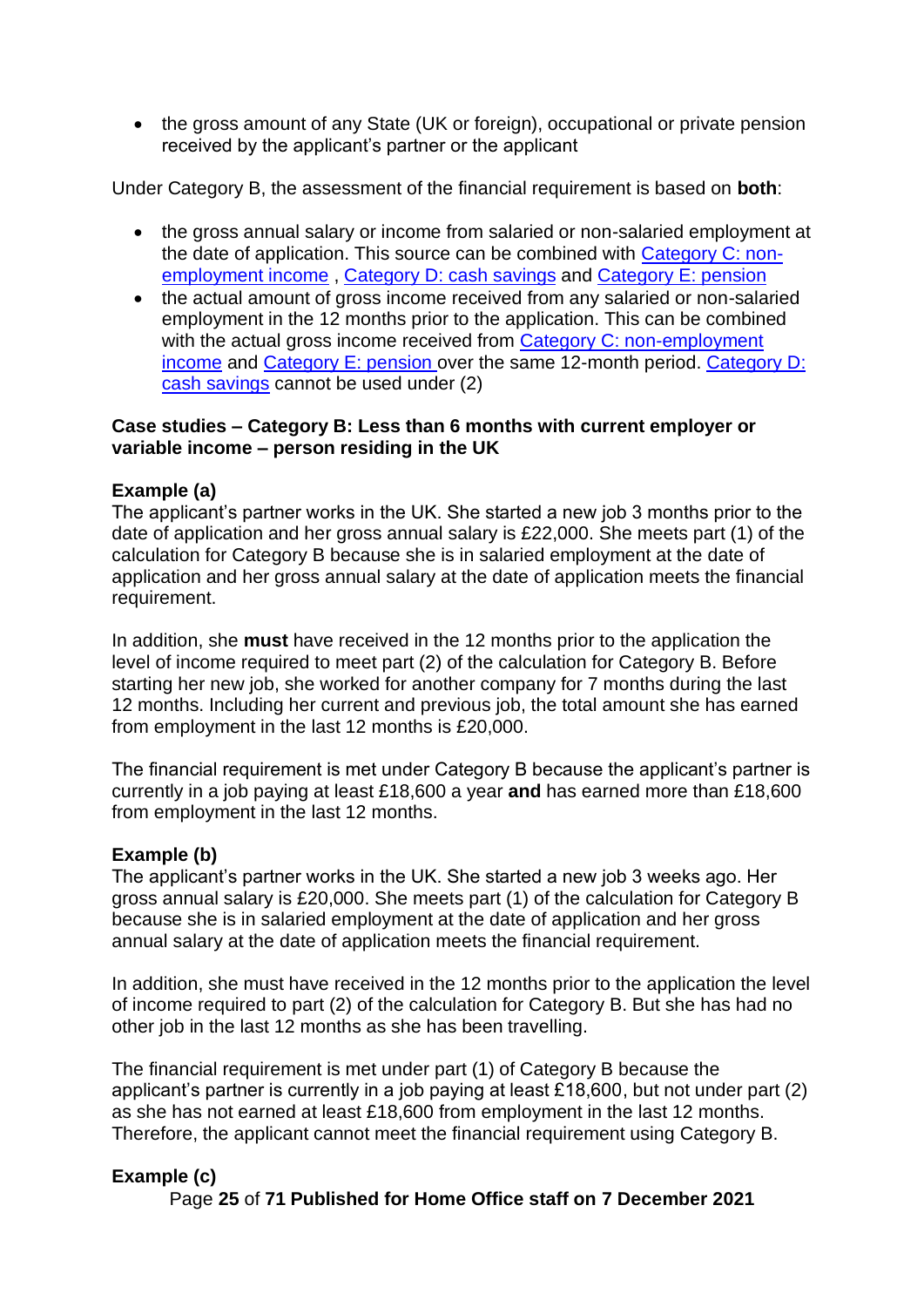The applicant's partner lives in the UK and is a fashion photographer who does short-term contract work for several agencies. He has periods without work and the amount he is paid varies from job to job. Over the last 12 months he has earned a total of £20,000. In the most recent 6 months his gross earnings are as follows: £3500, £0, £0, £2300, £3400, £500. The application is made on the basis of meeting the financial requirement under Category B non-salaried employment.

Under part (1) of Category B, the applicant's partner's current annual employment income

 $=$  (gross earnings over the last 6 months, divided by 6) multiplied by 12

 $= ((3500+0+0+2300+3400+500) \div 6) \times 12$ 

 $= (9,700 \div 6) \times 12$ 

= **£19,400**

Under part (2) of Category B, the applicant's partner's actual employment income over last 12 months

= **£20,000** 

Both part (1) and part (2) of Category B are met.

#### **Example (d)**

The applicant (with permission to work) and his partner are both in employment in the UK at the date of application.

The applicant earns £12,000 a year and has been earning that level of income with the same employer for 17 months. The applicant's partner has recently moved to a new job earning £10,000 a year and has only been in her current employment for 3 months. However, she has received £12,000 in employment income in the 12 months prior to the date of application.

If the applicant's partner had been in her current job at that level of annual earnings for at least 6 months, the applicant could have combined their current levels of annual earnings under Category A: £12,000 + £10,000 = £22,000. Instead, the applicant must use Category B: under part (1) their combined level of current earnings is £22,000; under part (2) their combined income from employment over the last 12 months is £12,000 + £12,000 = £24,000.

Both part (1) and part (2) of Category B are met.

## <span id="page-25-0"></span>**Category B: Less than 6 months with current employer or variable income – overseas sponsor returning to the UK**

Where the applicant's partner is returning with the applicant to the UK to work, they do **not** have to be in employment at the date of application to rely on Category B. Instead, the financial requirement must be met and evidenced in 2 parts in the following way.

First, the applicant's partner must have a confirmed offer of salaried or non-salaried employment to return to in the UK (starting within 3 months of their return). This must

Page **26** of **71 Published for Home Office staff on 7 December 2021**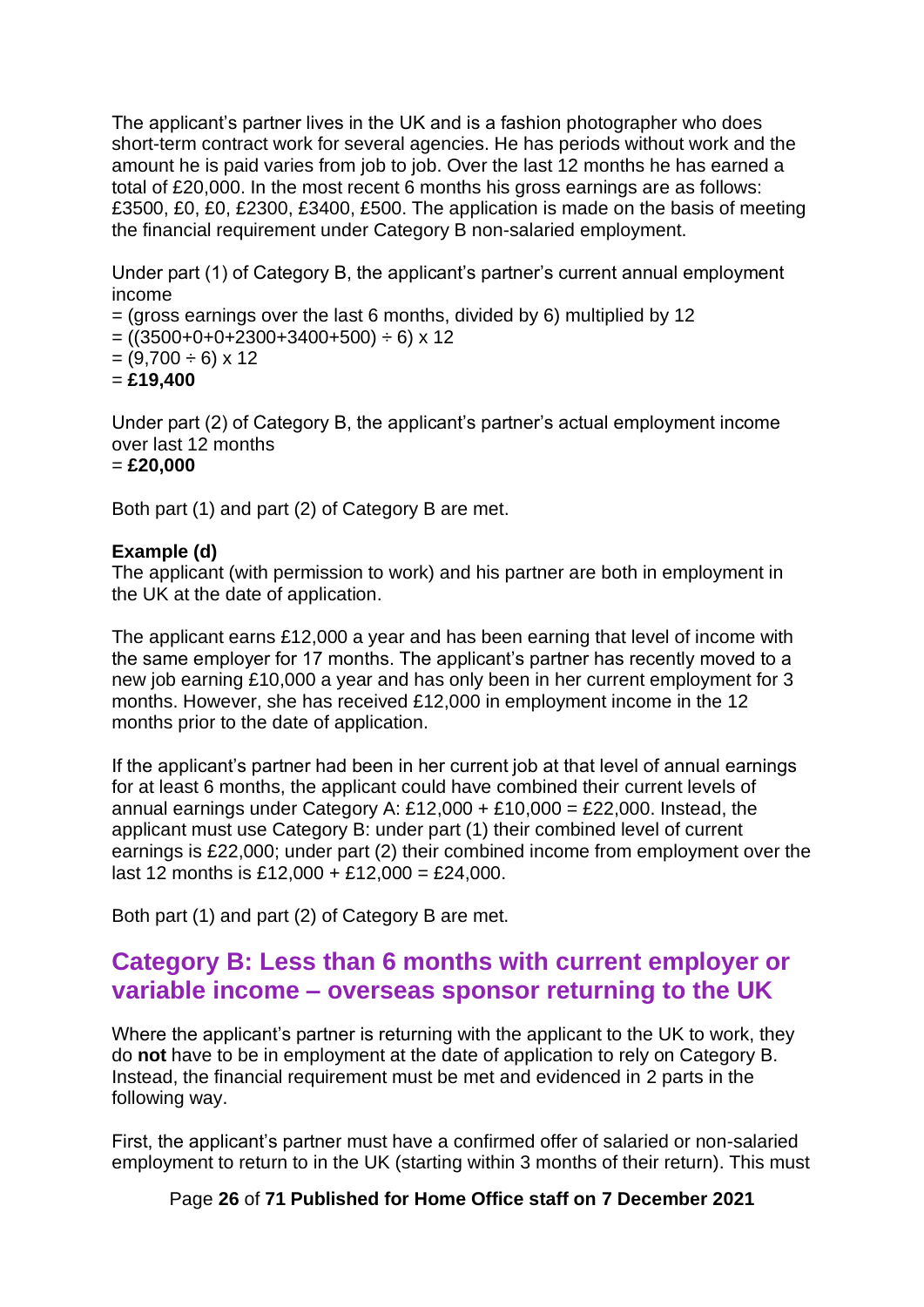have a gross annual starting salary (or in non-salaried employment a gross annual income from that employment, based on the rate or amount of pay and the standard or core hours to be worked provided by the employer in evidence) sufficient to meet the financial requirement, alone or in combination with any or all the sources at section [\(Category C: non-employment income,](#page-36-1) [Category D: cash savings](#page-42-0) and Category E: pension).

Second, the couple returning to the UK must in addition have received in the 12 months **prior** to the date of application the level of income required to meet the financial requirement, based on:

- the gross amount of salaried or non-salaried employment income overseas of the applicant's partner
- the gross amount of any specified non-employment income received by the applicant's partner, the applicant or both jointly, provided they continue to own the relevant asset (for example, property, interest from shares) at the date of application
- the gross amount of any State (UK or foreign), occupational or private pension received by the applicant's partner or the applicant

Under Category B, the assessment of the financial requirement will be based on **both**:

- the gross annual salary or income of the applicant's partner's confirmed offer of salaried or non-salaried employment in the UK. This source can be combined with Category C: non-employment income, Category D: cash [savings](#page-43-1) and Category E: pension
- the actual amount of gross income received from the applicant's partner's salaried or non-salaried employment overseas in the 12 months prior to the date of application. This can be combined with the actual gross income the couple received from [Category C: non-employment income](#page-36-1) and Category E: pension over the same 12-month period. [Category D: cash savings](#page-43-1) cannot be used under (2)

#### **Case study – Category B: Less than 6 months with current employer or variable income – overseas sponsor returning to the UK**

#### **Example (a)**

The applicant's partner currently lives in China and is returning to the UK with the applicant.

The applicant's partner left her job in China 3 months ago to prepare for the move to the UK. She is not employed at the date of the application. From the job that she left, she received an income of £19,000 in the 12 months prior to the application. So part (2) of the Category B calculation for a returning sponsor is met because she received in the 12 months prior to the application the amount of income required to meet the level of the financial requirement.

In addition, the applicant's partner must also, under part (1) of the Category B calculation, have a confirmed offer of salaried or non-salaried employment to return

Page **27** of **71 Published for Home Office staff on 7 December 2021**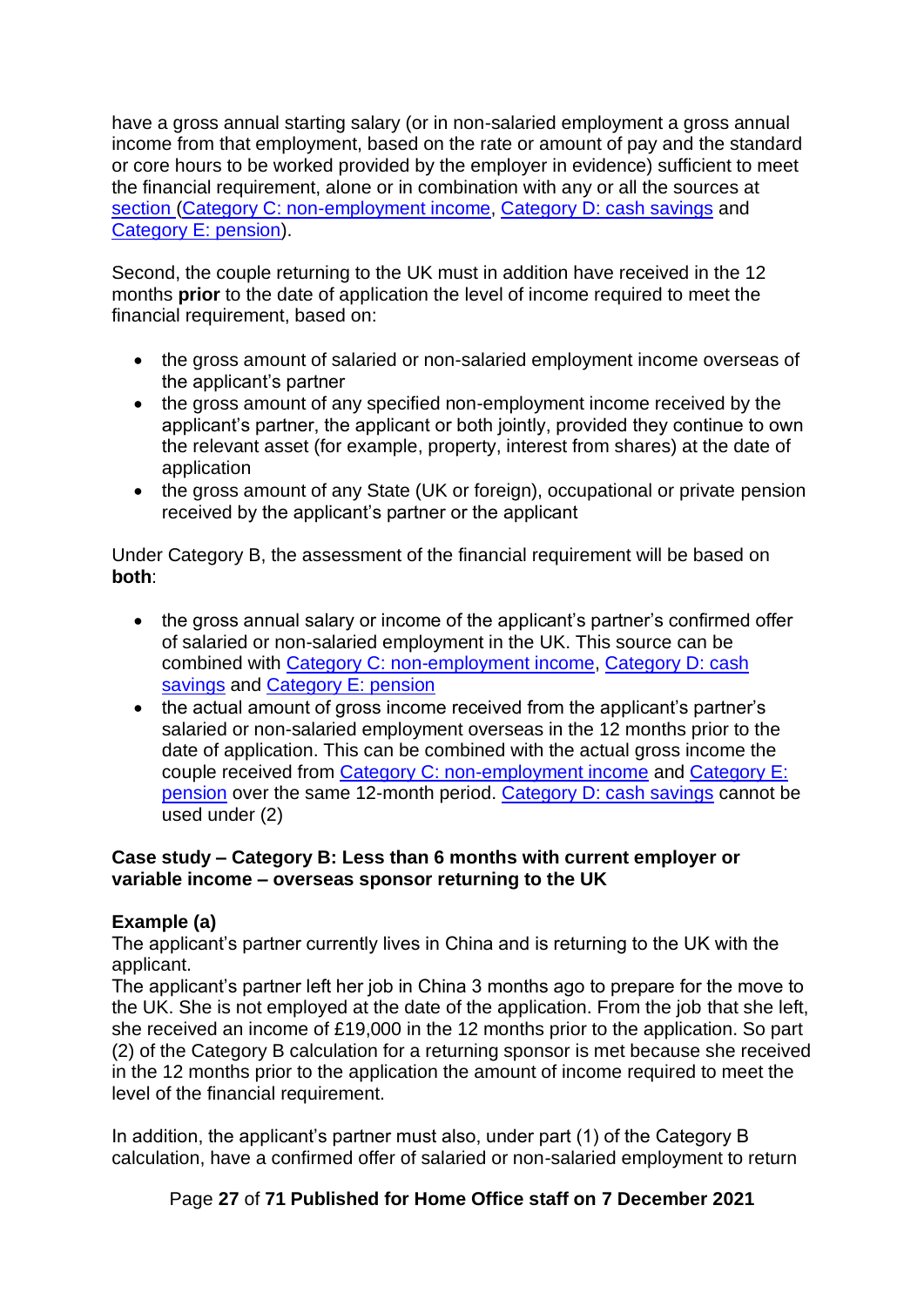to in the UK (starting within 3 months of her return). This must have an annual starting salary or income sufficient to meet the financial requirement, alone or in combination with other sources. She does have a confirmed job offer in the UK starting within 7 weeks of her return, with an annual starting salary of £24,000.

Part (1) of the Category B calculation for a returning sponsor is also met because she has a confirmed offer of employment in the UK to return to which has an annual starting salary sufficient to meet the financial requirement.

### <span id="page-27-0"></span>**Salaried and non-salaried employment – general requirements**

Employment can be full-time or part-time.

Employment can be permanent, a fixed-term contract or with an agency.

Where the applicant's partner is a serving member of HM Armed Forces and they are posted overseas, they will be considered as a person resident in the UK for the purposes of assessing their income from salaried or non-salaried employment. They will not be treated as an overseas sponsor returning to the UK. This ensures that, in line with the military covenant, they are not disadvantaged by their military service.

Where the applicant's partner is a seafarer resident in the UK but spends most of their time working at sea and qualifies for the HMRC Seafarers Earnings Deduction (which is evidenced, for example, by a letter from their accountant or from HMRC), they will be considered as a person resident in the UK for the purposes of assessing their income from salaried or non-salaried employment. They will not be treated as an overseas sponsor returning to the UK.

Where the applicant is in the UK with permission to work and they are combining their employment income with their partner's employment income to meet the financial requirement, both employment incomes must be calculated under either Category A or Category B. The couple cannot use a combination of Category A and Category B to meet the financial requirement.

Where average is referred to in calculations of non-salaried employment this refers to the mean average. The calculation method for non-salaried employment will produce a mean average. You do not need to do anything additional to calculate this.

Overtime, payments to cover travel time (for example, for a care worker travelling between appointments), commission-based pay and bonuses (which can include tips and gratuities paid via a tronc scheme registered with HMRC) will be counted as income from employment where they have been received in the relevant period(s) prior to the date of application. Sometimes the person will receive the same amount of income from overtime each month; sometimes overtime payments will vary, with different amounts (if any) each month. All overtime in salaried employment will be calculated based on the approach to income from non-salaried employment. This will be an annualised 6-month average for the overtime which will be added to the level of the gross annual salary.

Page **28** of **71 Published for Home Office staff on 7 December 2021**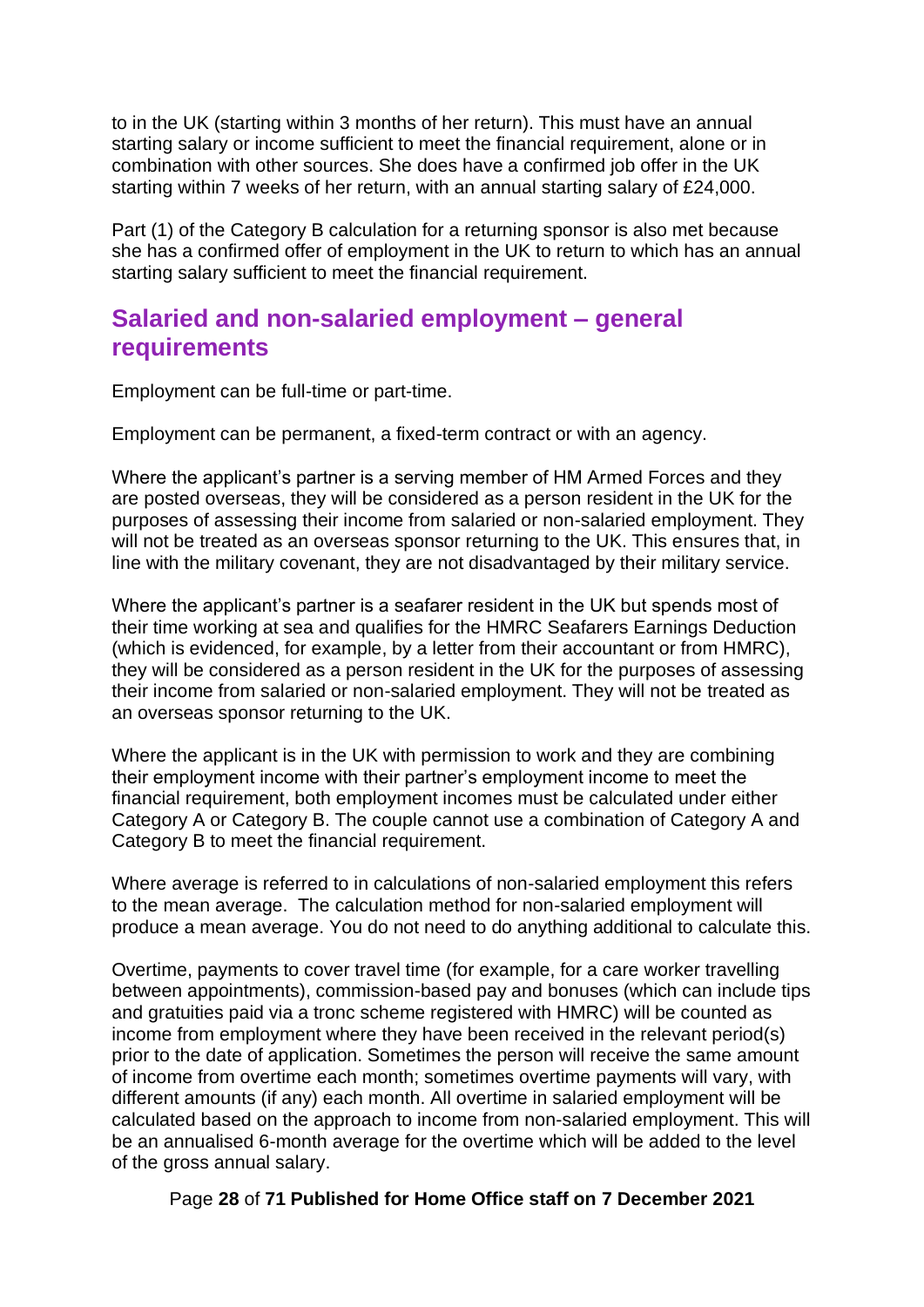However, any future earnings that a person may earn by way of overtime, payments to cover travel time, commission-based pay or bonuses will not count as income towards the financial requirement. This exclusion also applies where an applicant's partner seeks to rely on a job offer in the UK that will start within 3 months of their return. There is one exception to this: in respect of such a job offer in the UK, gross "on-target" earnings which may be expected from satisfactory performance in the standard or core hours of work can be included. This must be evidenced in the letter from the employer or signed contract of employment which must be submitted.

#### **Case study – Calculation of commission-based pay**

#### **Example (a)**

The applicant's partner currently lives in Thailand and is returning to the UK with the applicant.

The applicant's partner is employed at the date of application and is relying on Category A. He works as a car salesman in Thailand in salaried employment. In the 6 months prior to the date of application his gross annual salary was £15,000. He also received commission-based pay for each of the 6 months prior to the date of application which varied as follows: £500, £1000, £400, £200, £200, and £800.

The income from commission-based pay that can be added to the salaried employment  $=$  (total commission earned over the last 6 months, divided by 6) multiplied by 12  $=$  $((500+1000+400+200+250+800) \div 6) \times 12$  $= (3150 \div 6) \times 12$ **= £6,300** 

This annualised income from commission-based pay can then be added to the salaried income of £15,000 to provide a gross annual salary at the date of application of £21,300.

In addition, the applicant's partner has a confirmed job offer with a car dealership in the UK to start within 8 weeks of his return to the UK. The annual starting salary for this job is £18,000. His signed contract of employment sets out that gross "on-target" earnings of £2,000 may be expected from satisfactory performance in the standard hours of work.

The addition of the on-target earnings means that the applicant's partner meets the financial requirement using Category A as the income from this job offer that counts under the Immigration Rules will be **£20,000**.

The contract also indicated that the applicant's partner would earn future commission of 10% on all sales. However, this future commission cannot be included towards the financial requirement.

The gross amount of any cash income may be counted towards the financial requirement, where the correct tax has been paid on that income and where all the relevant evidential requirements in [Appendix FM-SE](https://www.gov.uk/guidance/immigration-rules/immigration-rules-appendix-fm-se-family-members-specified-evidence) are met. Where a person's payslips show their gross cash income and the tax paid, and their specified bank

Page **29** of **71 Published for Home Office staff on 7 December 2021**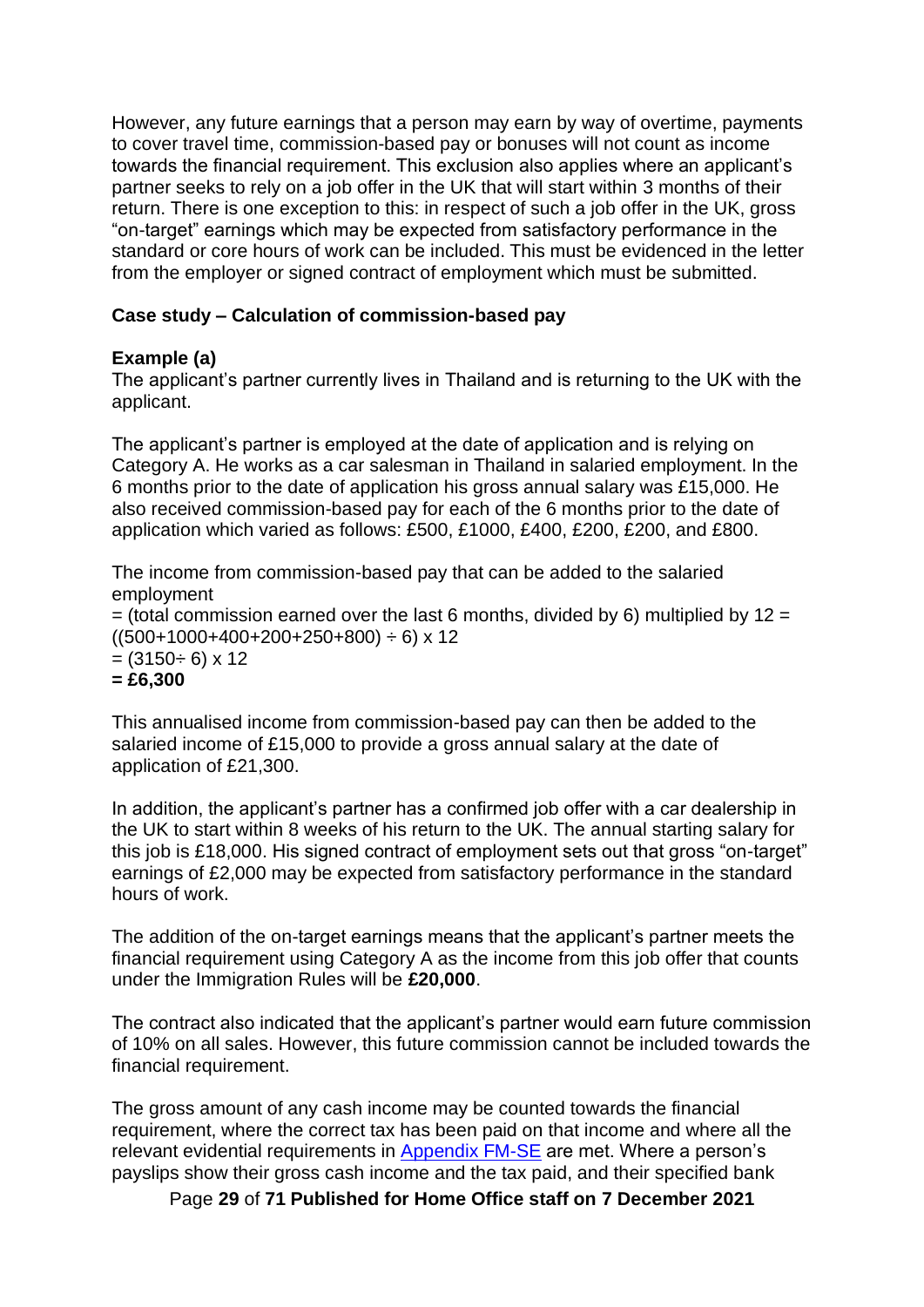statements show all of that post-tax income, they can count the gross amount of the cash income shown on the payslips towards the financial requirement. But, where that person's specified bank statements only show a proportion of that post-tax income, only the amount shown on the bank statements can be counted towards the financial requirement.

Where the applicant's partner (and/or the applicant if they are in the UK with permission to work) is in salaried or non-salaried employment, this may include work undertaken overseas, subject to the couple meeting the requirement in paragraph E-LTRP.1.10 of [Appendix FM](https://www.gov.uk/guidance/immigration-rules/immigration-rules-appendix-fm-family-members) that they intend to live together permanently in the UK and subject to the other requirements of [Appendix FM-SE](https://www.gov.uk/guidance/immigration-rules/immigration-rules-appendix-fm-se-family-members-specified-evidence) being met.

Where the applicant's partner is working overseas and transfers with the same employer to a job in the UK, that employment may be used to meet both the overseas employment income and the confirmed job offer in the UK required under Category A or Category B.

Where a person is either a director or employee of a limited company in the UK, or both and receives a salary from that company, that salaried income can be counted under Category A or Category B, provided that the limited company is not of a type specified in paragraph 9(a) of [Appendix FM-SE](https://www.gov.uk/guidance/immigration-rules/immigration-rules-appendix-fm-se-family-members-specified-evidence) (in that it is not in sole or limited family ownership). Evidence of the type of company must be provided, which can include the latest Annual Return filed at Companies House. A fee paid to a person appointed as a non-executive director of a company (and this is not a limited company in the UK of the type specified in paragraph 9(a) of [Appendix FM-SE\)](https://www.gov.uk/guidance/immigration-rules/immigration-rules-appendix-fm-se-family-members-specified-evidence) instead of a salary may be treated and evidenced as though it were a salary paid for employment in that capacity.

Paragraph 9(a) of [Appendix FM-SE](https://www.gov.uk/guidance/immigration-rules/immigration-rules-appendix-fm-se-family-members-specified-evidence) [s](https://www.gov.uk/guidance/immigration-rules/immigration-rules-appendix-fm-se-family-members-specified-evidence)tates that the specified type of limited company is one in which:

- the person is either a director or employee of the company, or both, or of another company within the same group
- the shares are held (directly or indirectly) by the person, their partner or the following family members of the person or their partner: parent, grandparent, child, stepchild, grandchild, brother, sister, uncle, aunt, nephew, niece or first cousin
- any remaining shares are held (directly or indirectly) by fewer than five other persons

Where a person receives a salary from employment as a director or employee (or both) of a limited company in the UK of the type specified in paragraph 9(a), that salaried income can only be counted under [Category F](#page-54-1) or [Category G,](#page-54-2) as appropriate. See [section 9](#page-53-0) of this guidance.

In respect of an equity partner, for example, in a law firm, the income they draw from the

partnership (including where this is in the form of a profit share) will be treated as income from salaried employment and they must provide evidence of the employment and their income from it accordingly. If the payslips and employer's

Page **30** of **71 Published for Home Office staff on 7 December 2021**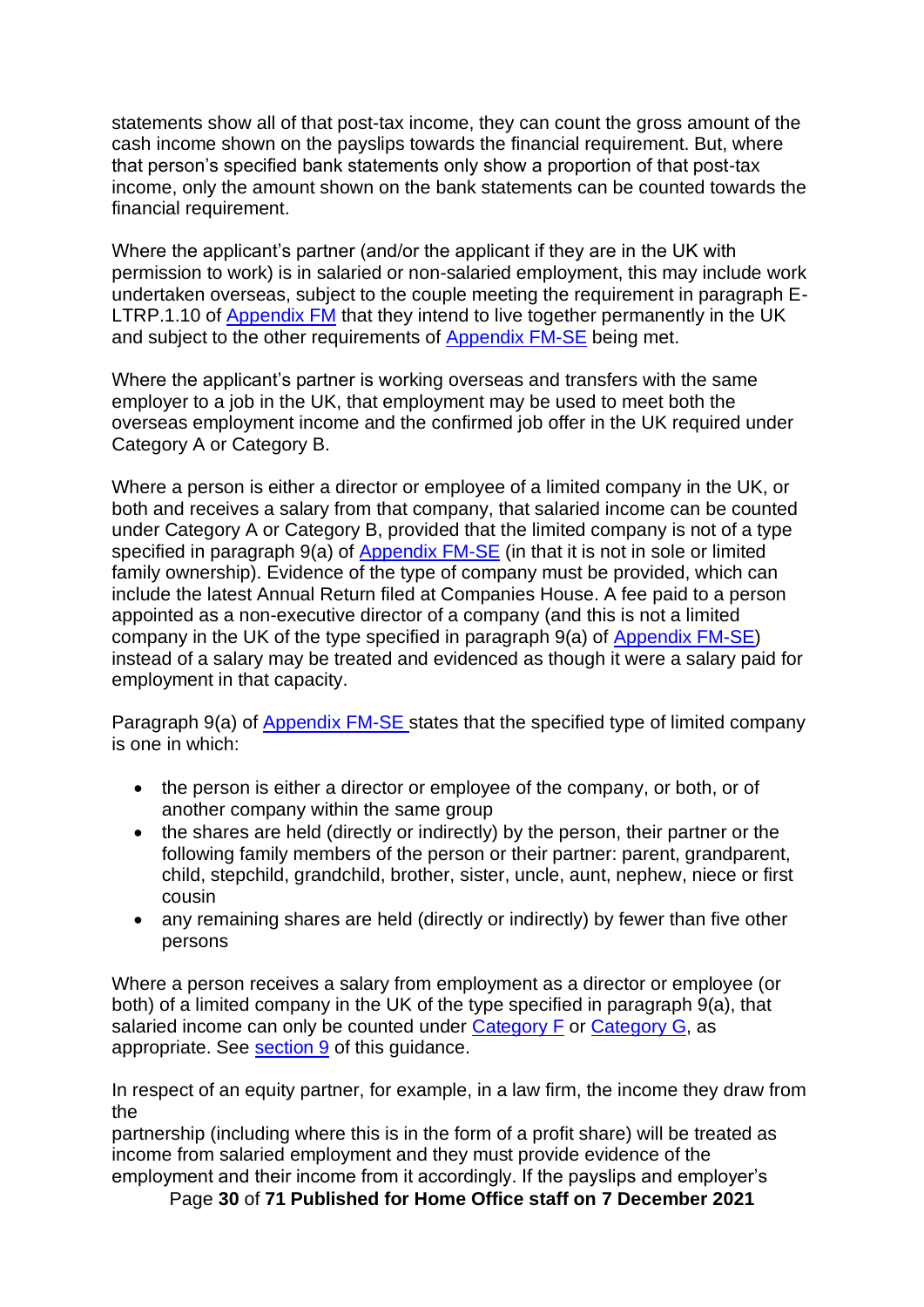letter required under paragraph 2 of [Appendix FM-SE](https://www.gov.uk/guidance/immigration-rules/immigration-rules-appendix-fm-se-family-members-specified-evidence) cannot be provided, they can be replaced by alternative evidence. This may include, but is not confined to, a letter (on official stationery) from an accountant, solicitor or business manager acting for the partnership (who is not the applicant or their partner) which provides the relevant information in paragraph 2 of [Appendix FM-SE.](https://www.gov.uk/guidance/immigration-rules/immigration-rules-appendix-fm-se-family-members-specified-evidence)

A person working as a subcontractor under the Construction Industry Scheme (CIS), administered by HMRC (and under which the contractor deducts tax and National Insurance contributions from the payments made to the subcontractor), can, as an alternative to meeting the requirements of Appendix FM-SE in respect of selfemployment, choose instead to count their CIS income as income from salaried employment. If they do, they must meet the requirements of paragraph 2 of [Appendix FM-SE](https://www.gov.uk/guidance/immigration-rules/immigration-rules-appendix-fm-se-family-members-specified-evidence) for specified evidence for salaried employment, subject to reflecting their status as a CIS contractor rather than an employed person. They must provide CIS payment slips in place of payslips, a letter from the CIS contractor in place of an employer's letter and the required personal bank statements. If a person cannot provide this evidence, or it is not clear that they are covered by the CIS scheme, their income should be treated as income from self-employment and the relevant self-employment evidence must be provided. See [section 9](#page-53-0) of this guidance.

Those working in the UK and employed by a non-resident employer company will have a HMRC employee payroll scheme. The employee is not being paid gross, even though they may often receive the gross funds and then pay over the income tax and employee National Insurance contributions themselves.

Where the applicant's partner (and/or the applicant if they are in the UK with permission to work) is in receipt of maternity, paternity, adoption or sick pay, or has been so in the 6 months prior to the date of application, the relevant date for considering the length of employment and the income from the employment can be either:

- the date of application
- the date of commencement of the maternity, paternity, adoption or sick leave

But the specified time periods for any other sources of income that are being combined with the employment income will remain as otherwise set out in Appendix FM-SE and this guidance.

This means that where the application also relies on self-employment income, the relevant date above must fall within the last full financial year(s) on which the selfemployment income is based.

Any period of **unpaid** maternity, paternity, adoption, parental or sick leave in the 12 months prior to the date of application will not be counted towards any period relating to employment, or any period relating to income from employment, for which Appendix FMSE provides. For example, if a person takes 2 weeks' unpaid parental leave, this period will be discounted and will not be considered to have broken any continuous period relating to their employment or to their income from employment,

#### Page **31** of **71 Published for Home Office staff on 7 December 2021**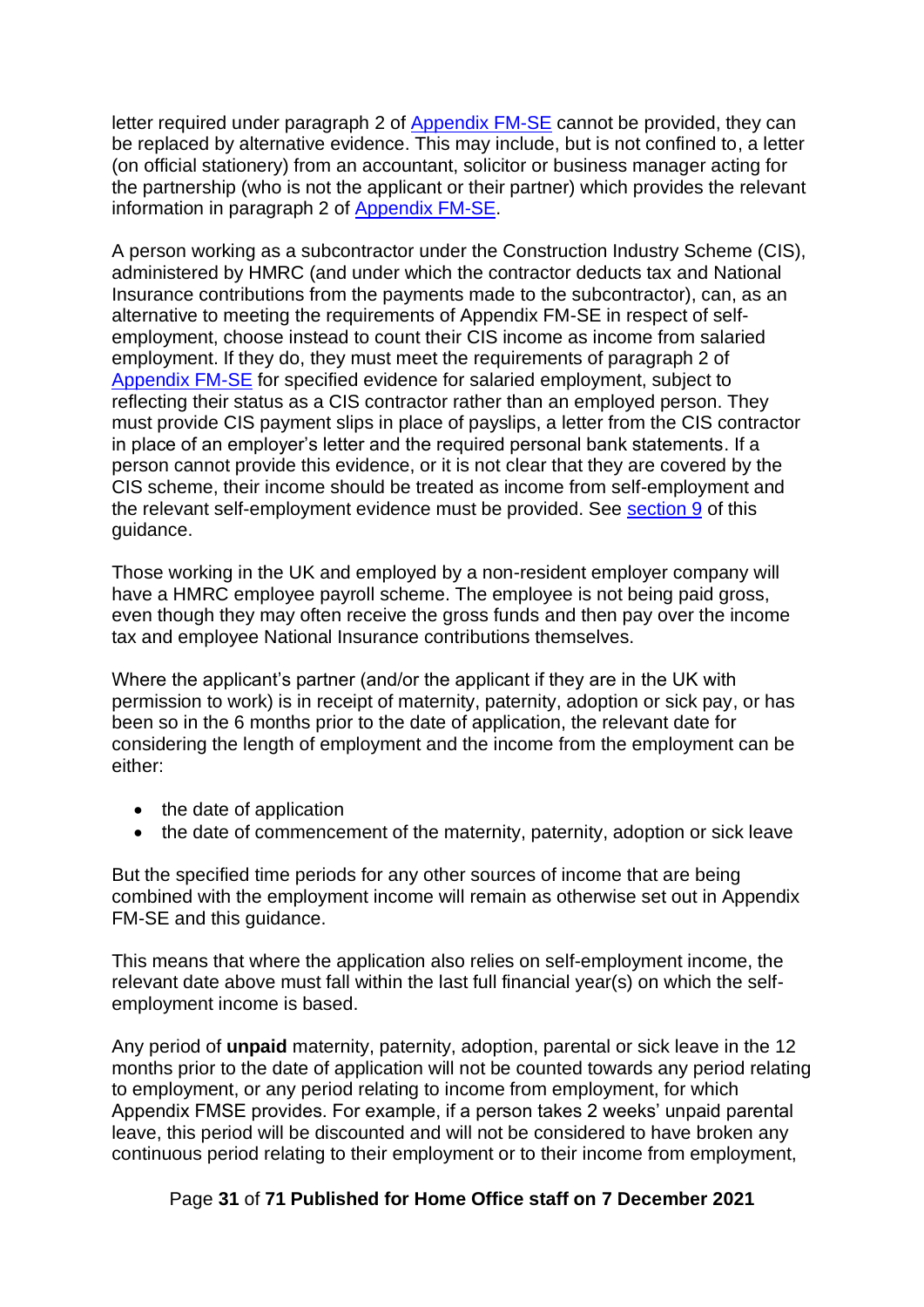and the person can show that they meet the annualised average income required over a period of 6 months and 2 weeks prior to the date of application.

Maternity pay, paternity pay and adoption pay which is paid overseas to a sponsor returning to the UK with the applicant to work can be counted towards the financial requirement.

#### **Case studies – Maternity, paternity, adoption, parental and sick leave**

#### **Example (a)**

The applicant's partner is in the UK, has recently had a baby and returned to work from maternity leave 2 months prior to the date of application. Her contracted salary is £19,400 a year. She has been with her current employer for 2 years but, as she has not been earning the required level of income for all of the last 6 months because of her maternity leave, the period to be assessed can be the 6 months before she began her maternity leave.

#### **Example (b)**

The applicant's partner is relying on Category A non-salaried employment but had 2 weeks' unpaid sick leave 2 months prior to the date of application. This 2 week period will be discounted for the purposes of the application and it will not break the 6 month period of continuous employment required. The applicant's partner can show that they meet the annualised average income required over a period of 6 months and 2 weeks prior to the date of application.

[Appendix FM-SE](https://www.gov.uk/guidance/immigration-rules) specifies further details in relation to paid employment:

When calculating income from **salaried** employment under paragraphs 12A and 13 to 16, this paragraph applies:

- basic pay, skills-based allowances, and UK location-based allowances will be counted as income provided that:
	- o they are contractual and where these allowances make up more than 30% of the total salary, only the amount up to 30% is counted
	- o overtime, payments to cover travel time, commission-based pay and bonuses (which can include tips and gratuities paid via a tronc scheme registered with HMRC) will be counted as income, where they have been received in the relevant period(s) of employment or self-employment relied upon in the application
	- $\circ$  in respect of a person in salaried employment at the date of application, the amount of income in sub-paragraph (b) which may be added to their gross annual salary, and counted as part of that figure for the purposes of paragraph 13(a)(i) or 13(b)(i), is the annual equivalent of the person's average gross monthly income from that income in their current employment in the 6 months prior to the date of application
	- o payments relating to the costs of UK or overseas travel, including (for example) travelling or relocation expenses and subsistence or accommodation allowances, and payments made towards the costs of living overseas, will not be counted as income

#### Page **32** of **71 Published for Home Office staff on 7 December 2021**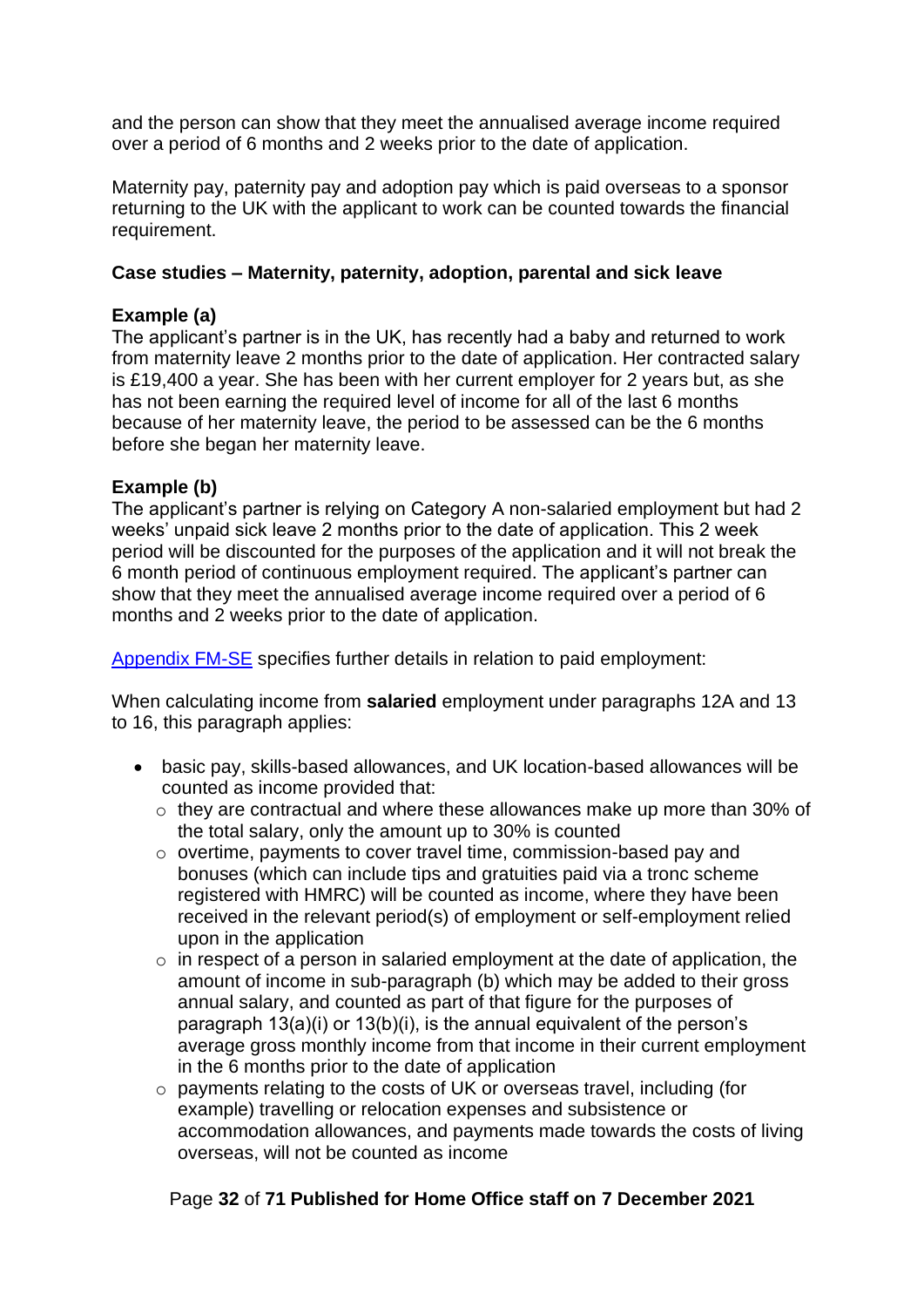o gross income from non-salaried employment will be counted on the same basis as income from salaried employment, except as provided in paragraph 18(e) and 18(f), and the requirements of this Appendix for specified evidence relating to salaried employment shall apply as if references to salary were references to income from non-salaried employment

Non-salaried employment includes that paid at an hourly or other rate (and the number and/or pattern of hours required to be worked may vary) or paid an amount which varies according to the work undertaken.

Whereas salaried employment includes that paid at a minimum fixed rate (usually annual) and subject usually to a contractual minimum number of hours to be worked.

For the purpose of paragraph 13(a)(i), in respect of a person in non-salaried employment at the date of application 'the level of gross annual salary relied upon in the application' shall be no greater than the annual equivalent of the person's average gross monthly income from non-salaried employment in the 6 months prior to the date of application, where that employment was held throughout that period. For the purpose of paragraph 13(b)(i), 'the gross annual salary from employment as it was at the date of application' of a person in non-salaried employment at the date of application shall be considered to be the annual equivalent of:

- the person's gross income from non-salaried employment in the period immediately prior to the date of application, where the employment has been held for a period of no more than one month at the date of application
- the person's average gross monthly income from non-salaried employment, where the employment has been held for a period of more than one month at the date of application

For the purpose of paragraphs  $13(c)(ii)$  and  $13(d)(i)$ , 'the gross annual salary in the salaried employment in the UK to which they are returning' of a person who is returning to the UK to take up non-salaried employment in the UK starting within 3 months of their return is the gross annual income from that employment, based on the rate or amount of pay, and the standard or core hours of work, set out in the document(s) from the employer provided under paragraph 4. Notwithstanding paragraph 18(b), this may include the gross 'on-target' earnings which may be expected from satisfactory performance in the standard or core hours of work.

### <span id="page-32-0"></span>**Salaried and non-salaried employment – specified evidence**

The evidence required to demonstrate income from salaried employment (and, by virtue of paragraph 18(d), non-salaried employment) is specified in [Appendix FM-SE.](http://www.ukba.homeoffice.gov.uk/policyandlaw/immigrationlaw/immigrationrules/appendix-fmse)

In respect of salaried employment in the UK (except where paragraph 9 applies) all of the following evidence must be provided:

Payslips covering:

Page **33** of **71 Published for Home Office staff on 7 December 2021**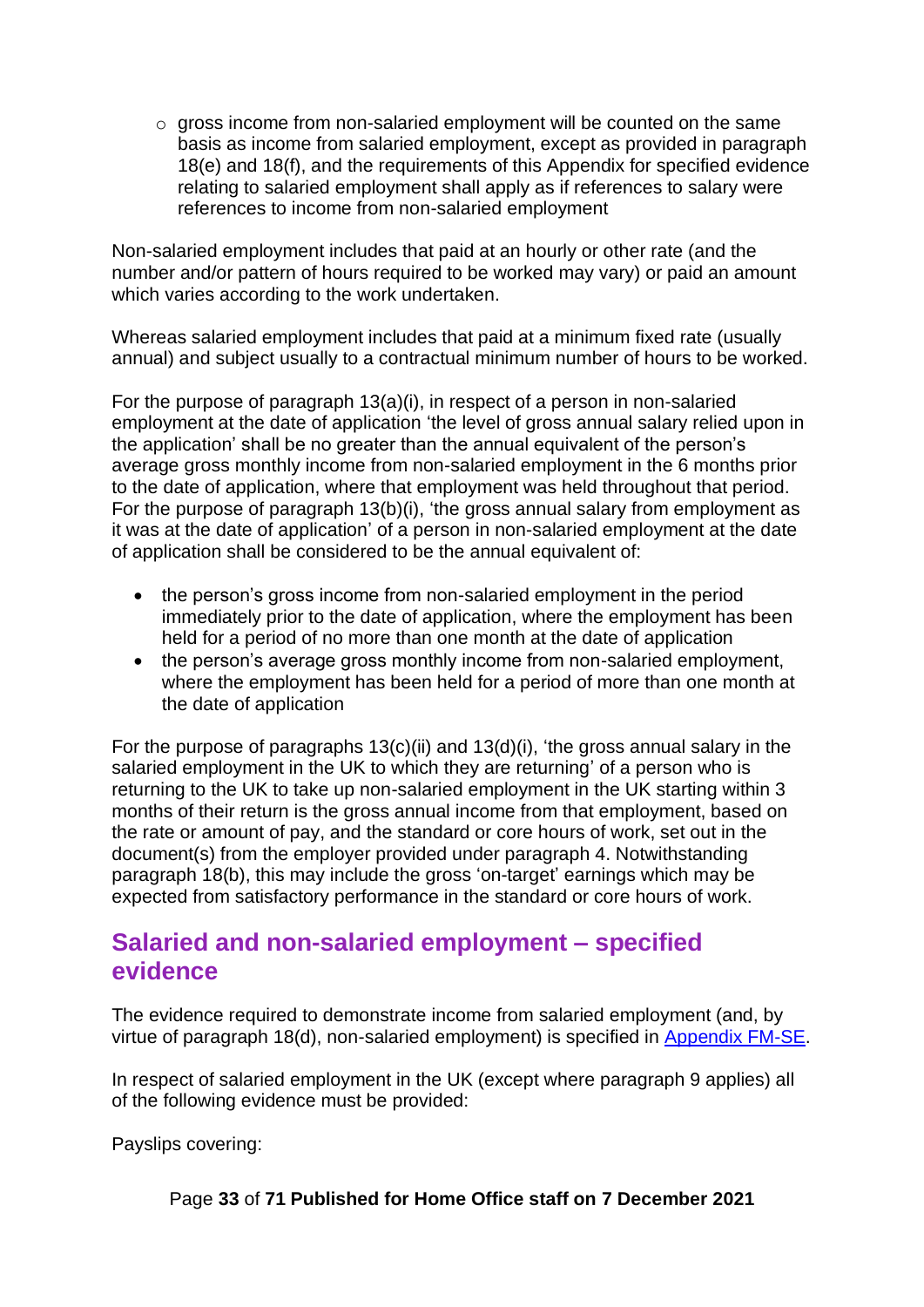- a period of 6 months prior to the date of application if the person has been employed by their current employer for at least 6 months (and where paragraph 13(b) of this Appendix does not apply); or
- any period of salaried employment in the period of 12 months prior to the date of application if the person has been employed by their current employer for less than 6 months (or at least 6 months but the person does not rely on paragraph 13(a) of this Appendix), or in the financial year(s) relied upon by a self-employed person

A letter from the employer(s) who issued the payslips at paragraph 2(a) confirming:

- the person's employment and gross annual salary
- the length of their employment
- the period over which they have been or were paid the level of salary relied upon in the application
- the type of employment (permanent, fixed-term contract or agency)
- Personal bank statements corresponding to the same period(s) as the payslips at paragraph 2(a), showing that the salary has been paid into an account in the name of the person or in the name of the person and their partner jointly
- where the person is either a director or employee (or both) of a limited company based in the UK, evidence that the company is not a type specified in paragraph 9(a). This can include the latest Annual Return filed at Companies House

In addition to the evidence listed above, paragraph 2A of [Appendix FM-SE](https://www.gov.uk/guidance/immigration-rules/immigration-rules-appendix-fm-se-family-members-specified-evidence) specifies that P60(s) for the relevant period(s) of employment (if issued) and a signed contract(s) of employment may also be submitted in respect of paid employment in the UK. If they are not submitted, the decision-maker may grant the application if otherwise satisfied that the requirements of Appendix FM-SE relating to that employment are met, or they may ask for the documents to be submitted in accordance with paragraph D of the Appendix.

In respect of salaried employment outside of the UK, evidence should be a reasonable equivalent to that set out in paragraph 2 and (where relevant) paragraph 2A.

In respect of a job offer in the UK (for an applicant's partner or parent's partner returning to salaried employment in the UK at paragraphs E-ECP.3.2.(a) and EECC.2.2.(a) of [Appendix FM\)](https://www.gov.uk/guidance/immigration-rules/immigration-rules-appendix-fm-family-members) a letter from the employer must be provided:

- confirming the job offer, the gross annual salary and the starting date of the employment which must be within 3 months of the applicant's partner's return to the UK
- enclosing a signed contract of employment, which must have a starting date within 3 months of the applicant's partner's return to the UK

In respect of statutory or contractual maternity, paternity or adoption pay all of the following, and in the respect of parental leave in the UK only the evidence at paragraph 5(c), must be provided:

Page **34** of **71 Published for Home Office staff on 7 December 2021**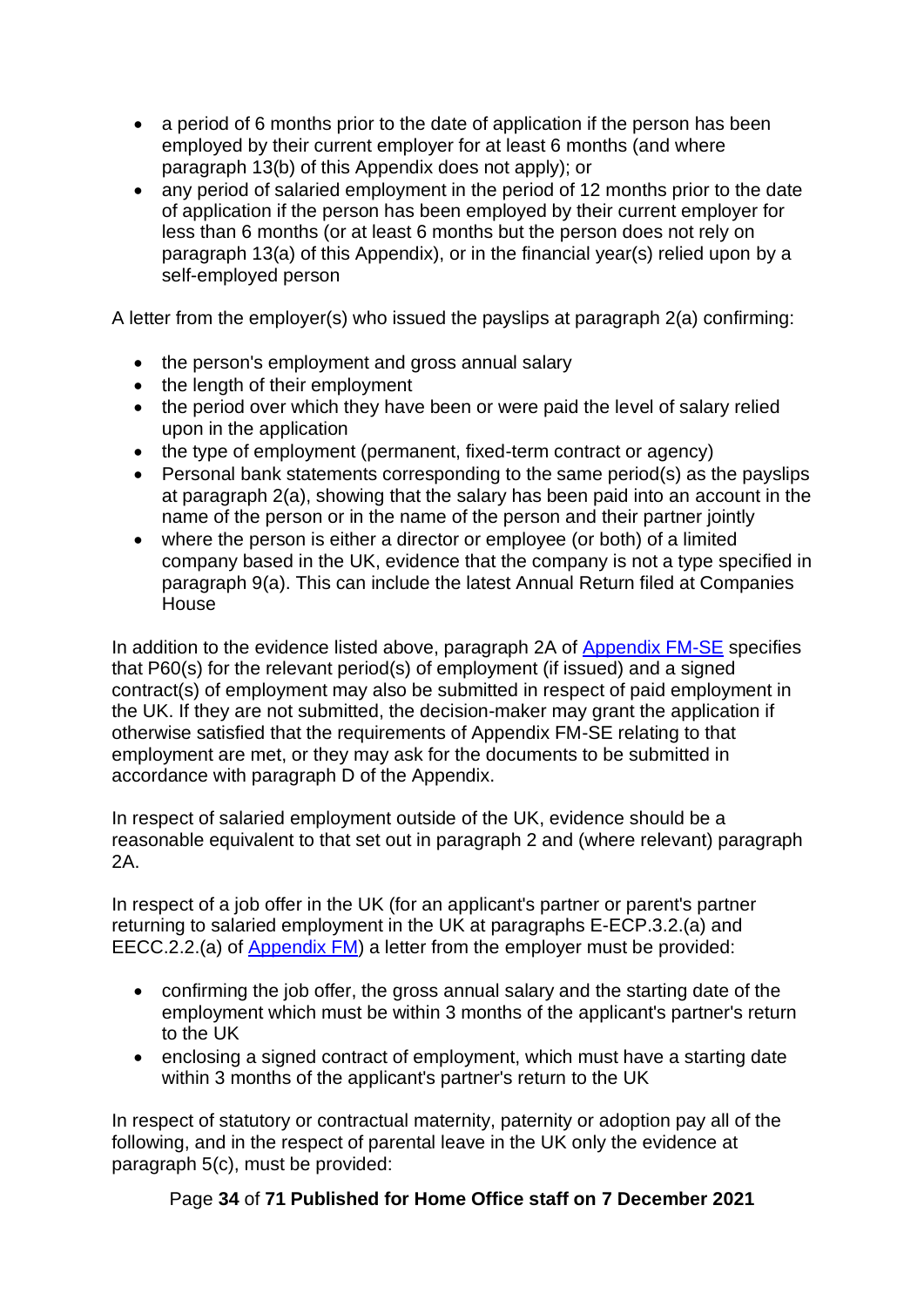• personal bank statements corresponding to the same period(s) as the payslips at paragraph 5(b), showing that the salary has been paid into an account in the name of the person or in the name of the person and their partner jointly

Payslips covering:

- a period of 6 months prior to the date of application or to the commencement of the maternity, paternity or adoption leave
- a period showing the applicant has been employed by their current employer for at least 6 months (and where paragraph 13(b) does not apply)
- or (ii) any period of salaried employment in the period of 12 months prior to the date of application or to the commencement of the maternity, paternity or adoption leave, if the applicant has been employed by their current employer for less than 6 months (or at least 6 months but the person does not rely on paragraph 13(a))

A letter from the employer confirming:

- the length of the person's employment
- the gross annual salary and the period over which it has been paid at this level
- the entitlement to maternity, paternity, parental or adoption leave
- the date of commencement and the end-date of the maternity, paternity, parental or adoption leave

In addition to the evidence listed above, P60(s) for the relevant period(s) of employment (if issued) and a signed contract(s) of employment may also be submitted in respect of paid employment in the UK. If they are not submitted, the decision-maker may grant the application if otherwise satisfied that the requirements of [Appendix FM-SE](https://www.gov.uk/guidance/immigration-rules/immigration-rules-appendix-fm-se-family-members-specified-evidence) relating to that employment are met, or they may ask for the documents to be submitted in accordance with paragraph D of the Appendix.

In respect of statutory or contractual sick pay in the UK all of the following must be provided:

• personal bank statements corresponding to the same period(s) as the payslips at paragraph 6(b), showing that the salary has been paid into an account in the name of the person or in the name of the person and their partner jointly

Payslips covering:

- a period of 6 months prior to the date of application or to the commencement of the sick leave, if the applicant has been employed by their current employer for at least 6 months (and where paragraph 13(b) does not apply)
- any period of salaried employment in the period of 12 months prior to the date of application or to the commencement of the sick leave, if the applicant has been employed by their current employer for less than 6 months (or at least 6 months but the person does not rely on paragraph 13(a)

#### Page **35** of **71 Published for Home Office staff on 7 December 2021**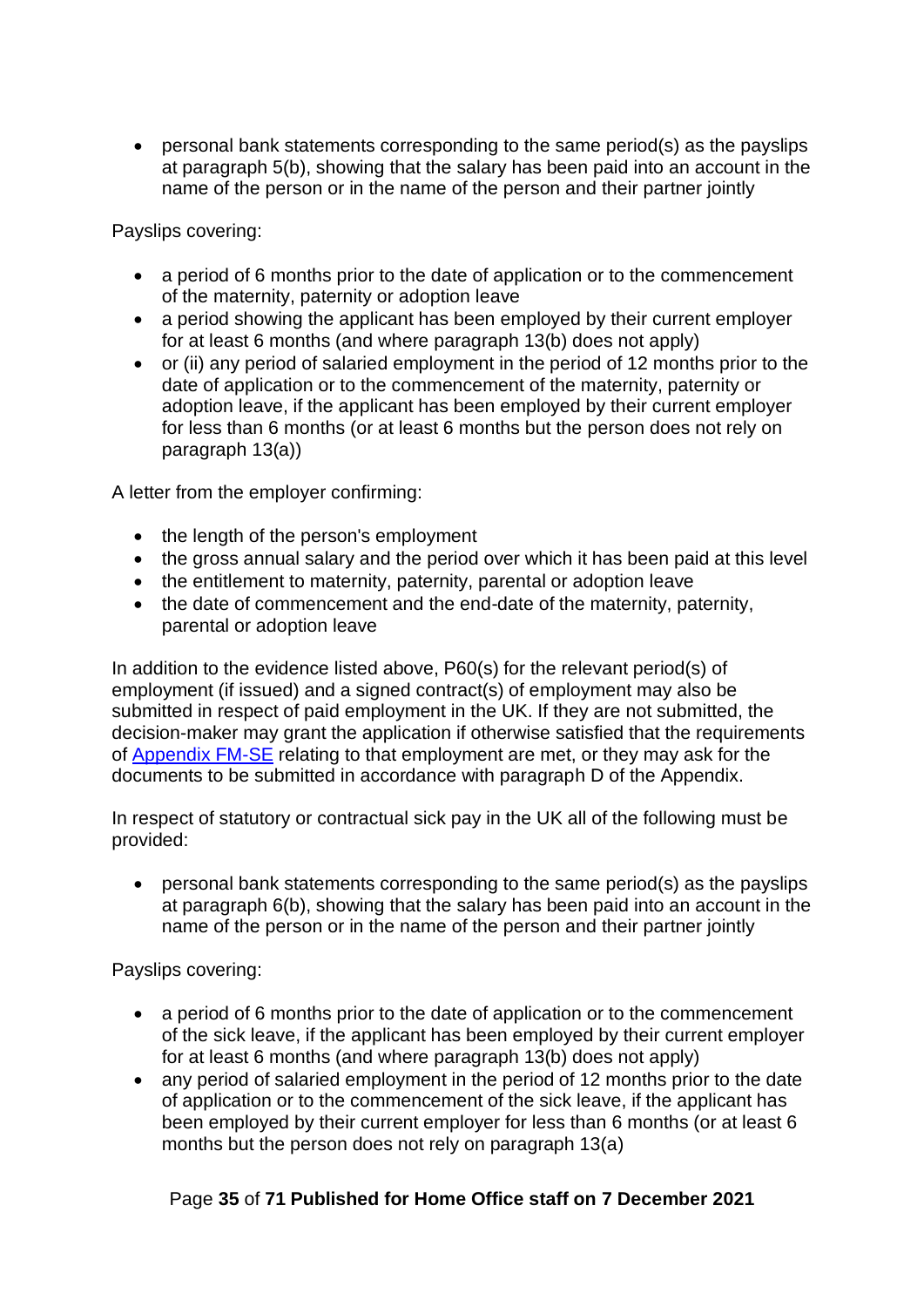A letter from employer confirming:

- the length of the person's employment
- the gross annual salary and the period over which it has been paid at this level; (iii) that the person is in receipt of statutory or contractual sick pay; and (iv) the date of commencement of the sick leave

In addition to the evidence listed above, P60(s) for the relevant period(s) of employment (if issued) and a signed contract(s) of employment may also be submitted in respect of paid employment in the UK. If they are not submitted, the decision-maker may grant the application if otherwise satisfied that the requirements of Appendix FM-SE relating to that employment are met, or they may ask for the documents to be submitted in accordance with paragraph D of the Appendix.

#### **Related content**

**[Contents](#page-1-0)**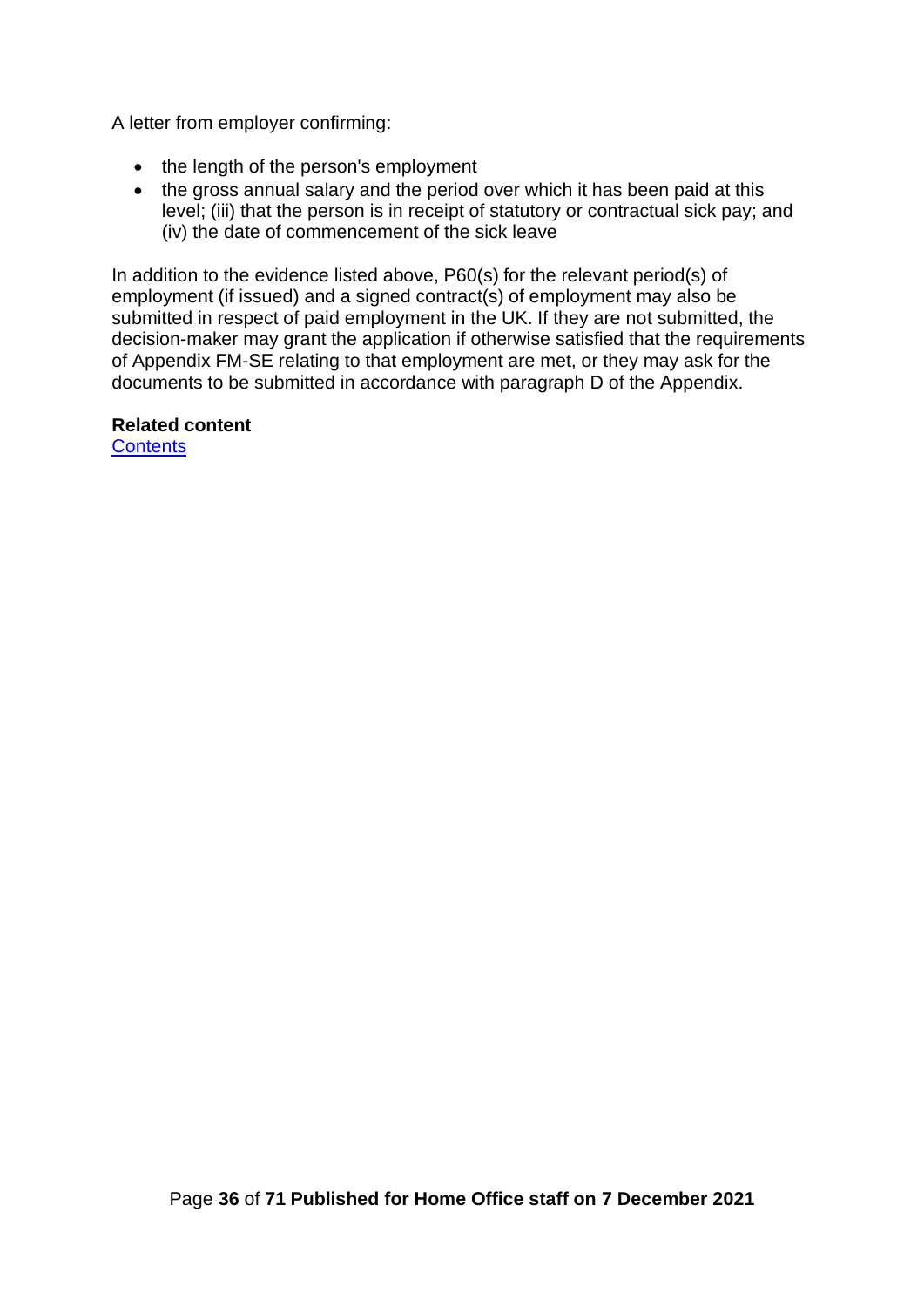# <span id="page-36-0"></span>Non-employment income

## <span id="page-36-1"></span>**Category C: Non-employment income – requirements**

The following are sources of non-employment income which can be counted towards the financial requirement under Category C:

- property rental
- dividends or other income from investments, stocks and shares, bonds or trust funds
- interest from savings
- maintenance payments from a former partner of the applicant in relation to the applicant or any children of the applicant and their former partner (any documents issued by the family court must have permission to be disclosed). Also, maintenance payments from a former partner of the applicant's partner in relation to that partner
- UK Maternity Allowance, Bereavement Allowance, Bereavement Payment and
- Widowed Parent's Allowance
- payments under the War Pensions Scheme, the Armed Forces Compensation Scheme and the Armed Forces Attributable Benefits Scheme
- a maintenance grant or stipend (not a loan) associated with undergraduate study or postgraduate study or research
- ongoing insurance payments
- ongoing payments from a structured legal settlement
- ongoing royalty payments

Unless otherwise specified, the specified non-employment income which the applicant's partner and/or the applicant have received in the 12 months prior to the date of application can be counted towards the financial requirement.

The relevant asset on which any income is based must be in the name of the applicant, their partner or both jointly and held or owned at the date of application.

The asset owned at the date of application does not need to have been owned for 12 months prior to the date of application, but it must have been a source of income for at least part of that 12-month period. For example, the asset is owned at the date of application, has been owned for the last 3 months and has been a source of income during that period of 3 months: that income can be counted towards the financial requirement.

The gross amount of any cash income may be counted towards the financial requirement, where the correct tax has been paid on that income and where all the relevant evidential requirements in [Appendix FM-SE](https://www.gov.uk/guidance/immigration-rules/immigration-rules-appendix-fm-se-family-members-specified-evidence) are met. Where a person's relevant specified evidence relating to permitted sources of non-employment income shows their gross cash income and the tax paid, and their specified bank statements in relation to the permitted non-employment income shows all of that post-tax income, they can count

Page **37** of **71 Published for Home Office staff on 7 December 2021**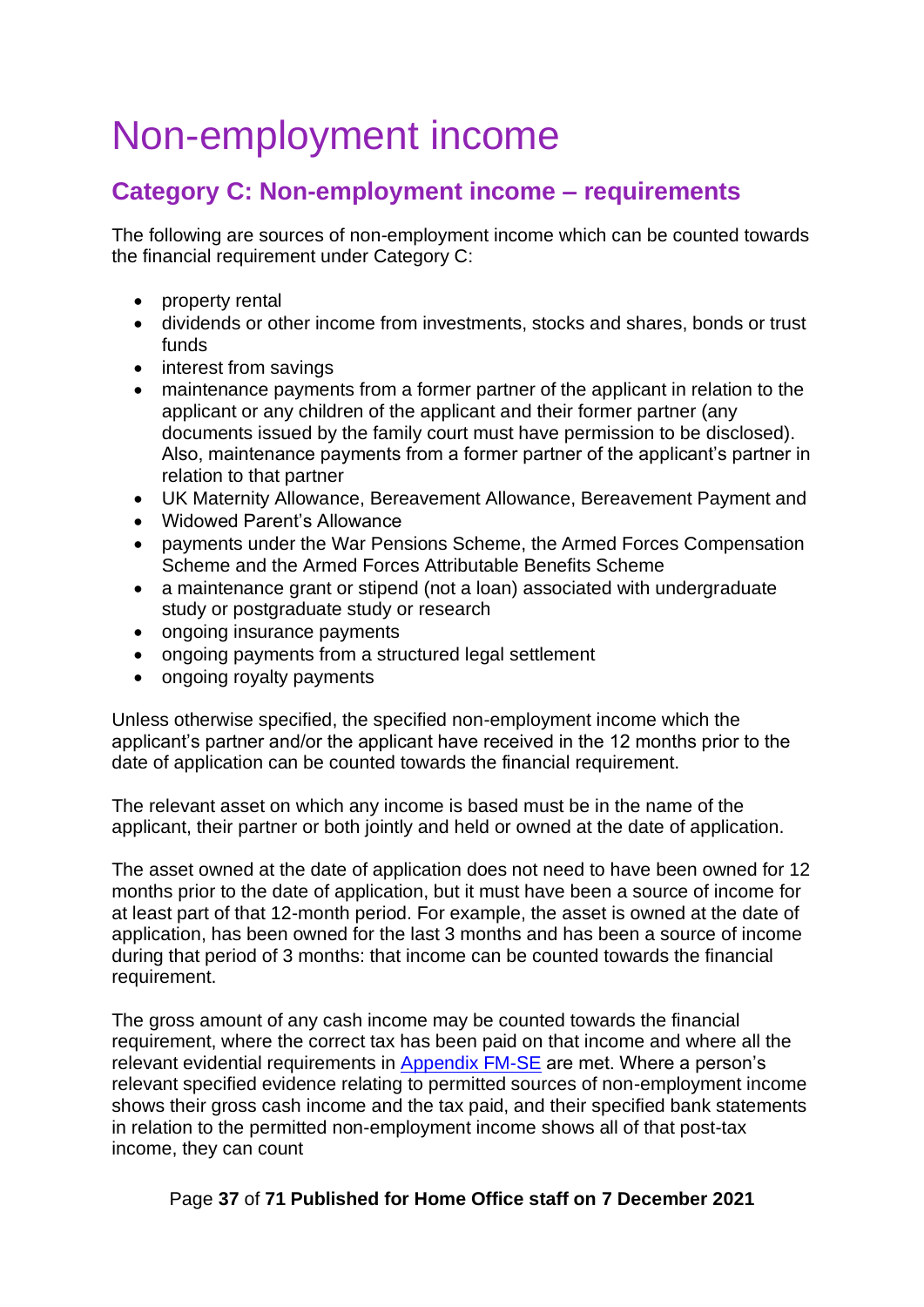the gross amount of the cash income shown on the specified documentation towards the financial requirement (or the net income in relation to dividends). But, where that person's specified bank statements relating to permitted non-employment income only show a proportion of that post-tax income, only the amount shown on the bank statements can be counted towards the financial requirement.

A director or employee of a limited company in the UK who receives dividend income from the company can count this income as non-employment income under Category C, unless the company is of a type specified in paragraph 9(a) of Appendix FM-SE (in that it is in sole or limited family ownership). If it is, this non-employment income will be considered under [Category F](#page-54-1) or [Category G](#page-54-2) as appropriate.

Payments under the War Pensions Scheme, the Armed Forces Compensation Scheme and the Armed Forces Attributable Benefits Scheme can be included as nonemployment income, provided that (a) they are not considered as pension income.

Income from a maintenance grant or stipend (not a loan) associated with undergraduate study or postgraduate study or research received by the applicant's partner or the applicant can be counted towards the financial requirement. The person must be currently in receipt of the grant or stipend or will be within 3 months of the date of application, and the grant or stipend must be payable for a period of at least 12 months, or for at least one full academic year, from the date of application or from the date on which payment of the grant or stipend will commence. Where the grant or stipend is paid on a tax-free basis, see this [section](#page-39-0) of this guidance for further information.

Income from royalties received by the applicant or their partner can be included as nonemployment income, provided that the application is accompanied by a letter (on official stationery) from a solicitor, accountant or business manager. The letter must set out the contractual or other basis of the royalty income by confirming the amount and frequency of the royalty payments in the 12 months prior to the date of application. This should also confirm that the royalty payments will continue for at least the 12 months following the date of application along with personal bank statements for any part of the 12-month period prior to the date of application, showing the royalty payments were paid into the person's account.

Income from Category C can be combined with income from [Category A](#page-18-1) and [Category B: salaried and non-salaried employment,](#page-22-0) [Category D: cash savings](#page-42-0) and [Category E:](#page-52-1) pension in order to meet the financial requirement.

## <span id="page-37-0"></span>**Property rental – further guidance**

[Appendix FM-SE](https://www.gov.uk/guidance/immigration-rules/immigration-rules-appendix-fm-se-family-members-specified-evidence) specifies further requirements for property rental income:

Any rental income from property, in the UK or overseas, must be from a property that is:

• owned by the person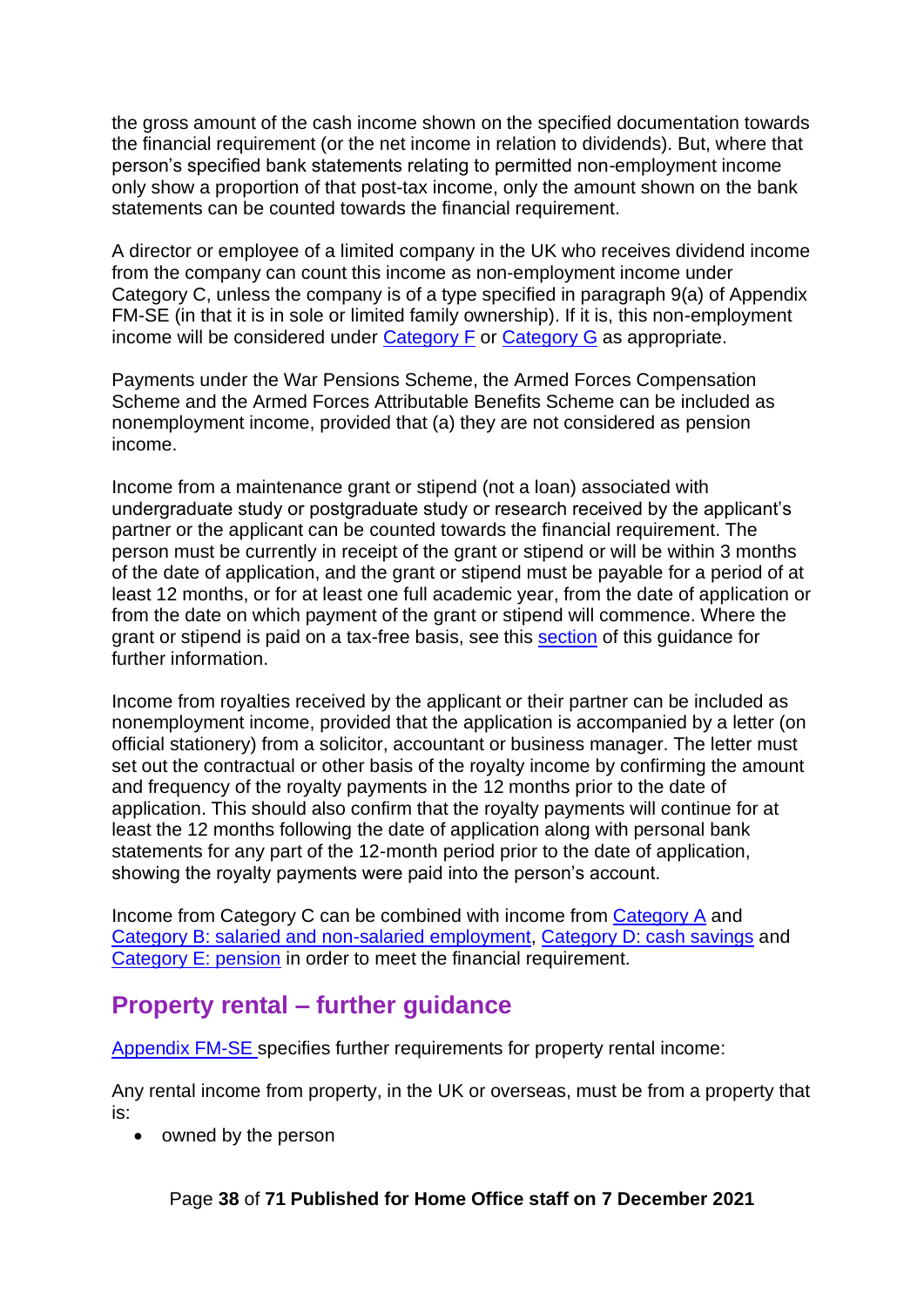- not their main residence and will not be so if the application is granted, except in the circumstances specified in [paragraph 20\(e\)](https://www.gov.uk/guidance/immigration-rules/immigration-rules-appendix-fm-se-family-members-specified-evidence)
- if ownership of the property is shared with a third party, only income received from their share of the property can be counted

The amount of rental income from property received before any management fee was deducted may be counted.

Equity in a property cannot be used to meet the financial requirement. Where the applicant and their partner are resident outside the UK at the date of application, rental income from a property in the UK that will become their main residence if the application is granted may only be counted under paragraph  $13(c)(i)$ [and paragraph 13\(d\)\(ii\).](https://www.gov.uk/guidance/immigration-rules/immigration-rules-appendix-fm-se-family-members-specified-evidence)

Therefore, income from a room in the main residence rented to a lodger cannot be counted. Income from a property that is rented out for all or part of the year (for example, a holiday let) can be counted.

Where the applicant and their partner are resident in the UK at the date of application, rental income from a property in the UK cannot be counted as income if that property will become the couple's main residence if the application is granted.

Where the couple are returning to the UK from overseas, rental income from a property in the UK that will become the couple's main residence if the application is granted can be combined with the applicant's partner's overseas employment income to meet that part of the financial requirement. However, it cannot be combined with the income from the applicant's partner's job offer in the UK as the couple's home in the UK will no longer be a source of income once the couple have returned here.

## <span id="page-38-0"></span>**Dividends and other investment income – further guidance**

If income has been earned from investments, shares and/or stocks in the 12 months prior to the date of application and the relevant asset was then sold, we will consider it to be held at the date of application and that income may be counted towards the financial requirement, provided that investments, shares and/or stocks of an equivalent volume have since been purchased in the same company and are held at the date of application.

Where a person is relying on dividends from a UK limited company and they are also a director or employee of that company, to count this dividend income under Category C evidence must be provided to show that the company is not of a type specified in paragraph 9(a) of [Appendix FM-SE,](https://www.gov.uk/guidance/immigration-rules/immigration-rules-appendix-fm-se-family-members-specified-evidence) which is one in which:

- the person is either a director or employee of the company, or both, or of another company within the same group
- shares are held (directly or indirectly) by the person, their partner or the following family members of the person or their partner: parent, grandparent, child, stepchild, grandchild, brother, sister, uncle, aunt, nephew, niece or first

Page **39** of **71 Published for Home Office staff on 7 December 2021**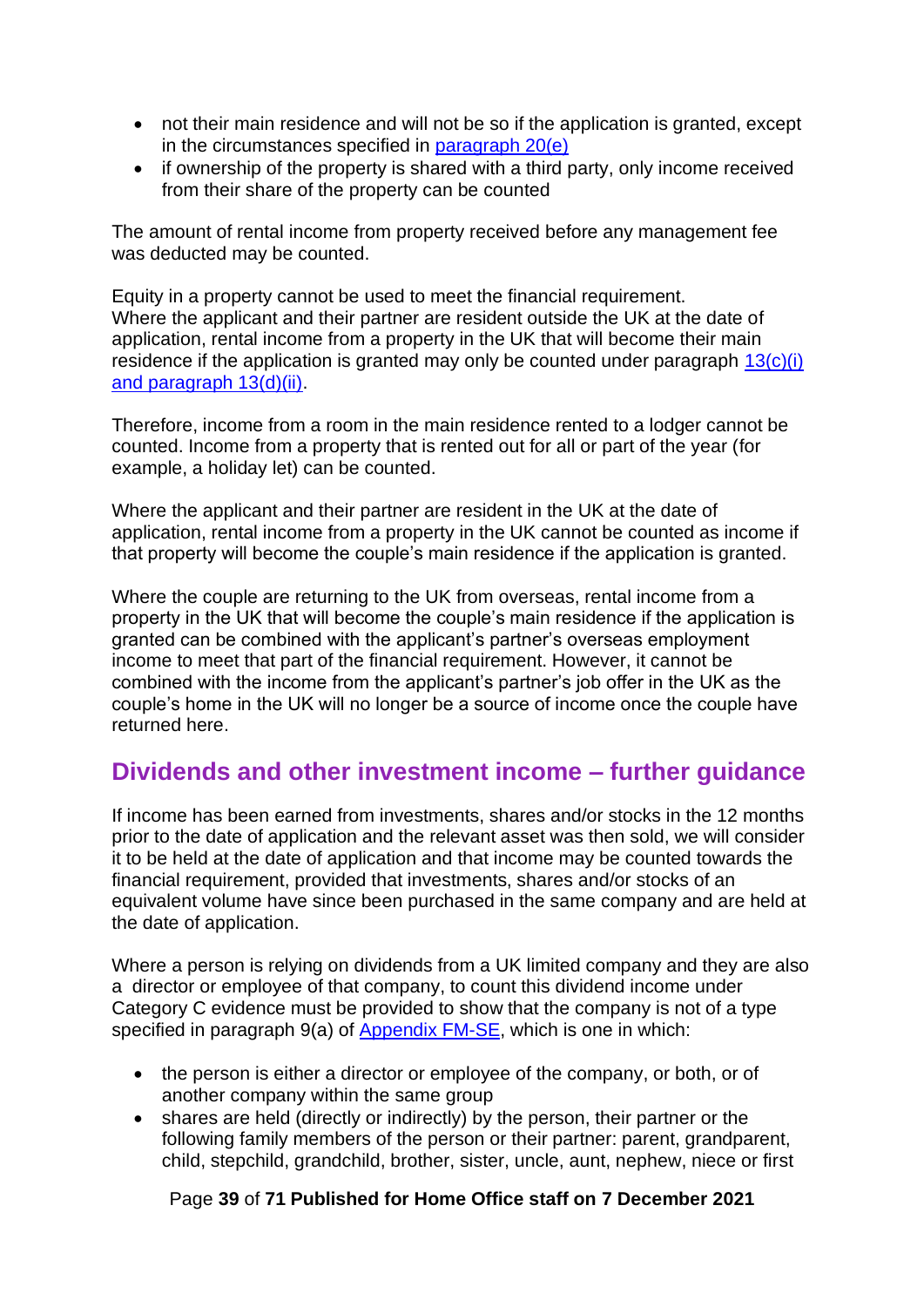cousin; and (iii) any remaining shares are held (directly or indirectly) by fewer than 5 other persons

Where the company is of this type, income from dividends will be considered under Category F or Category G as appropriate. See: [Self-employment or Director or](#page-53-0)  [employee of a specified limited company in the UK.](#page-53-0)

## <span id="page-39-0"></span>**Maintenance grant or stipend – further guidance**

Where an academic maintenance grant or stipend is, or will be, paid on a tax-free basis, the amount of the gross equivalent can be counted towards the financial requirement. The person must be currently in receipt of the grant or stipend or will be within 3 months of the date of application, and the grant or stipend must be payable for a period of at least 12 months, for at least one full academic year, from the date of application or from the date on which payment of the grant or stipend will commence.

The third column of the table below sets out the equivalent tax-free level of grant or stipend required to meet the financial requirement:

| Those being sponsored  | <b>Gross level of financial</b><br>requirements | <b>Equivalent tax-free</b><br>income |
|------------------------|-------------------------------------------------|--------------------------------------|
| Partner only           | £18,600                                         | £15,800                              |
| Partner and one child  | £22,400                                         | £18,400                              |
| Partner and 2 children | £24,800                                         | £20,000                              |
| Partner and 3 children | £27,200                                         | £21,700                              |

A tax-free grant or stipend can be combined with income on which tax has been paid and with current cash savings. The decision-maker should add together:

- the annual tax-free amount of the grant or stipend
- the annual post-tax (net) amount of any employment or other income (if the requirements of Appendix FM-SE in respect of that income are met); and
- the relevant amount of current cash savings (if the requirements of Appendix [FM-](https://www.gov.uk/guidance/immigration-rules/immigration-rules-appendix-fm-se-family-members-specified-evidence) SE in respect of those cash savings are met)

To see if the total meets the amount required in the third column of the table in section above.

#### **Case studies – Tax-free maintenance grant or stipend**

#### **Example (a)**

The applicant's partner is in receipt of a tax-free academic stipend of £12,000 a year and also has post-tax employment income of £4,500 a year. Her combined net income is £16,500 (£12,000 + £4,500). There are no sponsored children.

The applicant's partner has an income which is more than the equivalent net amount (£15,800) needed to meet the gross level of the financial requirement (£18,600).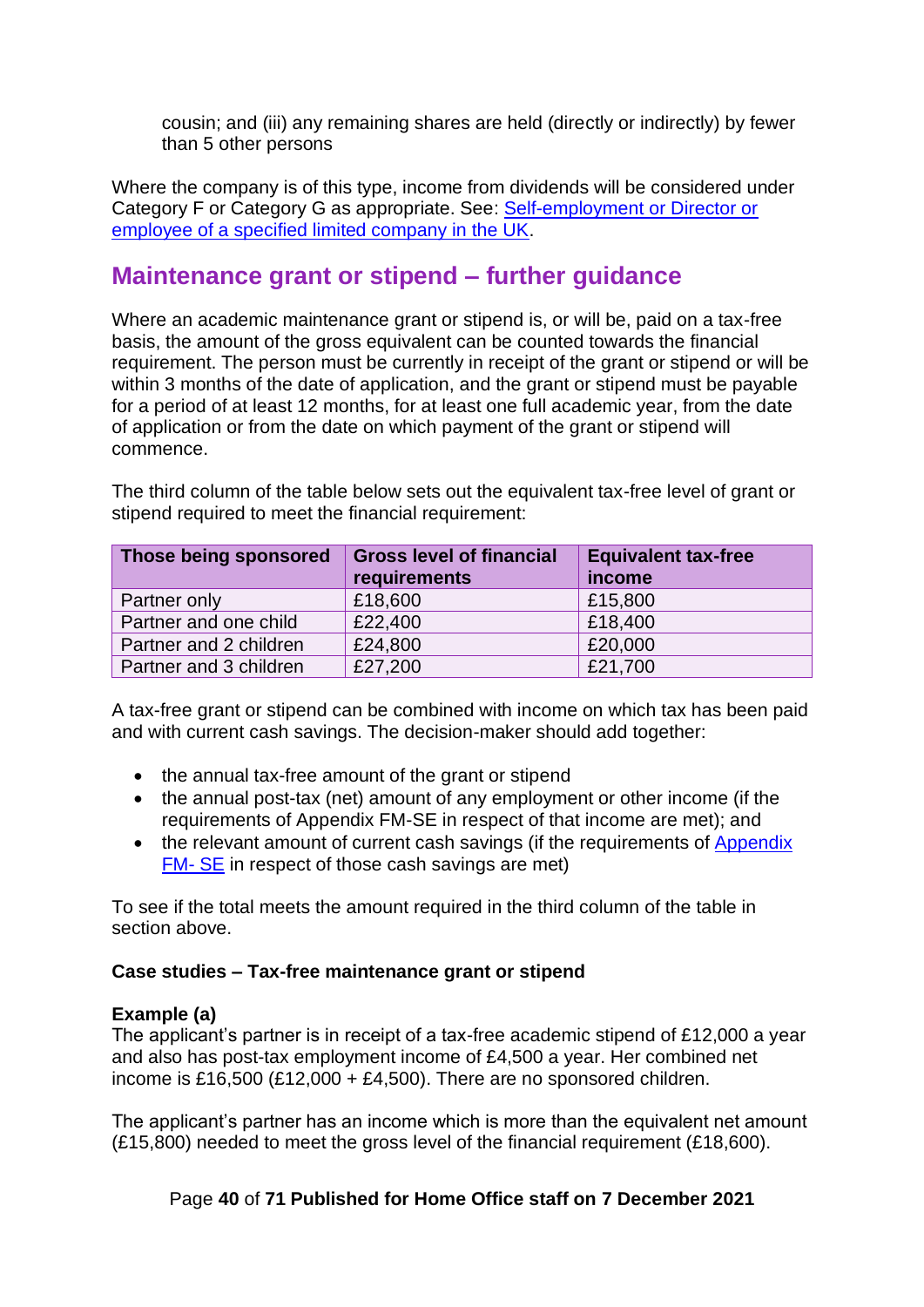#### **Example (b)**

The applicant's partner is in receipt of a tax-free academic stipend of £19,000 a year. The applicant's partner is also sponsoring the applicant's child from a previous relationship. The applicant's partner has the net income of at least £18,400 a year needed to meet the gross level of the financial requirement (£22,400).

### <span id="page-40-0"></span>**Non-employment income – specified evidence**

The evidence required to demonstrate non-employment income is specified in [Appendix](https://www.gov.uk/guidance/immigration-rules/immigration-rules-appendix-fm-se-family-members-specified-evidence) [FM-SE.](https://www.gov.uk/guidance/immigration-rules/immigration-rules-appendix-fm-se-family-members-specified-evidence)

In respect of non-employment income all the following evidence, in relation to the form of income relied upon, must be provided: To evidence property rental income:

- confirmation that the person or the person and their partner jointly own the property for which the rental income is received, through:
	- $\circ$  a copy of the title deeds of the property or of the title register from the Land Registry (or overseas equivalent); or (2) A mortgage statement
	- o Personal bank statements for or from the 12-month period prior to the date of application showing the rental income relied upon was paid into an account in the name of the person or of the person and their partner jointly the bank statements should cover the period for which the income is relied upon
	- o a rental agreement or contract

To evidence dividends (except where paragraph 9 applies) or other income from investments, stocks, shares, bonds or trust funds:

- a certificate showing proof of ownership and the amount(s) of any investment(s)
- a portfolio report (for a financial institution regulated by the Financial Conduct Authority (and Prudential Regulation Authority where applicable) in the UK) or a dividend voucher showing the company and person's details with the person's net dividend amount and tax credit
- personal bank statements for or from the 12-month period prior to the date of application showing that the income relied upon was paid into an account in the name of the person or of the person and their partner jointly - the bank statements should cover the period for which the income is relied upon
- where the person is either a director or employee (or both) of a limited company based In the UK, evidence that the company is not of a type specified in paragraph 9(a) - this can include the latest Annual Return filed at Companies House

To evidence interest from savings:

• personal bank statements for or from the 12-month period prior to the date of application showing the amount of the savings held and that the interest was paid into an account in the name of the person or of the person and their

Page **41** of **71 Published for Home Office staff on 7 December 2021**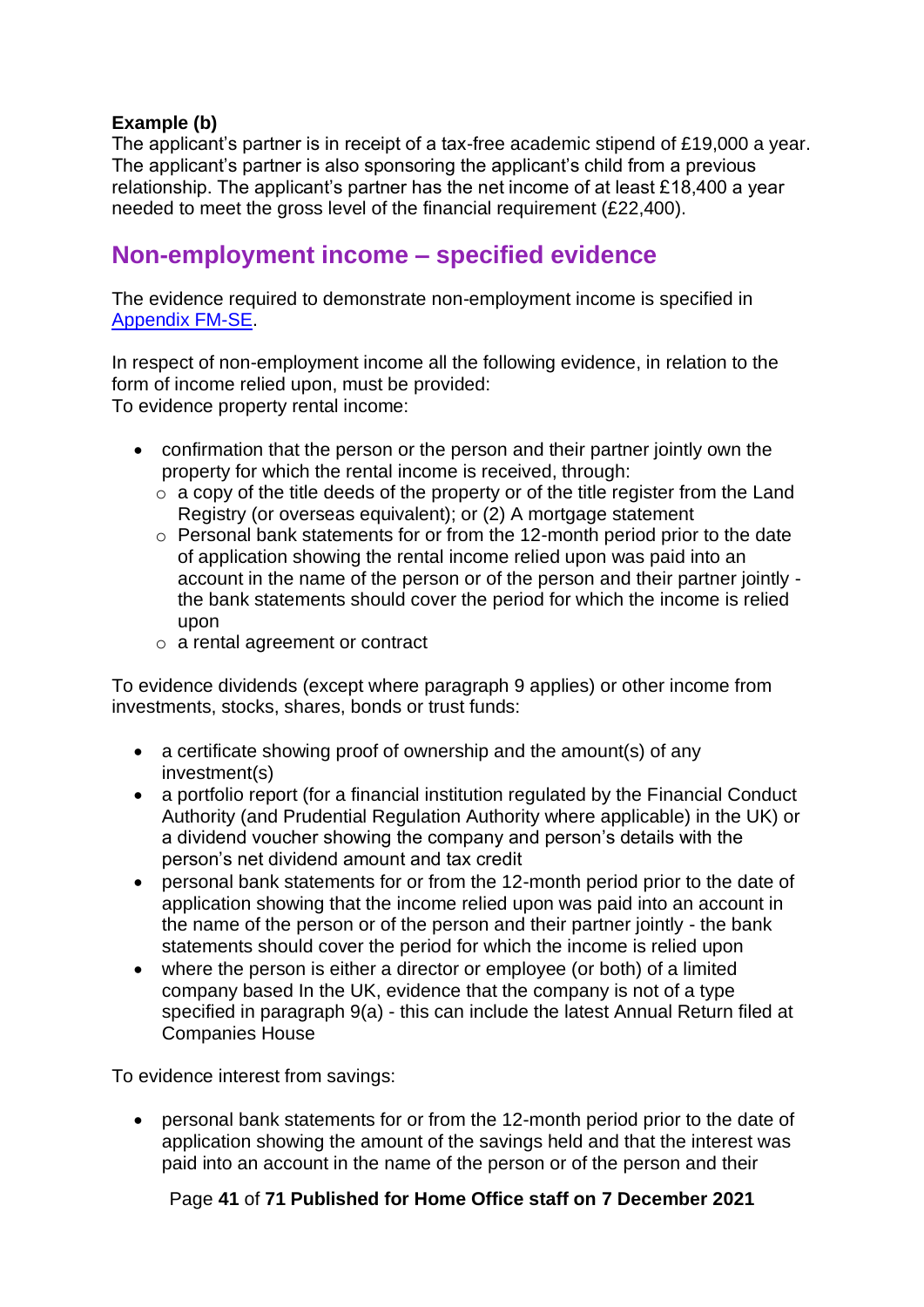partner jointly - the bank statements should cover the period for which the income is relied upon

To evidence maintenance payments (from a former partner of the applicant to maintain their and the applicant's child or children or the applicant, or from a former partner of the applicant's partner to maintain the applicant's partner):

- evidence of a maintenance agreement through any of the following:
	- o a court order
	- o written voluntary agreement
	- o Child Support Agency documentation

Personal bank statements for or from the 12-month period prior to the date of application showing the income relied upon was paid into an account in the name of the person or of the person and their partner jointly. The bank statements should cover the period for which the income is relied upon.

Pension income – see [Category E.](#page-52-1)

To evidence UK Maternity Allowance, Bereavement Allowance, Bereavement Payment and Widowed Parent's Allowance:

- Department for Work and Pensions documentation confirming the person or their partner is or was in receipt of the benefit in the 12-month period prior to the date of application
- personal bank statements for or from the 12-month period prior to the date of application showing the income was paid into the person's account. The bank statements should cover the period for which the income is relied upon

Subject to [paragraph 12,](https://www.gov.uk/guidance/immigration-rules/immigration-rules-appendix-fm-se-family-members-specified-evidence) to evidence payments under the War Pensions Scheme, the Armed Forces Compensation Scheme or the Armed Forces Attributable Benefits Scheme which are not treated as a pension for the purpose of paragraph 10(e)(i):

- Veterans Agency or Department for Work and Pensions documentation in the form of an award notification letter confirming the person or their partner is or was in receipt of the payment at the date of application
- personal bank statements for or from the 12-month period prior to the date of application showing the income was paid into the person's account. The bank statements should cover the period for which the income is relied upon

Maintenance grant or stipend income (not a loan) associated with undergraduate study or postgraduate study or research:

• documentation from the body or company awarding the grant or stipend confirming that the person is currently in receipt of the grant or stipend or will be within 3 months of the date of application, confirming that the grant or stipend will be paid for a period of at least 12 months or at least one full academic year, from the date of application or from the date on which payment

#### Page **42** of **71 Published for Home Office staff on 7 December 2021**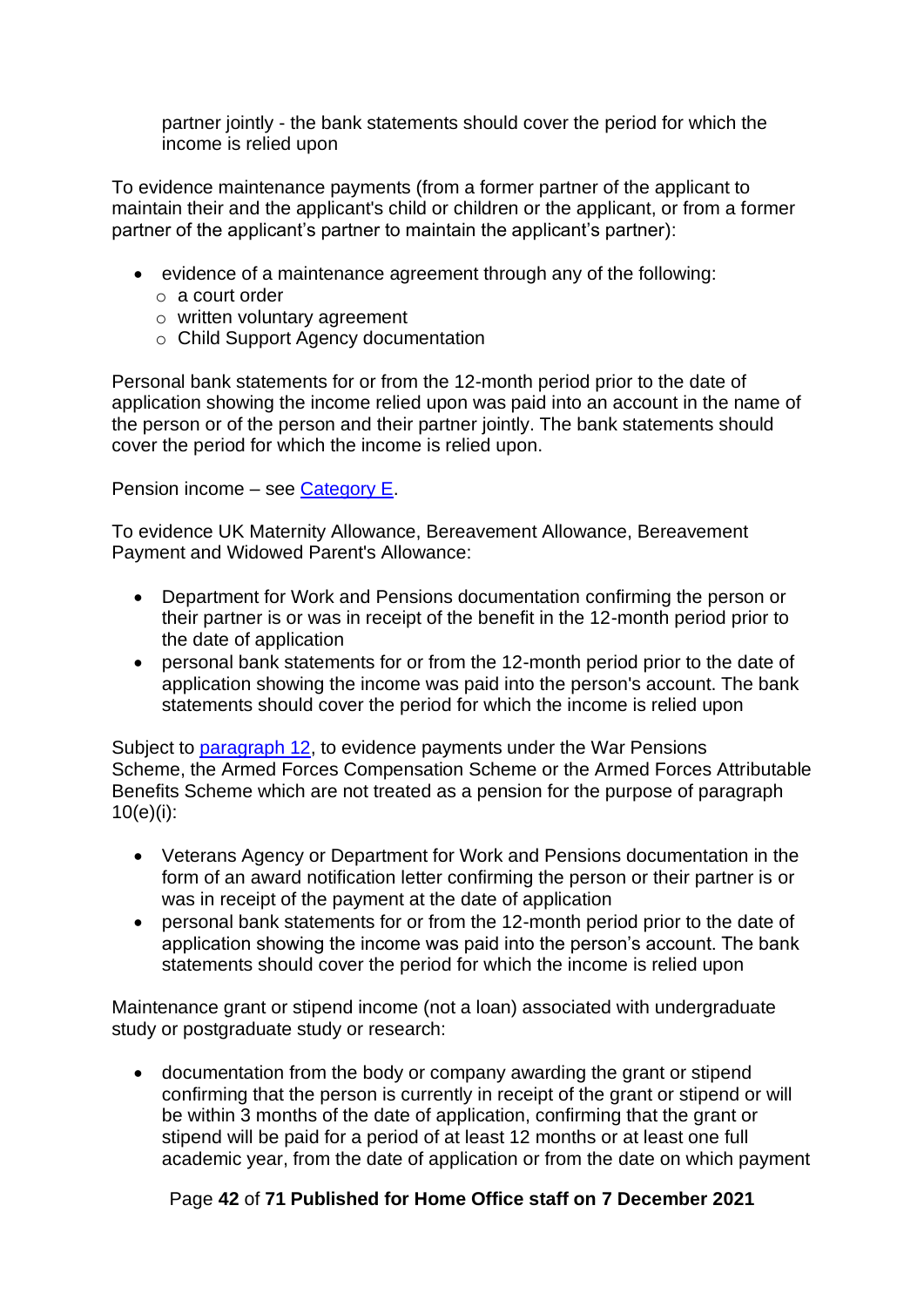of the grant or stipend will commence, and confirming the annual amount of the grant or stipend - where the grant or stipend is or will be paid on a tax-free basis, the gross equivalent amount may be counted as income

• personal bank statements for any part of the 12-month period prior to the date of the application during which the person has been in receipt of the grant or stipend showing the income was paid into the person's account

To evidence ongoing insurance payments (such as, but not exclusively, payments received under an income protection policy):

- documentation from the insurance company confirming:
	- $\circ$  that in the 12 months prior to the date of application the person has been in receipt of insurance payments and the amount and frequency of the payments
	- o the reason for the payments and their expected duration
	- $\circ$  that, provided any relevant terms and conditions continue to be met, the payment(s) will continue for at least the 12 months following the date of application
	- o personal bank statements for any part of the 12-month period prior to the date of application showing the insurance payments were paid into the person's account

(To evidence ongoing payments (other than maintenance payments under paragraph 10(d)) arising from a structured legal settlement (such as, but not exclusively, one arising from settlement of a personal injury claim):

- documentation from a court or the person's legal representative confirming:
	- $\circ$  that in the 12 months prior to the date of application the person has been in receipt of structured legal settlement payments and the amount and frequency of those payments
	- $\circ$  the reason for the payments and their expected duration
	- $\circ$  that the payment(s) will continue for at least the 12 months following the date of application
	- o personal bank statements for any part of the 12-month period prior to the date of application showing the payments were paid into the person's account, either directly or via the person's legal representative

#### **Related content**

<span id="page-42-0"></span>**[Contents](#page-1-0)**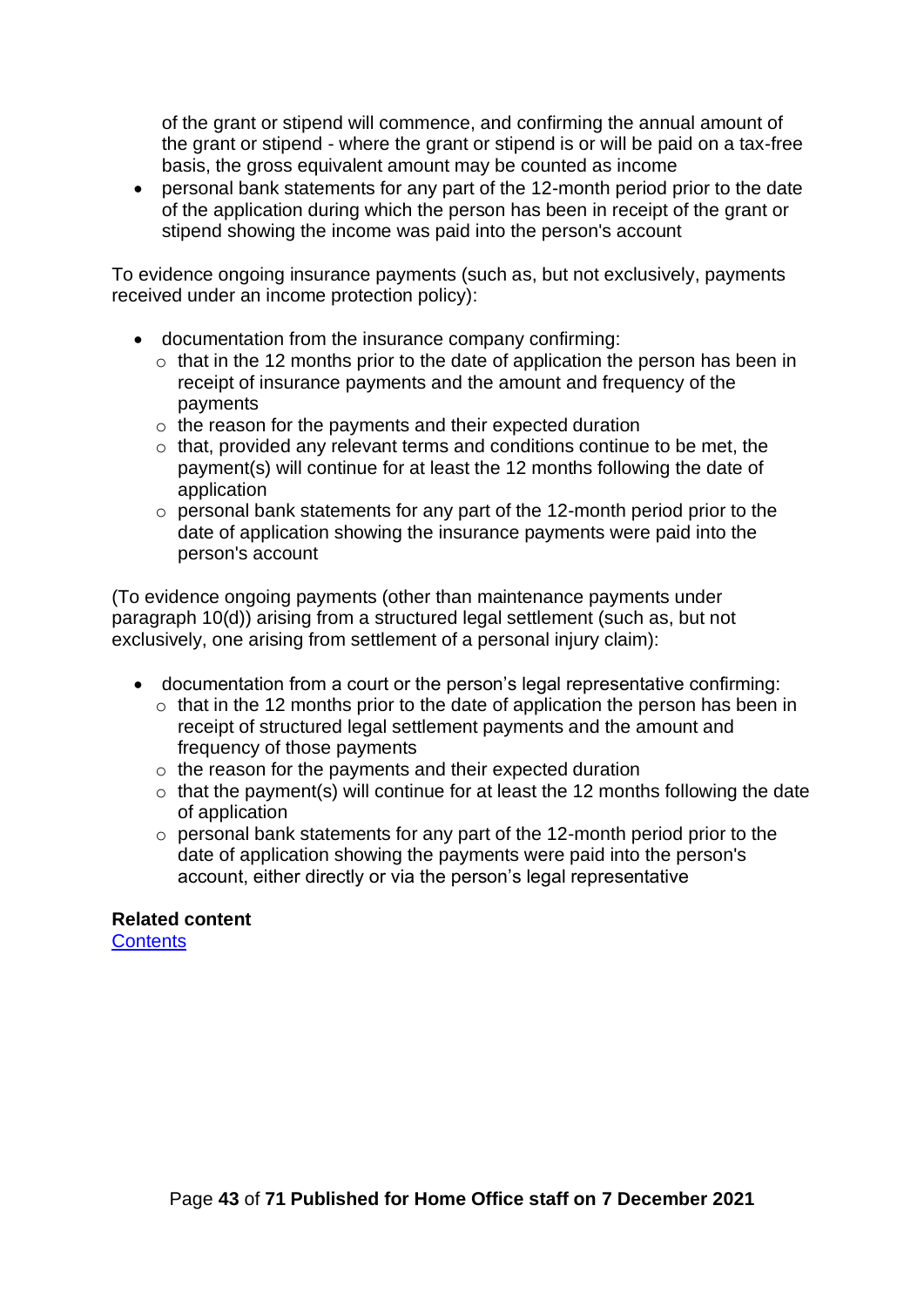# <span id="page-43-0"></span>Cash savings

## <span id="page-43-1"></span>**Category D: Cash savings – requirements**

An amount based on the cash savings above £16,000 held by the applicant, their partner, or both jointly or a child dependant relative who is over 18 for at least the 6 months prior to the date of application and under their control can count towards the financial requirement under Category D. (£16,000 is the level of savings at which a person generally ceases to be eligible for income-related benefits).

Category D: Cash savings can be combined with income from Category A: salaried and non-salaried employment, part (1) of Category B: salaried and non-salaried employment, Category C: non-employment income and Category E: pension in order to meet the financial requirement.

Category D: Cash savings **cannot** be combined with self-employment income, or with income from employment as a director or employee of a specified limited company in the UK, under either Category F or Category G: see this [section](#page-54-1) of this guidance. Category D: Cash savings also **cannot** be combined with part (2) of Category B: salaried and non-salaried employment: see this [section](#page-22-0) of this guidance.

For those in paid employment at the date of application, **current** cash savings may be used to make up any deficit in the **current** gross annual income of that employment (and/or in the confirmed employment in the UK to which they are returning, in the case of overseas sponsors), in order to meet the financial requirement.

However, those who have held that employment at the level of income relied upon for less than 6 months at the date of application have **in addition** to show that they meet the financial requirement over the 12 months prior to the date of application. In doing so, they cannot combine their **current** cash savings with their **past** earnings over that earlier period, because this would not be an accurate indicator of the real level of financial resources available to the couple. It could also lead to the same money being counted twice, once as earnings and later as savings. A similar approach is taken towards those in self-employment, or in employment as a director or other employee of a specified limited company, who have to show their **past**  earnings over the previous financial year(s).

# <span id="page-43-2"></span>**Calculating Cash Savings – Appendix FM**

The following calculations are to be used for those applying as a Partner or Child under Appendix FM to the Immigration Rules.

At the entry clearance/initial leave to remain stage and the further leave stage, the amount of cash savings above £16,000 must be divided by 2.5 (to reflect the 2.5 year or 30month period before the applicant will have to make a further application) to give the amount which can be used in meeting the financial requirement. The following equation

Page **44** of **71 Published for Home Office staff on 7 December 2021**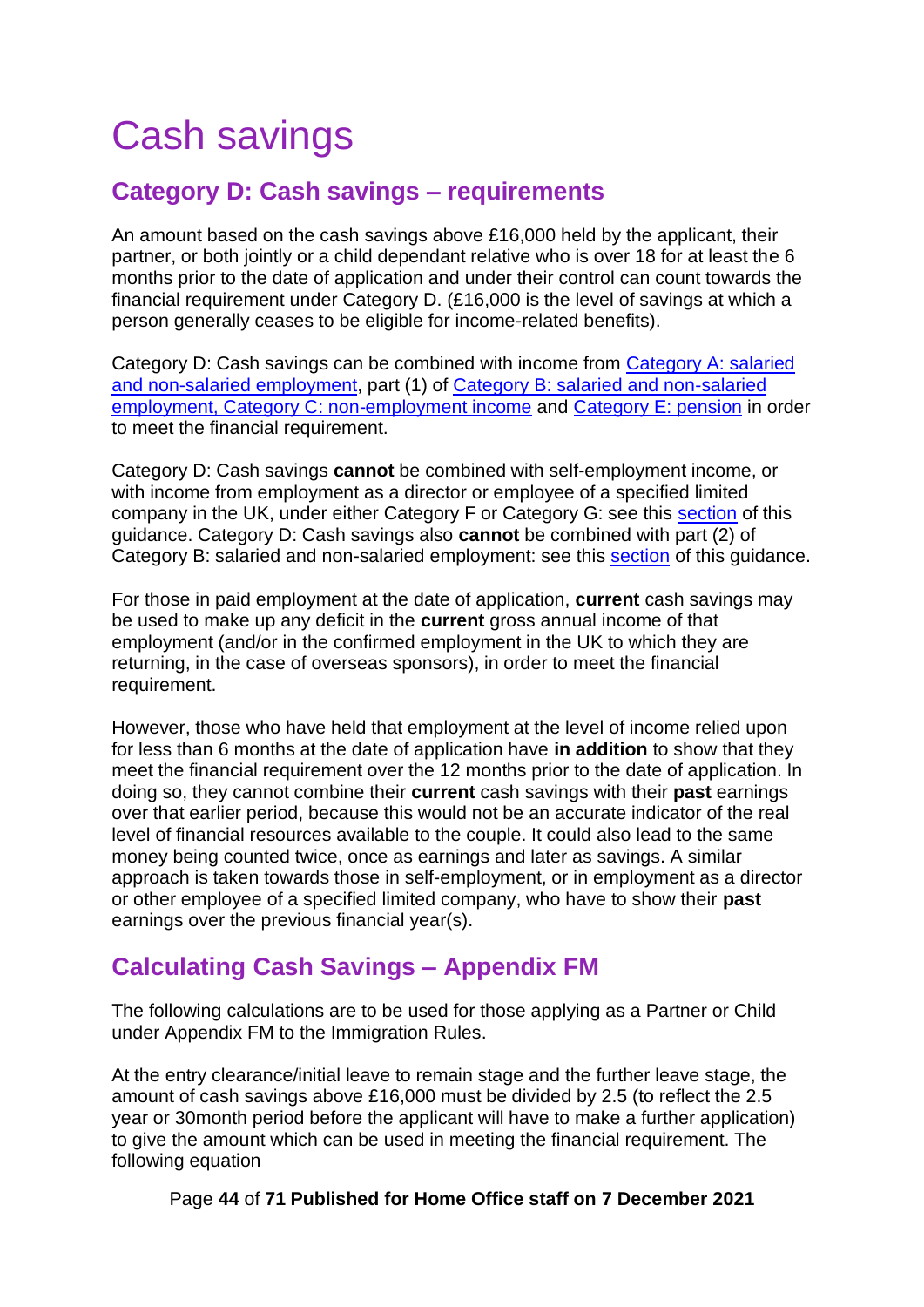is to be used:

(**x** minus 16,000) divided by 2.5 = **y**

Where x is the total amount of cash savings held by the applicant, their partner, or both jointly for at least the 6 months prior to the date of application and under their control.

And **y** is the amount which can be used towards the financial requirement.

At the indefinite leave to remain stage, the whole of the amount above £16,000 can be used. And the following equation is to be used:

(**x** minus 16,000) = **y**

The following table sets out some examples where £18,600 is the level of financial requirement and cash savings being used to meet this level.

| <b>Total</b><br>savings held | <b>Entry clearance / leave to</b><br>remain    |                                                                                             | Indefinite leave to remain     |                                                                                             |
|------------------------------|------------------------------------------------|---------------------------------------------------------------------------------------------|--------------------------------|---------------------------------------------------------------------------------------------|
|                              | Amount<br>which can be<br>used                 | Income<br>needed form<br>other sources<br>(that can be<br>combined<br>with cash<br>savings) | Amount which can<br>be used    | Income<br>needed from<br>other sources<br>(that can be<br>combined<br>with cash<br>savings) |
| £62,500                      | $(62500 -$<br>$16000$ ÷ 2.5<br>$=$ £18,600     | <b>None</b>                                                                                 | $(62500 - 16000) =$<br>£46,500 | <b>None</b>                                                                                 |
| £40,500                      | $(40500 -$<br>$16000$ ) ÷ by<br>$2.5 = £9,800$ | £8,800                                                                                      | $(40500 - 16000) =$<br>£24,500 | <b>None</b>                                                                                 |
| £33,000                      | $(33000 -$<br>$16000$ ÷ 2.5<br>$= £6,800$      | £11,800                                                                                     | $(33000 - 16000) =$<br>£17,000 | £1,600                                                                                      |
| £25,000                      | $(25000 -$<br>$16000$ ÷ 2.5<br>$= £3,600$      | £15,000                                                                                     | $(25000 - 16000) =$<br>£9,000  | £9,600                                                                                      |
| £17,500                      | $(17500 -$<br>$16000$ ÷ 2.5<br>$=$ £600        | £18,000                                                                                     | $(17500 - 16000) =$<br>£1,500  | £17,100                                                                                     |
| £16,500                      | $(16500 -$<br>$16000$ ÷ 2.5<br>$=$ £200        | £18,400                                                                                     | $(16500 - 16000) =$<br>£500    | £18,100                                                                                     |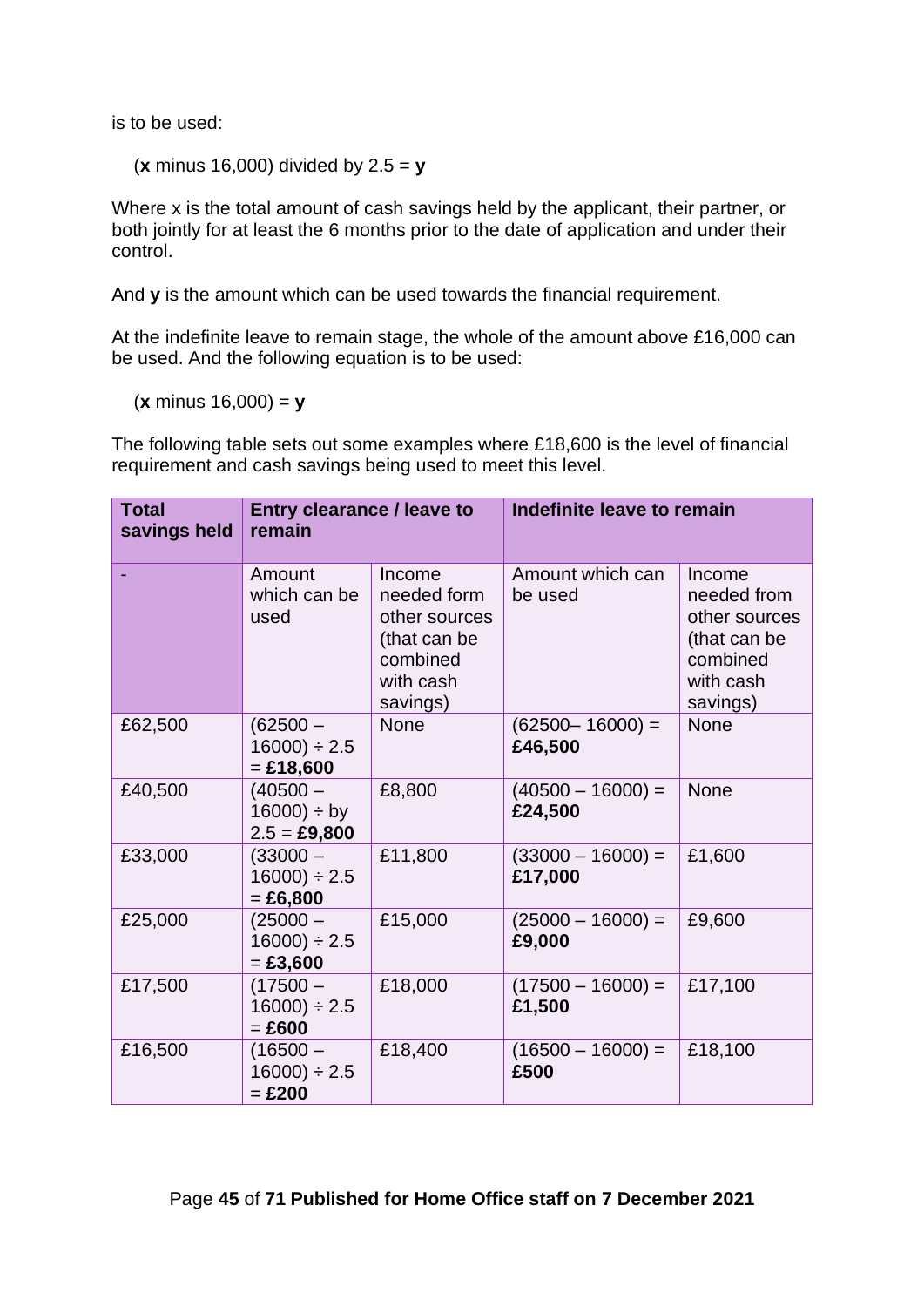# <span id="page-45-0"></span>**Calculating cash savings – Appendix Armed Forces**

The following calculations are to be used for those applying as a Partner or Child under Appendix Armed Forces to the Immigration Rules.

At the entry clearance/initial leave to remain stage and the further leave stage, the amount of cash savings above £16,000 must be divided by the length of leave being granted (in years or as part of a year) to give the amount which can be used in meeting the financial requirement. This approach reflects the fact that partners and children granted leave under Appendix Armed Forces are granted different periods of leave to applicants under Appendix FM. Some applicants under Appendix Armed Forces will receive 5 years' leave but some will get a shorter period, for example, in line with the remaining duration of their partner or parent's enlistment.

The following equation is to be used:

(**x** minus 16,000) divided by **z** = **y**

Where **x** is the total amount of cash savings held by the applicant, their partner, or both jointly for at least the 6 months prior to the date of application and under their control.

**y** is the amount which can be used towards the financial requirement.

And **z** is the length of leave being granted in years or as part of a year. To convert the number of months being granted to a yearly figure for use in this calculation, the following equation is to be used:

(Number of months leave being granted, to the nearest whole month) divided by  $12 =$ length of leave being granted in years, to the nearest 2 decimal places.

The following table sets out some examples where £25,000 in cash savings is held and where £18,600 is the level of financial requirement at the entry clearance/leave to remain stage. The length of leave being granted in these examples varies from 15 to 60 months.

<span id="page-45-1"></span>

| Length of leave<br>being granted, to<br>the nearest<br>whole month | <b>Length of leave</b><br>in years, to 2<br>decimal places<br>(using a<br>minimum 12<br>months) | <b>Amount of</b><br>savings which<br>can be used                | Income needed<br>from other<br>sources such as<br>employment<br>income of the HM<br><b>Forces sponsor</b> |
|--------------------------------------------------------------------|-------------------------------------------------------------------------------------------------|-----------------------------------------------------------------|-----------------------------------------------------------------------------------------------------------|
| 15 months                                                          | $15 \div 12 = 1.25$                                                                             | $(25000 - 16000) \div$<br>$1.25 = £7,200$                       | £11,400                                                                                                   |
| 20 months                                                          | $20 \div 12 = 1.67$                                                                             | $(25000 - 16000) \div$<br>$1.67 = \pounds5,389.22$              | £13,210.78                                                                                                |
| 25 months                                                          | $25 \div 12 = 2.08$                                                                             | $(25000 - 16000) \div$<br>$2.08 = \text{\textsterling}4,326.92$ | £14,273.08                                                                                                |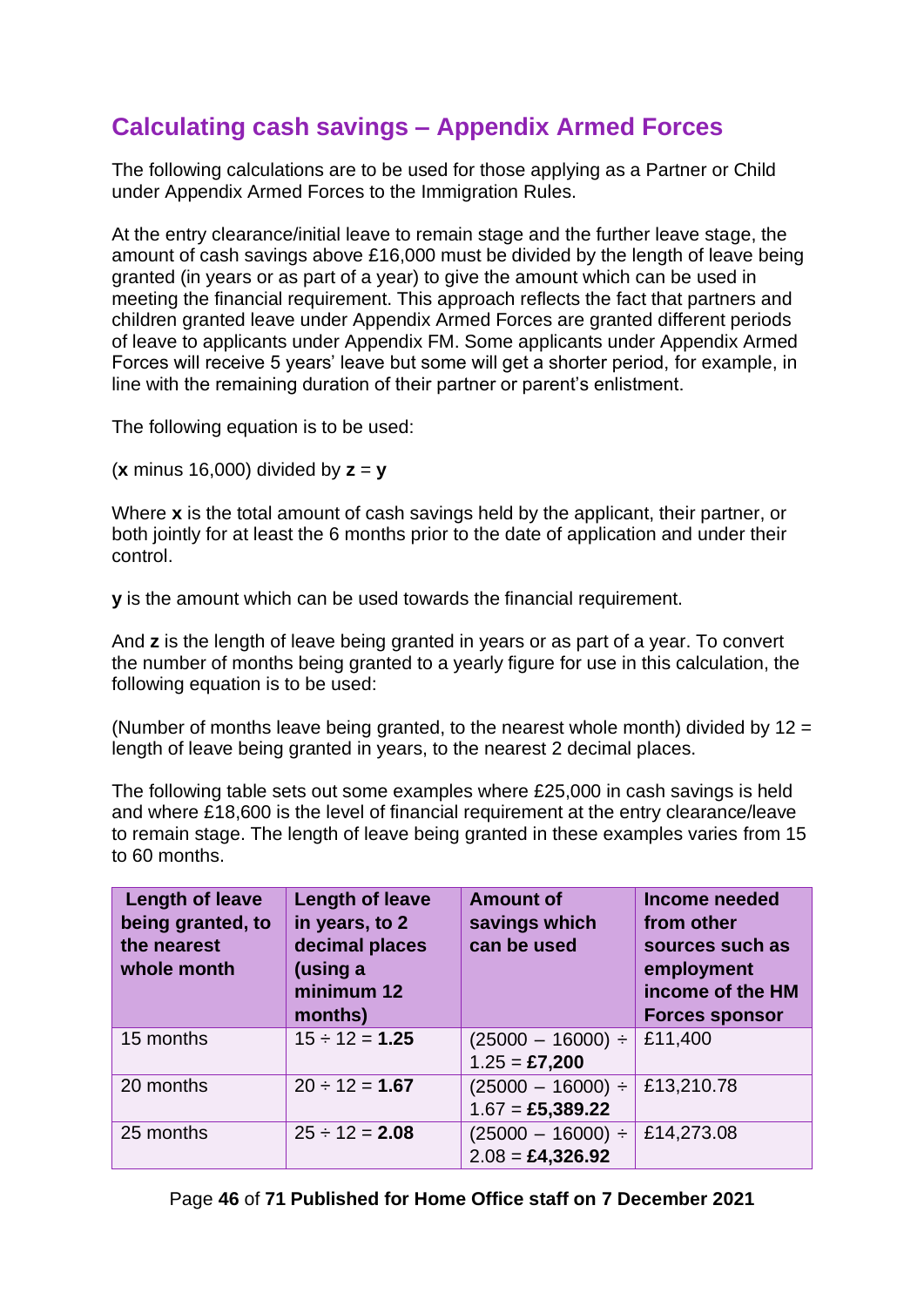| <b>Length of leave</b><br>being granted, to<br>the nearest<br>whole month | <b>Length of leave</b><br>in years, to 2<br>decimal places<br>(using a<br>minimum 12<br>months) | <b>Amount of</b><br>savings which<br>can be used                | Income needed<br>from other<br>sources such as<br>employment<br>income of the HM<br><b>Forces sponsor</b> |
|---------------------------------------------------------------------------|-------------------------------------------------------------------------------------------------|-----------------------------------------------------------------|-----------------------------------------------------------------------------------------------------------|
| 30 months                                                                 | $30 \div 12 = 2.50$                                                                             | $(25000 - 16000) \div$<br>$2.50 = \pounds3,600$                 | £15,000                                                                                                   |
| 35 months                                                                 | $35 \div 12 = 2.92$                                                                             | $(25000 - 16000) \div$<br>$2.92 = \text{\textsterling}3,082.19$ | £15,517.81                                                                                                |
| 40 months                                                                 | $40 \div 12 = 3.33$                                                                             | $(25000 - 16000) \div$<br>$3.33 = \pounds2,702.70$              | £15,897.30                                                                                                |
| 45 months                                                                 | $45 \div 12 = 3.75$                                                                             | $(25000 - 16000) \div$<br>$3.75 = \pounds2,400$                 | £16,200                                                                                                   |
| 50 months                                                                 | $50 \div 12 = 4.17$                                                                             | $(25000 - 16000) \div$<br>$4.17 = \pounds2,158.27$              | £16,441.73                                                                                                |
| 55 months                                                                 | $55 \div 12 = 4.58$                                                                             | $(25000 - 16000) \div$<br>$4.55 = \pounds1,965.07$              | £16,634.93                                                                                                |
| 60 months                                                                 | $60 \div 12 = 5.00$                                                                             | $(25000 - 16000) \div$<br>$5.00 = £1,800$                       | £16,800                                                                                                   |

# <span id="page-46-0"></span>**Cash savings – further guidance**

Savings must be held in cash in a personal bank/savings account in the name of the applicant, their partner or the couple jointly. The savings can be from any legal source, including a gift from a family member or other third party, provided the source of the cash savings is declared. The applicant and/or their partner must confirm that the money, which cannot be borrowed, is under their control and evidence that it has been held in their bank account for at least the 6 months prior to the date of application.

The bank/savings account can be a current, deposit or investment account, provided by a financial institution regulated by the appropriate regulatory body for the country in which that institution is operating. Current and deposit accounts are usually easily identifiable. An investment account must also meet all of the other cash savings requirements to be considered as a bank/savings account for the purposes of the cash savings rules at [paragraphs 11 and 11A\(a\).](https://www.gov.uk/guidance/immigration-rules/immigration-rules-appendix-fm-se-family-members-specified-evidence)

These are the requirements that must be met:

- the bank/savings account is a current, deposit or investment account
- the account is held is a financial institution regulated by the appropriate regulatory body for the country in which that institution is operating
- regular bank statements are provided
- the statements cover the necessary time period required in the Immigration Rules
- the savings are held in cash (or their cash value is clear)

Page **47** of **71 Published for Home Office staff on 7 December 2021**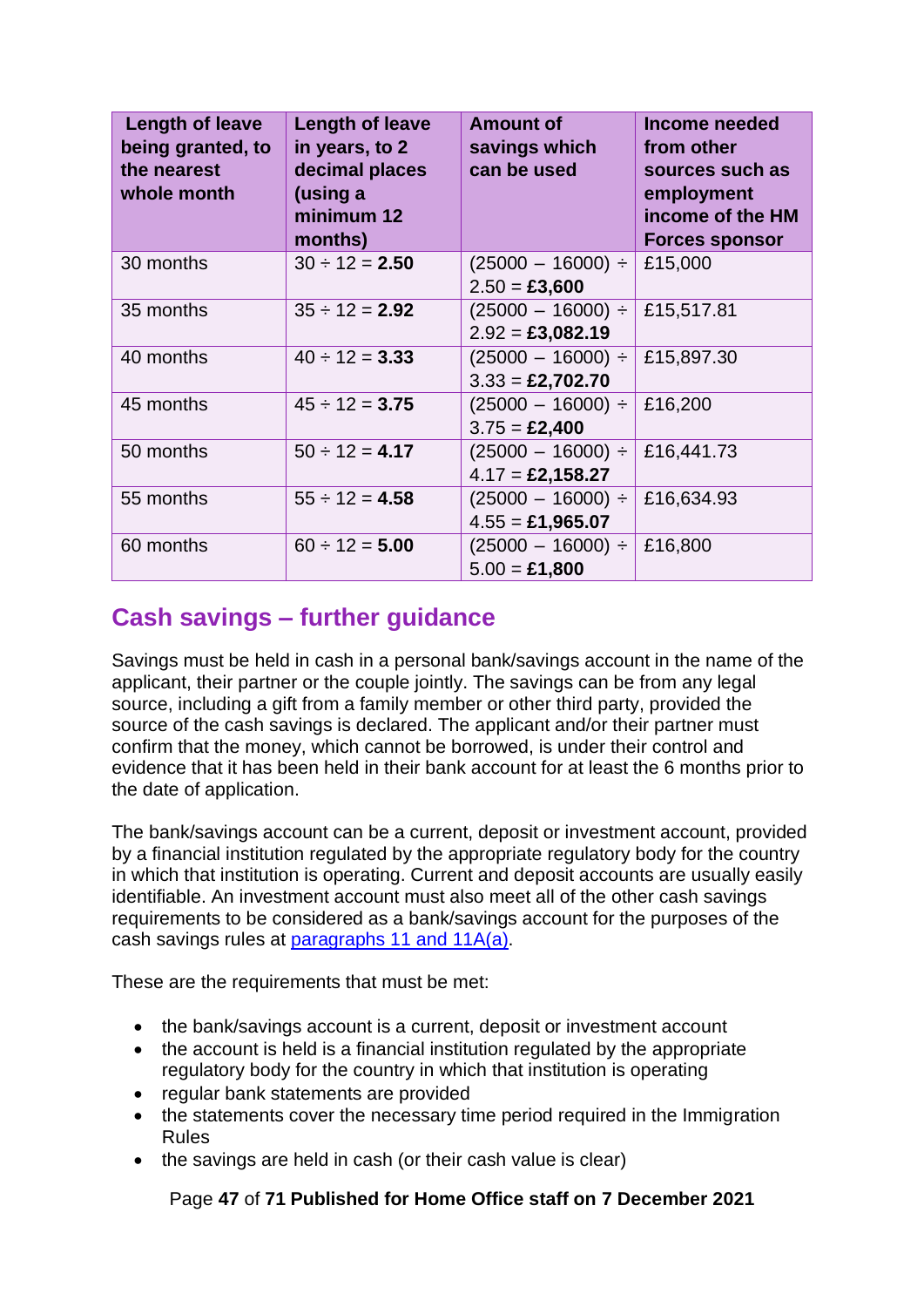- the savings can be immediately withdrawn (with or without penalty)
- the funds are under the control of the person and/or their partner for the necessary time period required in the Immigration Rules
- the source of the funds is legal
- the source of the funds has been declared

For example, in the UK a 'stocks and shares' Individual Savings Account (ISA) does meet the definition of a savings account and the funds can be considered as cash savings if all the requirements above are met. Likewise, a pension savings account from which savings can be immediately withdrawn.

Funds that are held in an account at the date of application that do not meet **all** of the requirements listed in the above table cannot be considered as cash savings that meet the requirements of paragraphs [11 and 11A\(a\) in Appendix FM of the rules.](https://www.gov.uk/guidance/immigration-rules/immigration-rules-appendix-fm-se-family-members-specified-evidence) An example of an account that generally does not meet **all** of these requirements is a brokerage account in which funds are used by stockbrokers to purchase shares for the account holder. It does not meet the criteria of being a bank/savings account. See paragraph 7.4.9. in respect of funds held in an investment account which does not meet the requirements of paragraphs 11 and 11A(a). A betting account held with a bookmaker or gambling operator will also not meet the requirements of paragraphs 11 and 11A(a).

Income from shares, for example, dividends, can be counted as non-employment income (see: [Dividends and other investment income –](#page-38-0) further guidance). Alternatively, the investments such as those held in a brokerage account can be liquidated or transferred into cash savings prior to the application.

If a penalty would be deducted from the cash savings if they were to be withdrawn from the account without notice, the amount of the penalty should not be deducted from the level of savings held at date of application.

Under paragraph 11A(c) funds held as cash savings by the applicant, their partner or both jointly at the date of application can have been transferred from investments (including funds liquidated from a pension pot), stocks, shares, bonds or trust funds within the period of 6 months prior to the date of application, provided that:

- the funds have been in the ownership and under the control of the applicant, their partner or both jointly for at least the period of 6 months prior to the date of application
- the ownership of the funds in the form of investments, stocks, shares, bonds or trust funds; the cash value of the funds in that form at or before the beginning of the period of 6 months prior to the date of application; and the transfer of the funds into cash, are evidenced by a portfolio report or other relevant documentation from a financial institution regulated by the appropriate regulatory body for the country in which that institution is operating
- the requirements of Appendix FM-SE in respect of the cash savings held at the date of application are met, except that the period of 6 months prior to the date of application in paragraph 11(a) will be reduced by the amount of that period

#### Page **48** of **71 Published for Home Office staff on 7 December 2021**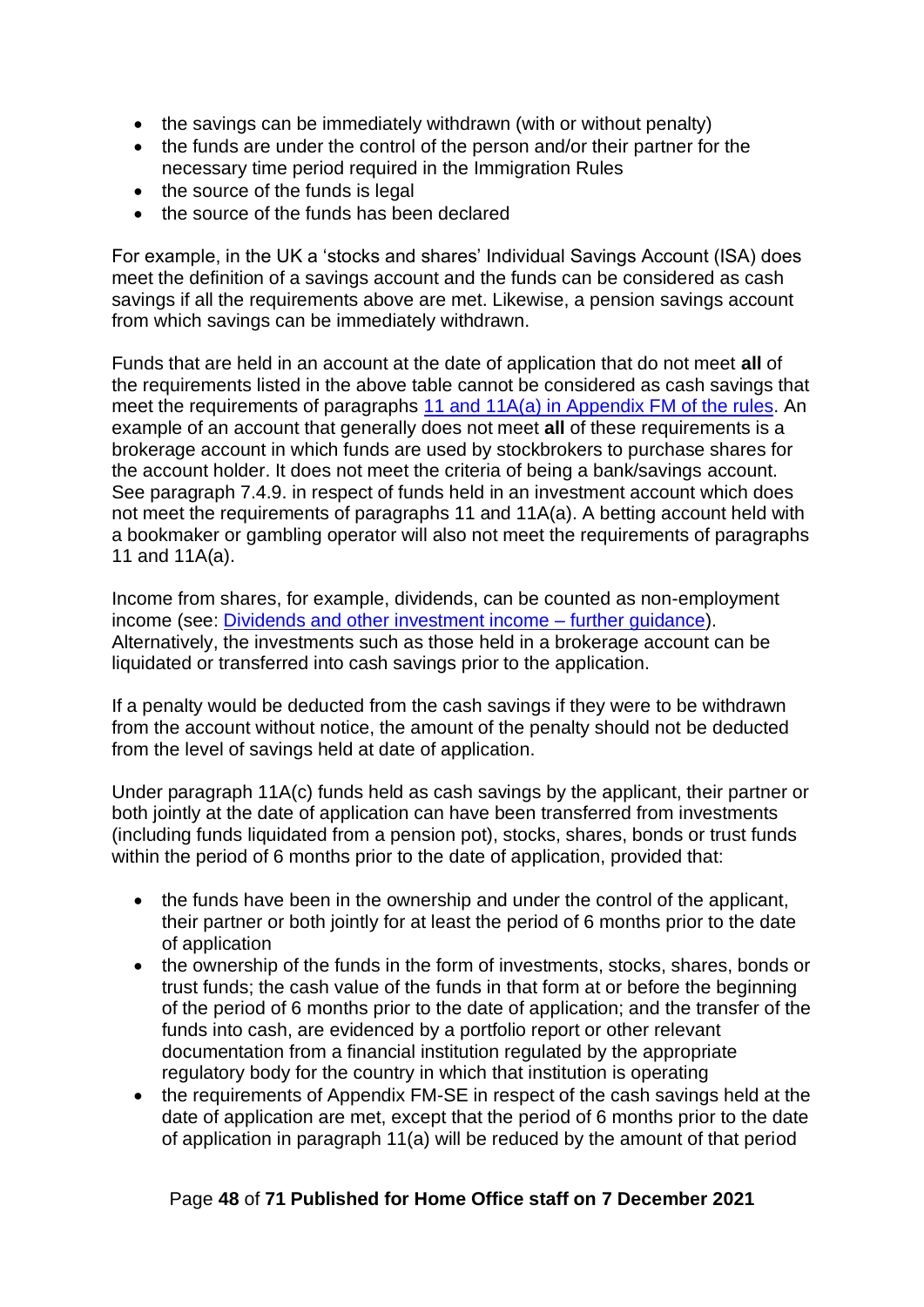in which the relevant funds were held in the form of investments, stocks, shares, bonds or trust funds

• for the purposes of sub-paragraph 11A(c), 'investments' includes funds held in an investment account which does not meet the requirements of paragraphs 11 and 11A(a)

This means that, where the cash savings have previously been held as investments (including where they have been held in an investment account which does not meet the requirements of [paragraphs 11 and 11A\(a\)\)](https://www.gov.uk/guidance/immigration-rules/immigration-rules-appendix-fm-se-family-members-specified-evidence), stocks, shares, bonds or trust funds that were owned by and under the control of the applicant, their partner or both jointly, this ownership period can be counted towards the 6 month period. Money held as cash savings at the date of application can have been liquidated or transferred by the same owner(s) from investments and may have been held as investments for the first part of the period of 6 months prior to the date of application and as cash savings for the rest of that 6 month period (see the table on page 51 for a summary of the cash savings requirements). Evidence must be provided showing that:

- the investments, stocks, shares, bonds or trust funds were in the ownership and under the control of the applicant, their partner or both jointly for that part of the 6-month period prior to the date of application before they were liquidated into cash savings
- the value of the investments, stocks, shares, bonds or trust funds at or before the beginning of that 6-month period was at least equivalent to the amount of the cash savings relied upon in the application
- the cash savings meet the requirements of Appendix FM-SE

If this evidence is not provided, the cash savings previously held as investments, stocks, shares, bonds or trust funds cannot be counted towards the financial requirement.

Funds held as cash savings by the applicant, their partner or both jointly at the date of application can be from the proceeds of the sale of property within the period of 6 months prior to the date of application, provided that:

- the property was in the form of a dwelling, other building or land
- the property (or relevant share of the property) was owned by the applicant, their partner or both jointly at the beginning of the 6-month period prior to the date of application
- the funds deposited as cash savings are the net proceeds of the sale, once any mortgage or loan secured on the property (or relevant share of the property) has been repaid and once any taxes and professional fees associated with the sale have been paid
- if the ownership of the property was shared with a third party, only the proceeds of the sale of the share of the property owned by the applicant, their partner or both jointly may be counted

This means that, where the cash savings held at the date of application are the proceeds of an applicable property sale; the period the property was owned in the 6 months prior to the date of application, before it was sold to produce cash savings,

#### Page **49** of **71 Published for Home Office staff on 7 December 2021**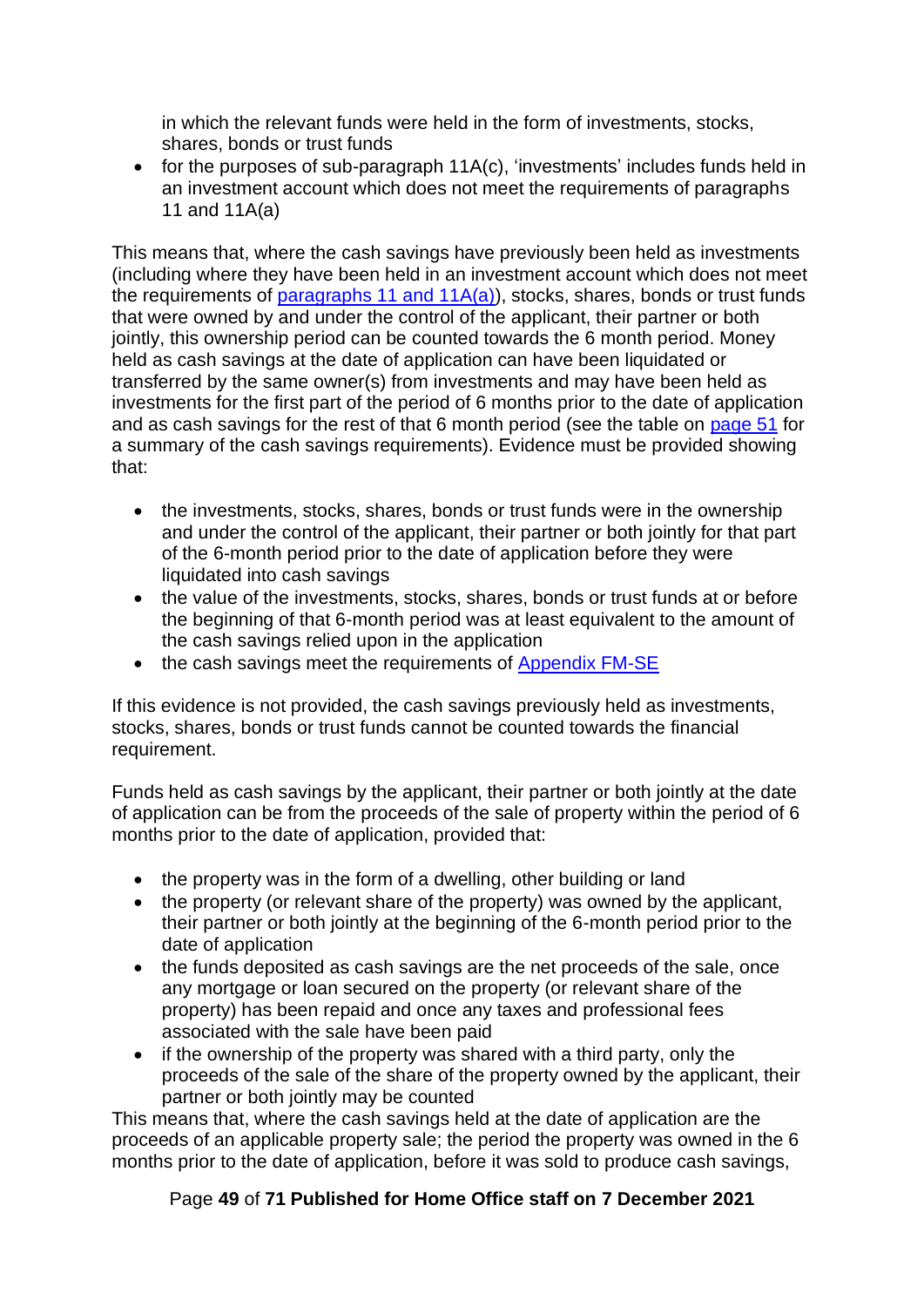can be counted towards the 6-month period. Money held as cash savings at the date of application can have resulted from the sale of a property for the first part of the period of 6 months prior to the date of application and as cash savings for the rest of that 6-month period. If the decision-maker is satisfied that all the [requirements](#page-42-0) have been met in addition to the requirements being met when the funds are held as cash savings (see the [table for a summary of the cash savings requirements\)](#page-45-1).

The rules do not specify what evidence must be submitted as individual circumstances and local property laws and taxes will vary. However, to assist applicants and decisionmakers, the rules give examples of some evidence we will take into account. But other evidence may be accepted if it indicates the requirements are met.

Examples of the evidence that can be provided include:

- Land Registry information or documentation (or a copy of this) or its overseas equivalent
- a letter from a solicitor (or other relevant professional if the sale takes place overseas) instructed in the sale of the property confirming the sale price and other relevant information
- a letter from a lender (a bank or building society) on its headed stationery regarding the repayment of a mortgage or loan secured on the property
- confirmation of payment of taxes or professional fees associated with the sale

In the UK property taxes are generally stamp duty, capital gains tax and inheritance tax but not all will apply to every property sale. In some cases, no property taxes may be due. Professional fees in the UK would generally be regarded as estate agent fees or equivalents and legal fees. Overseas, the type of taxes and professional fees due when a property is sold will vary.

If the documentation mentioned in the rules is provided, this does not necessarily mean that the requirement is met. The decision-maker must be satisfied that the documents provided, whether mentioned in the rules or not (for example, relating to ownership and net proceeds of sale), demonstrate that all the requirements are met. Additional information may be requested so that the decision-maker is satisfied that the rules are met. If the requisite evidence is not provided, the cash savings previously held as property cannot be counted towards the financial requirement.

#### **Case studies – Cash savings previously held as investments or property**

#### **Example (a)**

The applicant's partner has an investment portfolio worth approximately £1m, although this value fluctuates. In order to meet the financial requirement, she liquidates part of her investment 2 months prior to the date of application and transfers £62,500 in cash to her personal savings account. She is able to provide a portfolio report showing that the value of the liquidated assets was at least £62,500 7 months prior to the date of application. The cash savings meet the requirements of Appendix FM-SE at the date of application and, by combining the period the money was held as investments with the period the money has been held as cash savings,

#### Page **50** of **71 Published for Home Office staff on 7 December 2021**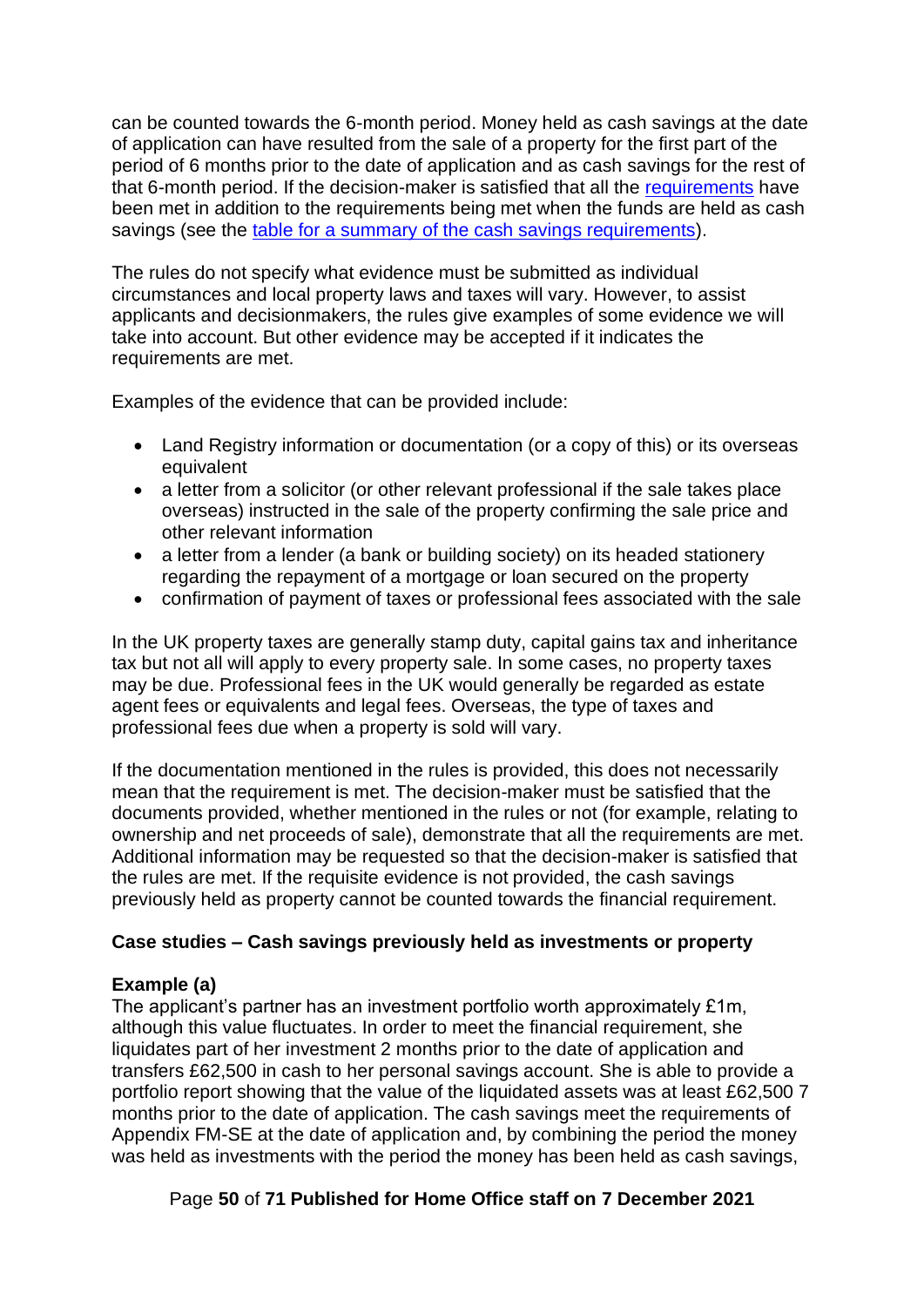the funds have been owned by the applicant's partner and under their control for at least the 6 months prior to the date of application.

The financial requirement is met through Category D cash savings.

#### **Example (b)**

The applicant and his partner own 2 properties, one in the UK and one overseas. They have owned both properties which are residential homes for over 10 years. They sell the overseas property prior to returning to the UK. The property is sold 3 months prior to the date of application and the applicant has provided evidence showing that the net proceeds from the sale amount to £70,500 after payment of professional fees and taxes. The applicant has provided a solicitor's letter confirming ownership and the sale of the property and a further letter from the solicitor showing the financial transactions and that all outstanding fees are paid. He has also provided a letter from the mortgage lender showing the original purchase price and outstanding mortgage at time of sale and that this has been paid, together with bank statements to show the transfer of the proceeds into the couple's joint account. The cash savings now held at the date of application meet the requirements of [Appendix](https://www.gov.uk/guidance/immigration-rules/immigration-rules-appendix-fm-se-family-members-specified-evidence)  [FM-SE](https://www.gov.uk/guidance/immigration-rules/immigration-rules-appendix-fm-se-family-members-specified-evidence) because taking account of the period they were held as property, the funds have been held by the applicant and under their control for at least the 6 months prior to the date of application. In addition, the specified evidence required for the period the money has been held as cash savings has been provided.

The financial requirement is met through Category D cash savings.

[Appendix FM-SE](https://www.gov.uk/guidance/immigration-rules/immigration-rules-appendix-fm-se-family-members-specified-evidence) specifies further requirements for cash savings:

In respect of cash savings:

- the savings may be held in any form of bank/savings account (whether a current, deposit or investment account, provided by a financial institution regulated by the appropriate regulatory body for the country in which that institution is operating), provided that the account allows the savings to be accessed immediately (with or without a penalty for withdrawing funds without notice. This can include savings held in a pension savings account which can be immediately withdrawn
- paid out competition winnings or a legacy which has been paid can contribute to cash savings

### <span id="page-50-0"></span>**Cash savings – specified evidence**

The evidence required for cash savings is specified i[n](https://www.gov.uk/guidance/immigration-rules/immigration-rules-appendix-fm-se-family-members-specified-evidence) [Appendix FM-SE:](https://www.gov.uk/guidance/immigration-rules/immigration-rules-appendix-fm-se-family-members-specified-evidence)

In respect of cash savings, the following must be provided:

• personal bank statements showing that at least the level of cash savings relied upon in the application has been held in an account(s) in the names of the person and their partner jointly throughout the period of 6 months prior to the date of application

Page **51** of **71 Published for Home Office staff on 7 December 2021**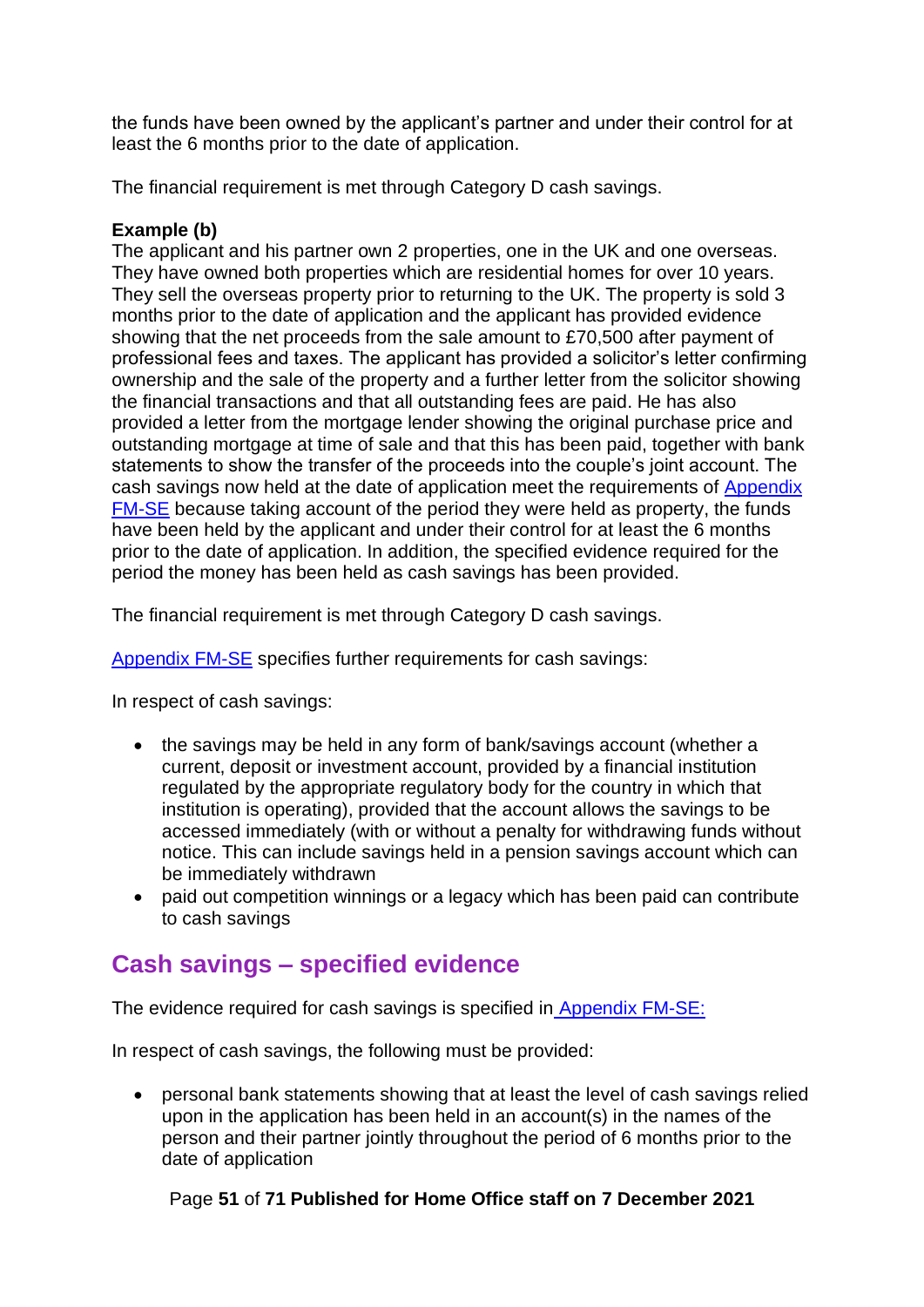• a declaration by the account holder(s) of the source(s) of the cash savings

**Related content [Contents](#page-1-0)**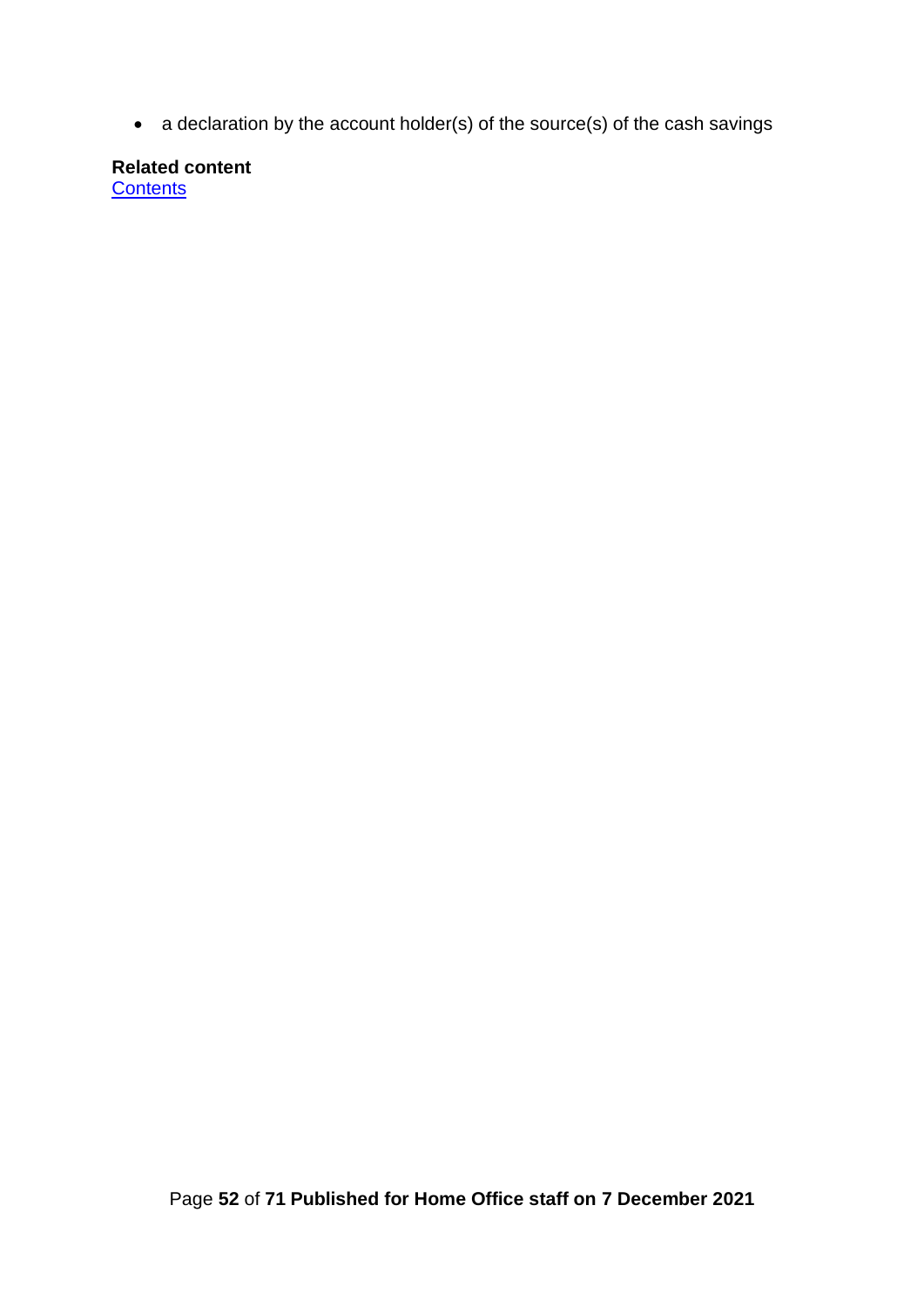# <span id="page-52-0"></span>Pension

# <span id="page-52-1"></span>**Category E: Pension – requirements**

The gross **annual** income from any State (UK Basic State Pension and Additional or Second State Pension, HM Forces Pension or foreign), occupational or private pension received by the applicant's partner or the applicant can be counted towards the financial requirement under Category E.

The **annual** pension income may be counted where the pension has become a source of income at least 28 days prior to the application.

This source can be combined with income from Category A: salaried and nonsalaried employment, part (1) of [Category B: salaried and non-salaried employment,](#page-22-0) [Category C: non-employment](#page-36-1) income and [Category D: cash savings](#page-42-0) in order to meet the financial requirement.

The gross **amount** of any State (UK or foreign), occupational or private pension **received** by the applicant's partner or the applicant in the 12 months prior to the date of application can be combined with part (2) of Category B: salaried and non-salaried employment.

Where an application relying on pension income also relies on cash savings liquidated from the pension pot on which this income is based, the specified evidence from the pension provider of the ongoing pension income will need to reflect the cash withdrawal from the pension pot.

## <span id="page-52-2"></span>**Pension – Specified evidence**

The evidence required to demonstrate Pension income is specified i[n](https://www.gov.uk/guidance/immigration-rules/immigration-rules-appendix-fm-se-family-members-specified-evidence) [Appendix FM-](https://www.gov.uk/guidance/immigration-rules/immigration-rules-appendix-fm-se-family-members-specified-evidence)[SE:](https://www.gov.uk/guidance/immigration-rules/immigration-rules-appendix-fm-se-family-members-specified-evidence)

To evidence a pension, all the following evidence must be provided:

- Official documentation from:
	- o the Department for Work and Pensions (in respect of the Basic State Pension and the Additional or Second State Pension) or other government department or agency, including the Veterans Agency; (2) An overseas pension authority; or (3) A pension company, confirming pension entitlement and amount
	- o at least one personal bank statement in the 12-month period prior to the date of application showing payment of the pension into the person's account
	- o for the purposes of sub-paragraph (i), War Disablement Pension, War Widow's/Widower's Pension and any other pension or equivalent payment for life made under the War Pensions Scheme, the Armed Forces Compensation Scheme or the Armed Forces Attributable Benefits Scheme may be treated as a pension, unless excluded under paragraph 21 of this Appendix

#### Page **53** of **71 Published for Home Office staff on 7 December 2021**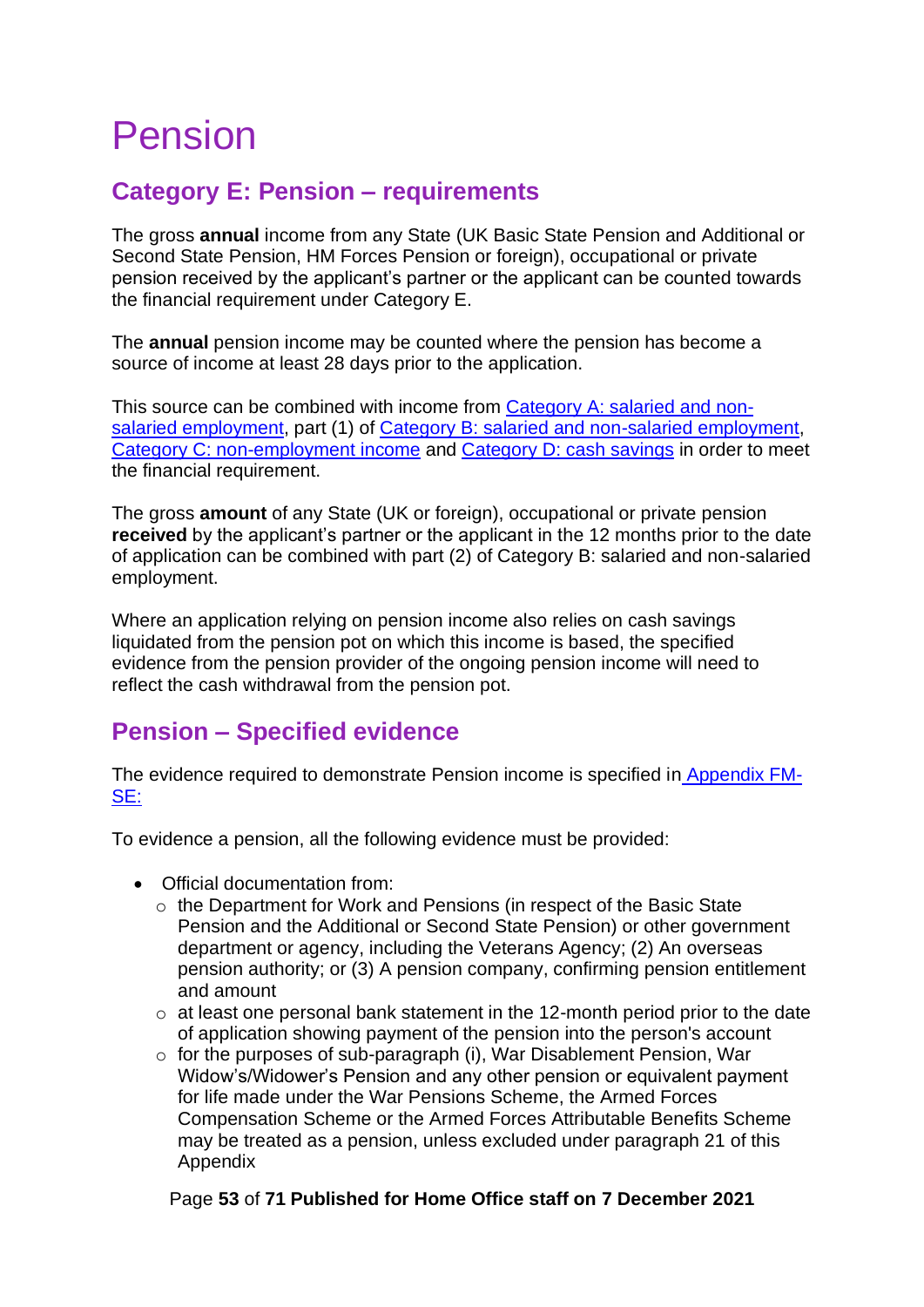#### <span id="page-53-0"></span>**Related content [Contents](#page-1-0)**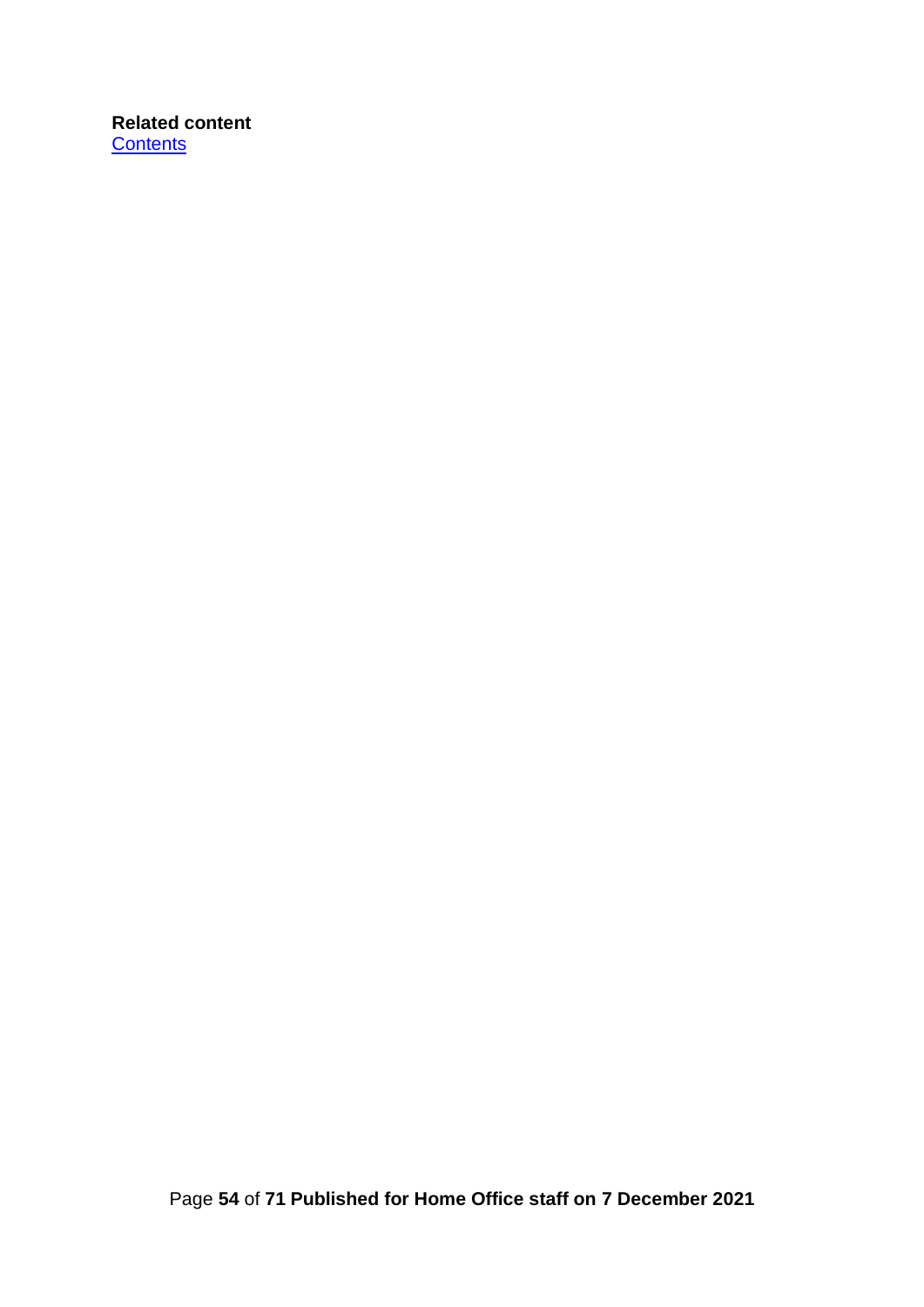# <span id="page-54-0"></span>Self-employment or Director or employee of a specified limited company in the UK

# <span id="page-54-1"></span>**Category F: Last full financial year**

Where the applicant's partner (and/or the applicant if they are in the UK with permission to work) is in self-employment or is either the director or employee (or both) of a specified limited company in the UK, at the date of application, they can use income from the last full financial year to meet the financial requirement.

### <span id="page-54-2"></span>**Category G: Average of last 2 full financial years**

Where the applicant's partner (and/or the applicant if they are in the UK with permission to work) is in self-employment, or is the director or employee (or both) of a specified limited company in the UK, at the date of application, they can choose instead to rely on Category G. This allows them to use an **average** of the income received in the last 2 full financial years to meet the financial requirement.

A reference to the 'average' of the income received in the last 2 full financial years in Category G is a reference to the mean average.

### <span id="page-54-3"></span>**Self-employment or Director or employee of a specified limited company in the UK – general requirements**

For those self-employed as a sole trader, as a partner or in a franchise, the relevant financial year(s) will be that covered by the self-assessment tax return and in the UK this runs from 6 April to 5 April the following year. Where the applicant is relying on their partner's income from self-employment overseas, the relevant financial year(s) will reflect the requirements of the taxation system of that country.

For those employed as a director or other employee (or both) of a specified limited company in the UK, the relevant financial year(s) will be that covered by the Company Tax Return CT600 and corresponds to the 12-month accounting year of the company.

The evidence submitted must cover the relevant financial year(s) most recently ended. A self-assessment tax return may include provisional figures, where the return explains why this is so and how the figures were arrived at, and in which case a covering letter explaining this and how any provisional figures tie in with other material submitted, for example, audited or unaudited accounts, may be helpful. This means that a sponsor wishing to rely on earnings from self-employment as a sole trader, as a partner or in a franchise will need to arrange to file their self-assessment tax return to HMRC on a timescale geared to meeting this requirement of the Immigration Rules rather than the deadline set for UK tax purposes. Similarly, in

Page **55** of **71 Published for Home Office staff on 7 December 2021**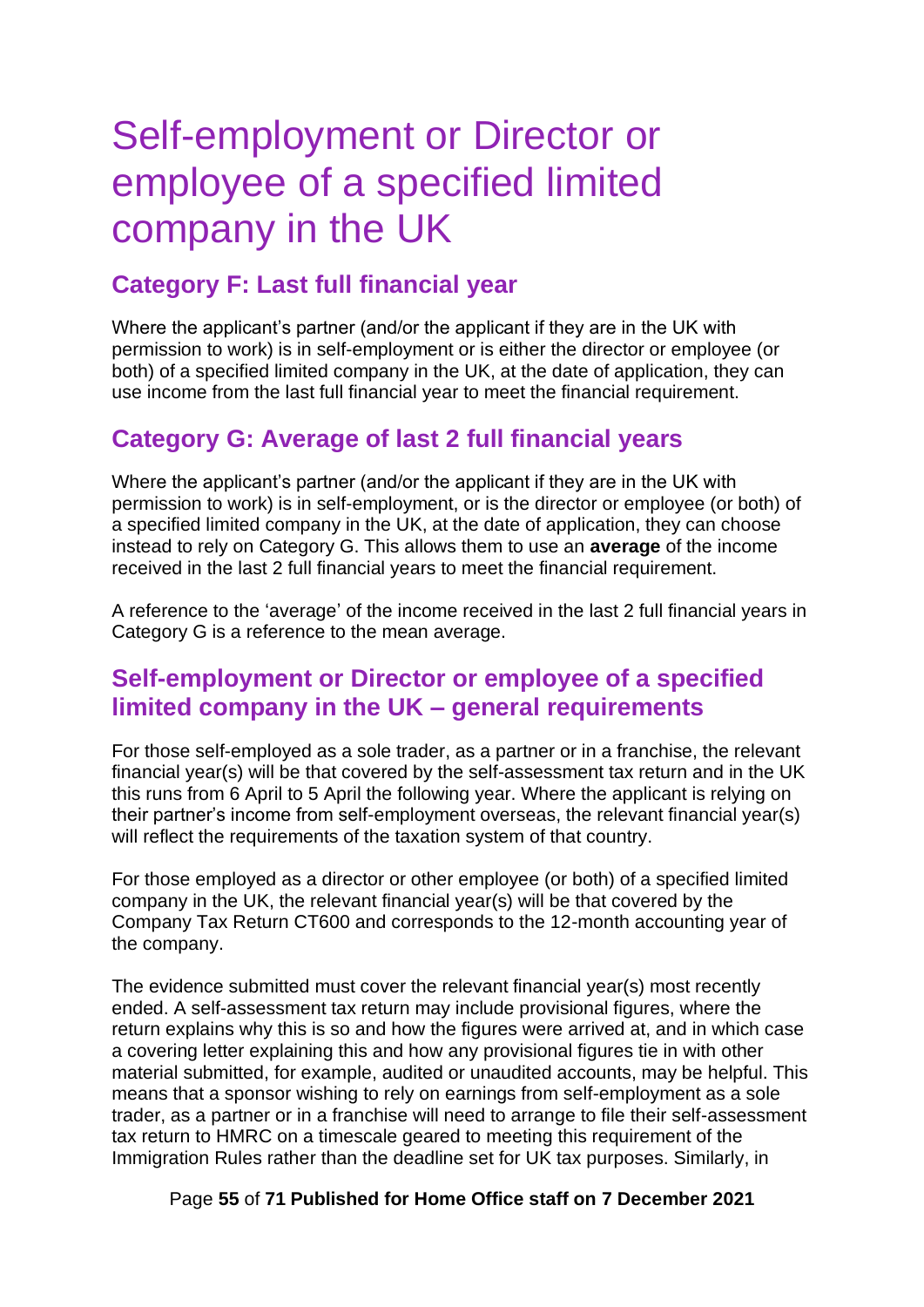respect of the Company Tax Return CT600, where the sponsor is a director or other employee of a specified limited company in the UK.

If a person has different financial years, for example, because they are both selfemployed and a director or other employee (or both) of a specified limited company, their income from the self-assessment tax return and Company Tax Return financial years cannot be combined to meet the financial requirement. Including income from differently based financial years would not be a fair or accurate way of calculating a person's annual income. This restriction also applies where a person and their partner have income based on different financial years: the application must rely on both partners' eligible income in the same financial year(s).

Where the applicant's partner (and/or the applicant if they are in the UK with permission to work) is in self-employment, this may include work undertaken overseas, subject to the couple meeting the requirement in paragraph E-LTRP.1.10 of [Appendix FM](https://www.gov.uk/guidance/immigration-rules/immigration-rules-appendix-fm-family-members) that they intend to live together permanently in the UK and subject to the other requirements of [Appendix FM-SE](https://www.gov.uk/guidance/immigration-rules/immigration-rules-appendix-fm-se-family-members-specified-evidence) being met.

Income under Category F or Category G can be combined with income from salaried and non-salaried employment, non-employment income and pension income in order to meet the financial requirement. However, unlike with other Categories, these sources of income must fall within the relevant financial year(s) in order to be included. Under [Category F](#page-54-1) or [Category G,](#page-54-2) all sources of income must fall within the financial year(s) relied on and must still be a source of income at the time of application. For example, to count income from property rental the income must have been received during the relevant financial year(s) and the property must still be owned by the relevant person at the date of application.

Where a couple are using their joint income to meet the financial requirement, all of this income must fall within the financial year(s) being relied on and must still be a source of income at the time of application. For example, if the applicant is in the UK with permission to work, to combine their salaried employment income with their partner's self-employment income, they must provide evidence of the income received from this salaried employment during their self-employed partner's relevant financial year(s) and evidence of ongoing employment at the date of application.

Self-employed income can be cash-in-hand if the correct tax is paid. It would generally be expected that the person's business or personal bank statements would fully reflect all gross (pre-tax) cash income. Flexibility may only be applied where the decision-maker is satisfied that the cash income relied upon is fully evidenced by the relevant tax return(s) and the accounts information.

Where a person in self-employment, or who is the director of a specified limited company in the UK, also relies on income from other employment (salaried or nonsalaried) during the relevant financial year(s), they must also provide evidence of ongoing employment (salaried or non-salaried) at the date of application.

Income from employment as a director of a limited company in the UK of a type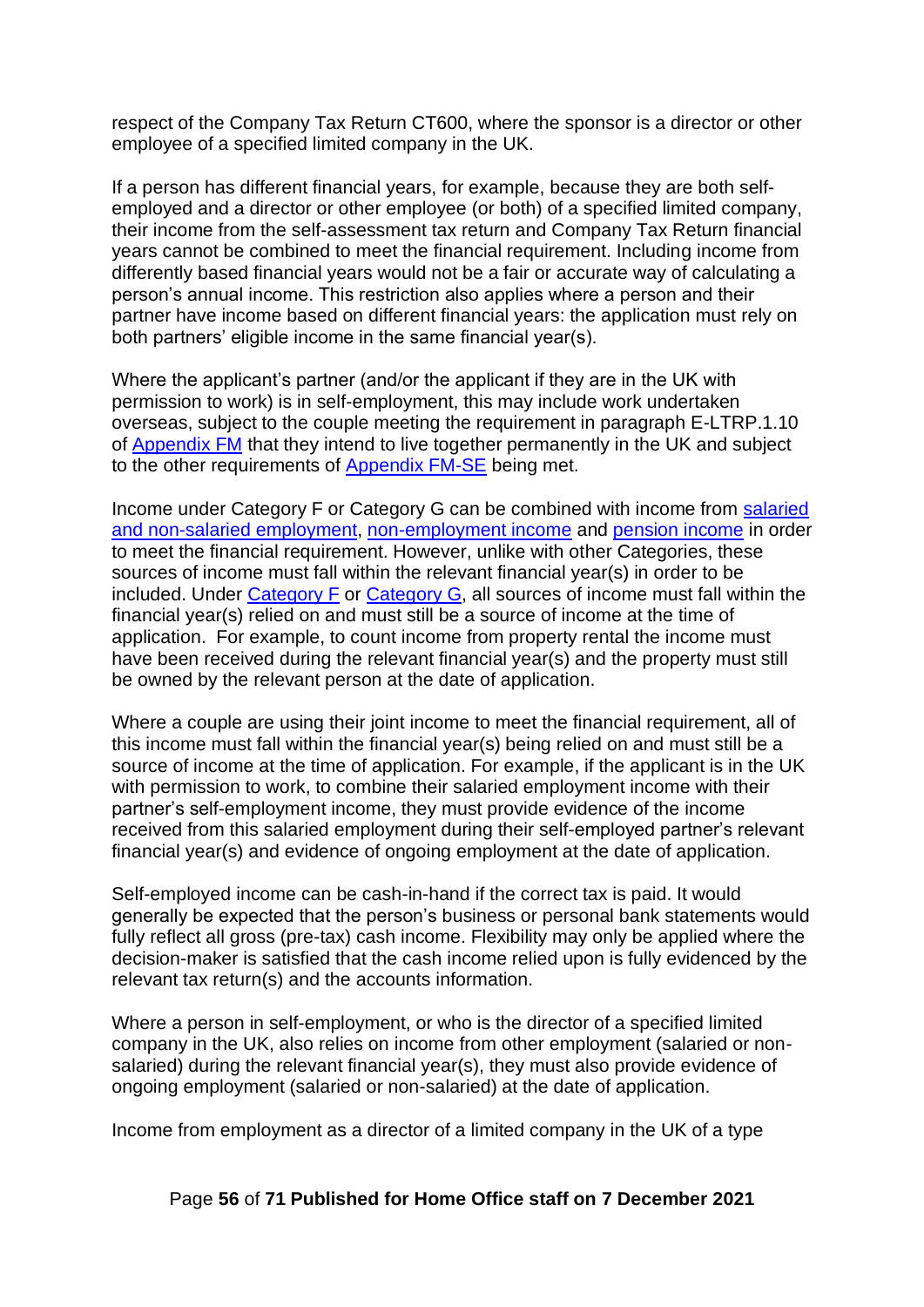specified in paragraph 9(a) of [Appendix FM-SE,](https://www.gov.uk/guidance/immigration-rules/immigration-rules-appendix-fm-se-family-members-specified-evidence) and dividends from this type of company (where the person is either a director or employee, or both, of that company), will be counted as income under [Category F](#page-54-1) or [Category G.](#page-54-2)

Current cash savings **cannot** be combined with income under [Category F](#page-54-1) or [Category G.](#page-54-2) The only practical and fair means of evidencing income from selfemployment, or as a director or employee of a specified limited company in the UK, involves the provision of information and documentation relating to tax returns. Therefore, all the income that is counted towards the financial requirement must be drawn from the last one or 2 full financial years. It would not be appropriate to combine that past income with current cash savings held at the date of application. To do so would not be an accurate indicator of the real level of financial resources available to the couple. It could also lead to the same money being counted twice, once as earnings and later as savings.

A self-employed person, or a director or employee of a specified limited company in the UK, who has the necessary level of current cash savings, can use these savings as their sole means of meeting the financial requirement. For information on cash savings, see: [Cash savings.](#page-42-0)

## <span id="page-56-0"></span>**Self-employment or Director or employee of a specified limited company in the UK – further guidance**

[Appendix FM-SE](https://www.gov.uk/guidance/immigration-rules/immigration-rules-appendix-fm-se-family-members-specified-evidence) specifies further requirements for combining income under Category F or Category G with other sources of income:

- where the person is self-employed, their gross annual income will be the total of their gross income from their self-employment (and that of their partner if that person is in the UK with permission to work), from any salaried or nonsalaried employment they have had or their partner has had (if their partner is in the UK with permission to work), from specified non-employment income received by them or their partner, and from income from a UK or foreign State pension or a private pension received by them or their partner, in the last full financial year or as an average of the last 2 full financial years - the requirements of this Appendix for specified evidence relating to these forms of income shall apply as if references to the date of application were references to the end of the relevant financial year(s). The relevant financial year(s) cannot be combined with any financial years(s) to which paragraph 9 applies and vice versa
- where the person is self-employed, they cannot combine their gross annual income at paragraph 13(e) with specified savings in order to meet the level of income required under [Appendix FM.](https://www.gov.uk/guidance/immigration-rules/immigration-rules-appendix-fm-family-members)
- the provisions of paragraph 13 which apply to self-employment and to a person who is self-employed also apply to income from employment and/or shares in a limited company based in the UK of a type to which paragraph 9 applies and to a person in receipt of such income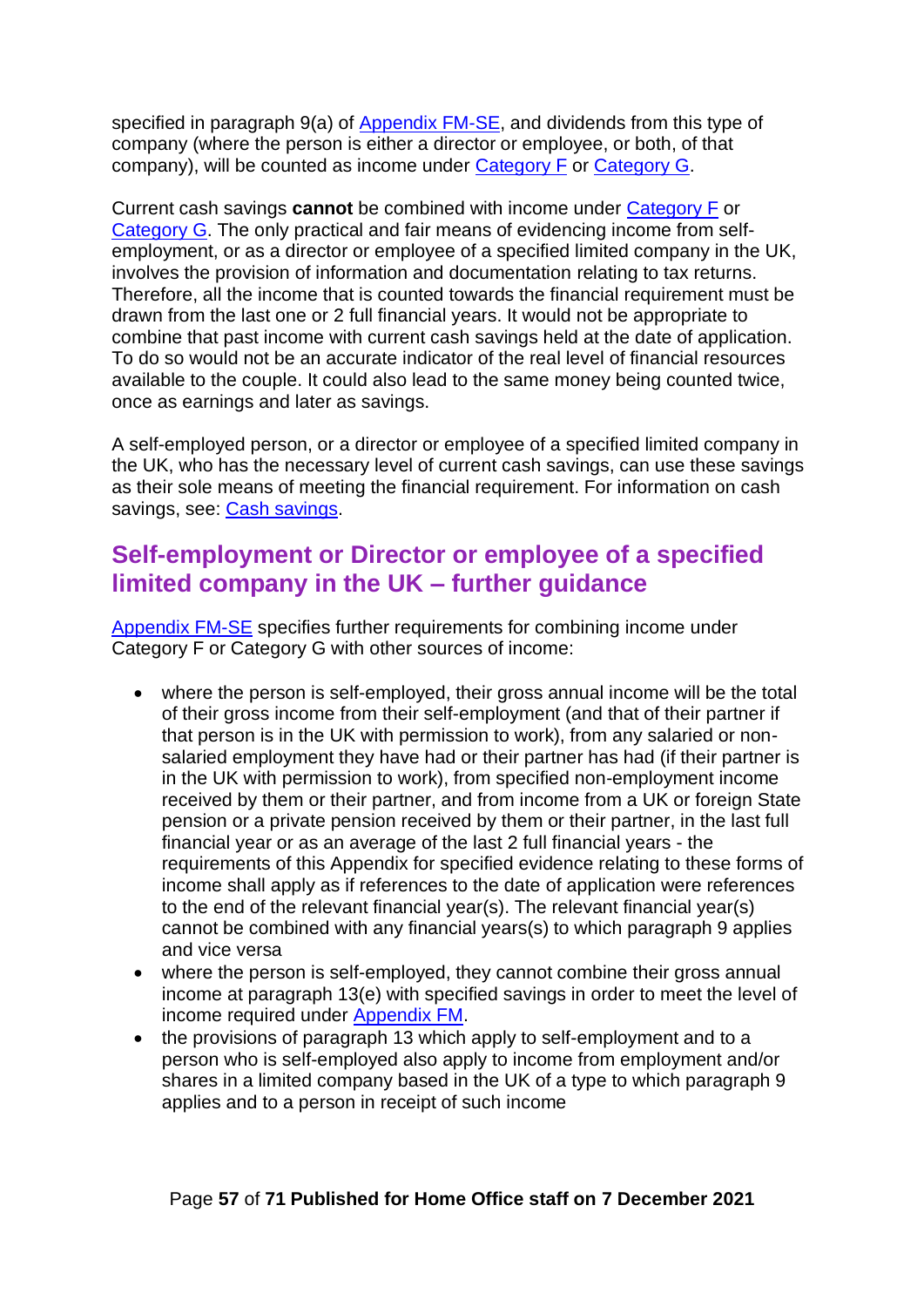## <span id="page-57-0"></span>**Self-employment as a sole trader, as a partner or in a franchise – requirements**

A sole trader is a business that is owned and controlled by one person, although they may employ staff. A partnership is where the business is owned by 2 or more people (although equity partners are treated as in salaried employment for the purposes of the financial requirement: see: [Salaried and non-salaried employment –](#page-27-0) [general requirements\)](#page-27-0). And a franchise allows a person the right to use an existing business idea.

Where the applicant's partner is in self-employment overseas and is returning with the applicant to the UK to work, they may rely on continuing their self-employment in the UK or on a confirmed offer of employment in the UK in order to meet the financial requirement. Therefore, if their self-employment income overseas is sufficient to meet the financial requirement, they can also provide evidence either:

- that their self-employment is ongoing and will be continuing in the UK; or
- of a confirmed offer of salaried or non-salaried employment in the UK, starting within 3 months of their return. (The specified evidence and calculation for this is explained in [section 5](#page-27-0) of this guidance)

[Appendix FM-SE](https://www.gov.uk/guidance/immigration-rules/immigration-rules-appendix-fm-se-family-members-specified-evidence) specifies further requirements for self-employment income:

When calculating income from self-employment under paragraphs 12A and 13(e)... this paragraph applies:

- there must be evidence of ongoing self-employment, and (where income from salaried employment is also relied upon or where paragraph 9(c) applies) ongoing employment, at the date of application
- where the self-employed person is a sole trader or is in a partnership or franchise agreement, the income will be the gross taxable profits from their share of the business in the relevant financial year(s), not including any deductable allowances, expenses or liabilities which may be applied to the gross taxable profits to establish the final tax liability
- where income to which paragraph 19 applies is being used to meet the financial requirement for an initial application for leave to remain as a partner under [Appendix FM](https://www.gov.uk/guidance/immigration-rules/immigration-rules-appendix-fm-family-members) by an applicant who used such income to meet that requirement in an application for entry clearance as a fiancé(e) or proposed civil partner under that Appendix in the last 12 months, the Secretary of State may continue to accept the same level and evidence of income to which paragraph 19 applies that was accepted in granting the application for entry clearance, provided that there is evidence of ongoing self-employment, and (where income from salaried employment is also relied upon or where paragraph 9(c) applies) ongoing employment, at the date of the application for leave to remain
- the financial year(s) to which paragraph 7 refers is the period of the last full financial year(s) to which the required Statement(s) of Account (SA300 or SA302) relates

#### Page **58** of **71 Published for Home Office staff on 7 December 2021**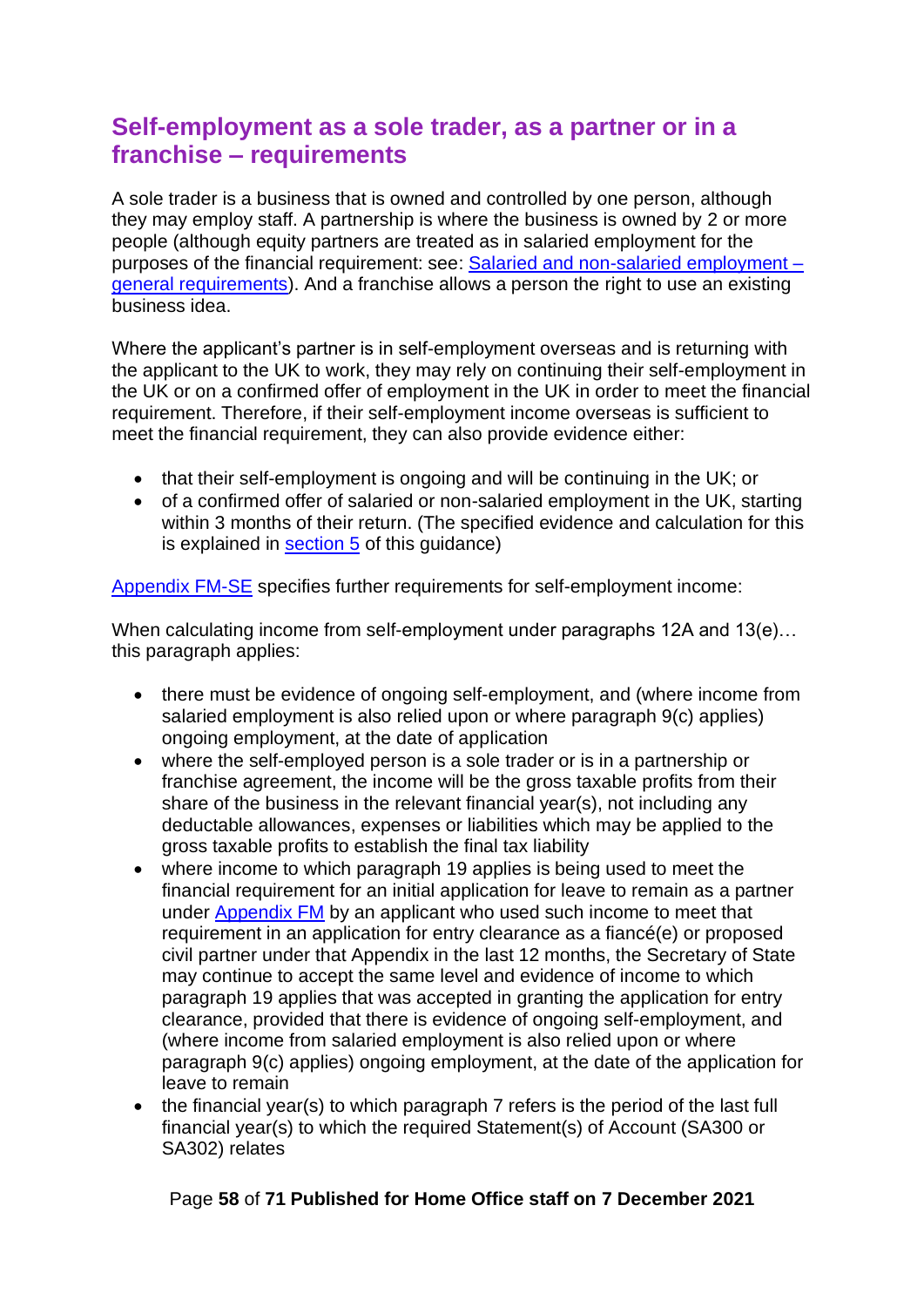## <span id="page-58-0"></span>**Sole trader, partner or franchise – specified evidence**

The evidence required to demonstrate income from self-employment is specified in [Appendix FM-SE.](http://www.ukba.homeoffice.gov.uk/policyandlaw/immigrationlaw/immigrationrules/appendix-fmse/)

In respect of self-employment in the UK as a partner, as a sole trader or in a franchise, all of the following must be provided:

- evidence of the amount of tax payable, paid and unpaid for the last full financial year
- the following documents for the last full financial year, or for the last 2 such years (where those documents show the necessary level of gross profit as an average of those 2 years):
	- $\circ$  annual self-assessment tax return to HMRC (a copy or print-out); (ii) Statement of Account (SA300 or SA302).
	- o proof of registration with HMRC as self-employed if available.
	- o each partner's Unique Tax Reference Number (UTR) and/or the UTR of the partnership or business.
	- o where the person holds or held a separate business bank account(s), bank statements for the same 12-month period as the tax return(s).
	- $\circ$  personal bank statements for the same 12-month period as the tax return(s) showing that the income from self-employment has been paid into an account in the name of the person or in the name of the person and their partner jointly.

Evidence of ongoing self-employment through the provision of at least one of the following: a bank statement dated no more than 3 months earlier than the date of application showing transactions relating to ongoing trading, or evidence dated no more than 3 months earlier than the date of application of the renewal of a licence to trade or of ongoing payment of business rates, business-related insurance premiums, employer National Insurance contributions or franchise payments to the parent company.

One of the following documents must also be submitted:

- if the business is required to produce annual audited accounts, such accounts for the last full financial year
- if the business is not required to produce annual audited accounts, unaudited accounts for the last full financial year and an accountant's certificate of confirmation, from an accountant who is a member of a UK Recognised Supervisory Body (as defined in the Companies Act 2006) or who is a member of the Institute of Financial Accountants
- a certificate of VAT registration and the VAT return for the last full financial year (a copy or print-out) confirming the VAT registration number, if turnover is in excess of £79,000 or was in excess of the threshold which applied during the last full financial year
- evidence to show appropriate planning permission or local planning authority consent is held to operate the type/class of business at the trading address (where this is a local authority requirement)

#### Page **59** of **71 Published for Home Office staff on 7 December 2021**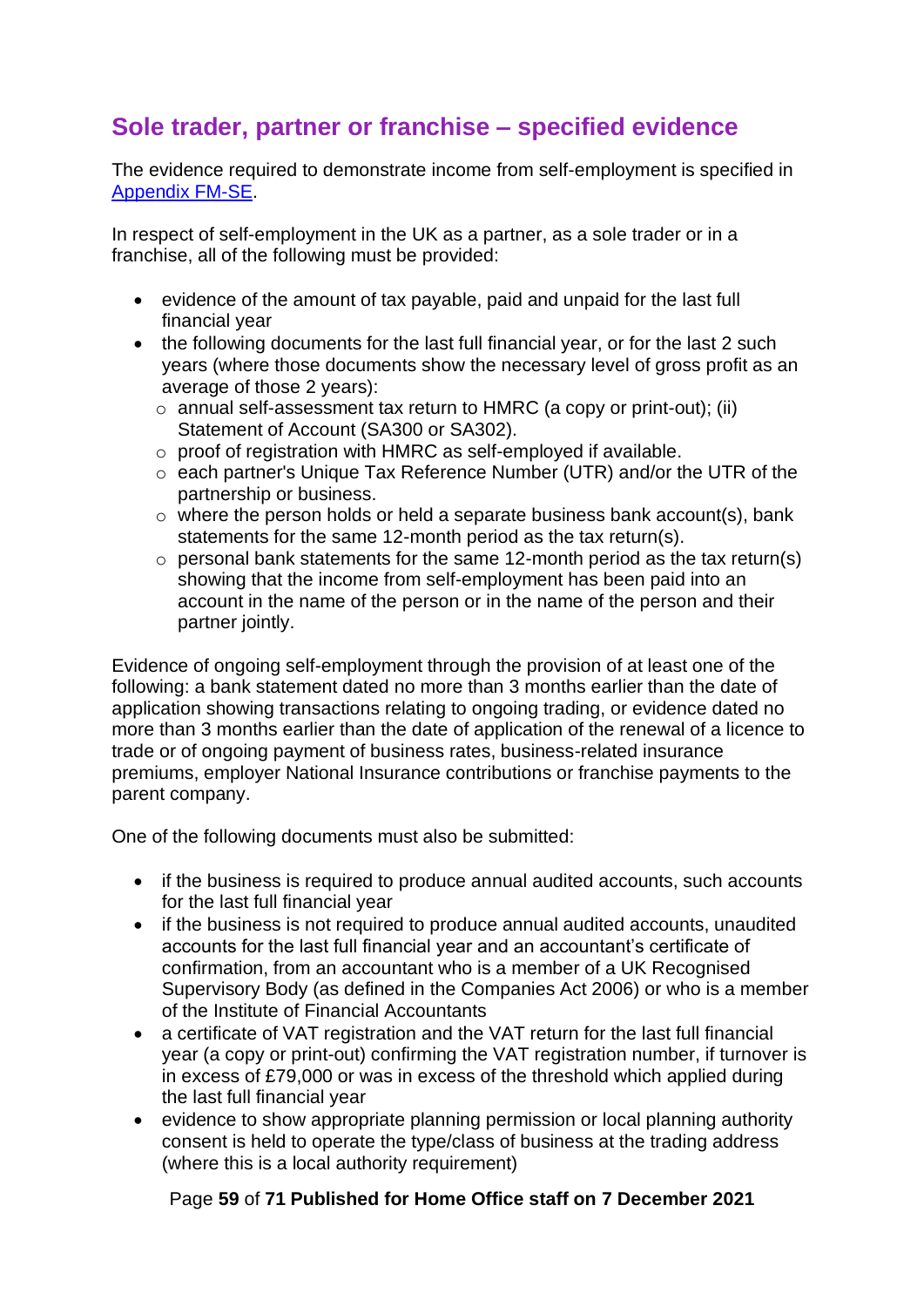- a franchise agreement signed by both parties
- the document referred to in paragraph 7(h)(iv) must be provided if the organisation is a franchise

If the applicants self-employment is outside of the UK, evidence should be a reasonable equivalent to that set out in [paragraph 7.](https://www.gov.uk/guidance/immigration-rules/immigration-rules-appendix-fm-se-family-members-specified-evidence)

Self-employment in the UK (for an applicant's partner or parent's partner who, in respect of paragraph E-ECP.3.2.(a) or E-ECC.2.2.(a) of [Appendix FM,](https://www.gov.uk/guidance/immigration-rules/immigration-rules-appendix-fm-se-family-members-specified-evidence) is in selfemployment outside the UK at the date of application and is returning to the UK to continue that self-employment), one of the following must be provided, with a starting date within 3 months of the person's return to the UK:

- an application to the appropriate authority for a licence to trade
- details of the purchase or rental of business premises
- a signed employment contract or a signed contract for the provision of services
- a partnership or franchise agreement signed by the relevant parties to the agreement

## <span id="page-59-0"></span>**Director or employee of a specified limited company in the UK – requirements**

A limited company is owned by its shareholders. Where such a shareholder is also a director or other employee of the company, they may be paid a salary and receive dividends, which can generally be counted, as appropriate, as employment or nonemployment income under Category A, Category B or Category C. However, if the company is of the type specified in paragraph 9(a) of [Appendix FM-SE,](https://www.gov.uk/guidance/immigration-rules/immigration-rules-appendix-fm-se-family-members-specified-evidence) the person's income must instead be considered under Category F or Category G. This is because in a company in sole or limited family ownership there is scope for doubt as to the effective control of the company, as the person is either a director or employee (or both) and a shareholder or the other shareholders are family members of that person. In that case, instead of the employment evidence in Category A or Category B or the dividend evidence in Category C, we need the evidence about the operation of the company required under Category F or Category G.

Paragraph 9(a) of [Appendix FM-SE](https://www.gov.uk/guidance/immigration-rules/immigration-rules-appendix-fm-se-family-members-specified-evidence) states that the specified type of limited company registered in the UK is one in which:

- the person is either a director or employee of the company, or both, or of another company within the same group
- shares are held (directly or indirectly) by the person, their partner or the following family members of the person or their partner: parent, grandparent, child, stepchild, grandchild, brother, sister, uncle, aunt, nephew, niece or first cousin; and (iii) any remaining shares are held (directly or indirectly) by fewer than five other persons

Those who receive a salary and/or dividend income as either a director or employee (or both) of a limited company in the UK of the type specified above must provide all of the relevant specified evidence listed in [section 1.7.](#page-53-0) Where the person is not the

Page **60** of **71 Published for Home Office staff on 7 December 2021**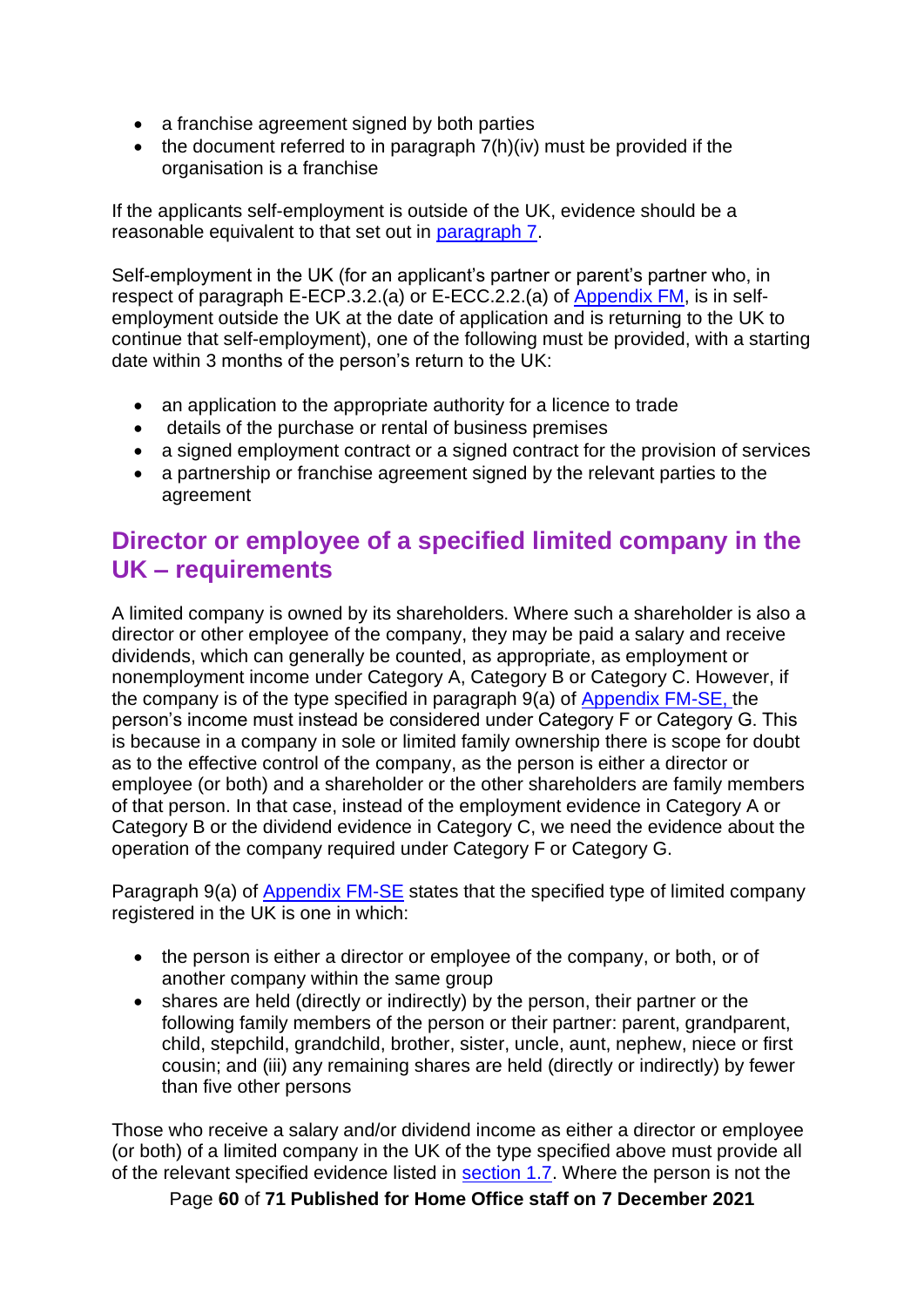director of the company but holds another senior position in the company (for example, company secretary), they may be treated in the same way as a director of the company for the purposes of paragraph 9 of Appendix FM-SE.

These specified limited companies referred to in paragraph 9(a) are only those registered in the UK. Where a person is either a director or employee (or both) of a limited company registered overseas, they cannot rely on the provisions for directors of specified limited companies in paragraph 9(a) to meet the financial requirement. Instead the director of a limited company registered overseas might be able to use their income towards the financial requirement if the income is of a type that qualifies as employment income (see specified evidence in paragraph 3 of [Appendix FM-SE\)](https://www.gov.uk/guidance/immigration-rules/immigration-rules-appendix-fm-se-family-members-specified-evidence)  or income from self-employment (see specified evidence in paragraph 8 of [Appendix](https://www.gov.uk/guidance/immigration-rules/immigration-rules-appendix-fm-se-family-members-specified-evidence)  [FM-SE\)](https://www.gov.uk/guidance/immigration-rules/immigration-rules-appendix-fm-se-family-members-specified-evidence) or as nonemployment income (see specified evidence in paragraph 10 of [Appendix FM-SE\)](https://www.gov.uk/guidance/immigration-rules/immigration-rules-appendix-fm-se-family-members-specified-evidence).

[Appendix FM-SE](https://www.gov.uk/guidance/immigration-rules/immigration-rules-appendix-fm-se-family-members-specified-evidence) specifies further requirements for income from employment and/or shares in a specified limited company (as defined in paragraph 9(a)):

Where income to which paragraph 19 applies is being used to meet the financial requirement for an initial application for leave to remain as a partner under Appendix FM by an applicant who used such income to meet that requirement in an application for entry clearance as a fiancé(e) or proposed civil partner under that Appendix in the last 12 months, the Secretary of State may continue to accept the same level and evidence of income to which paragraph 19 applies that was accepted in granting the application for entry clearance, provided that there is evidence of ongoing employment at the date of the application for leave to remain.

The financial year(s) to which paragraph 9 refers is the period of the last full financial year(s) to which the required Company Tax Return(s) CT600 relates.

### <span id="page-60-0"></span>**Director or employee of a specified limited company in the UK – specified evidence**

The evidence required to demonstrate income as either a director or employee (or both) of a specified limited company in the UK is specified in [Appendix FM-SE.](https://www.gov.uk/guidance/immigration-rules/immigration-rules-appendix-fm-se-family-members-specified-evidence)

In respect of income from employment and/or shares in a limited company based in the UK of a type specified in paragraph 9(a), the requirements of paragraph 9(b)-(e) shall apply in place of the requirements of paragraphs 2 and 10(b):

The specified type of limited company is one in which:

- the person is a either a director or employee of the company, or both, or of another company within the same group
- shares are held (directly or indirectly) by the person, their partner or the following family members of the person or their partner: parent, grandparent, child, stepchild, grandchild, brother, sister, uncle, aunt, nephew, niece or first cousin; and (iii) any remaining shares are held (directly or indirectly) by fewer than five other persons

#### Page **61** of **71 Published for Home Office staff on 7 December 2021**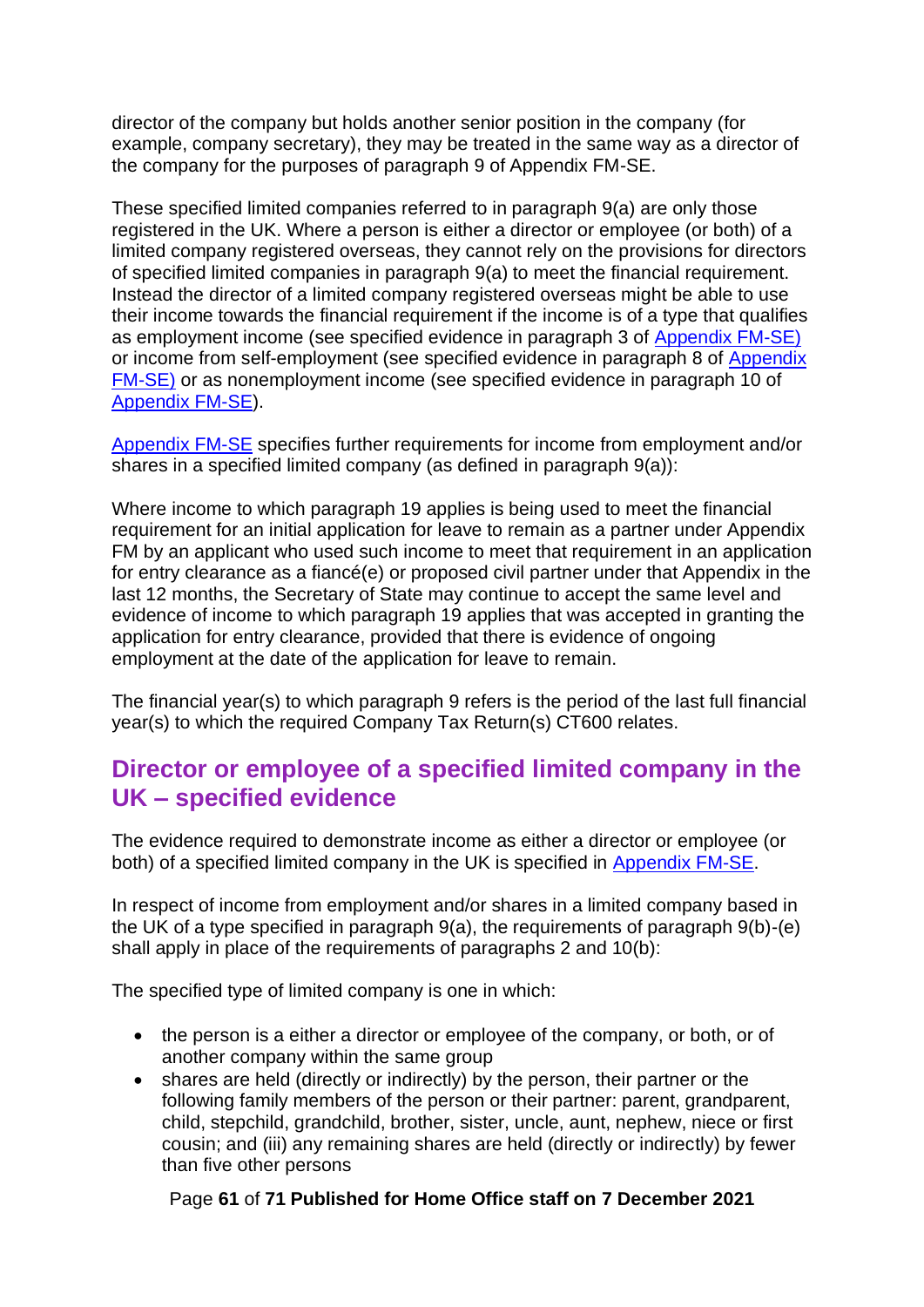All of the following must be provided:

- Company Tax Return CT600 (a copy or print-out) for the last full financial year and evidence this has been filed with HMRC, such as electronic or written acknowledgment from HMRC
- evidence of registration with the Registrar of Companies at Companies House. If the company is required to produce annual audited accounts, such accounts for the last full financial year.
- if company is not required to produce annual audited accounts, unaudited accounts for the last full financial year and an accountant's certificate of confirmation, from an accountant who is a member of a UK Recognised Supervisory Body (as defined in the Companies Act 2006) or who is a member of the Institute of Financial Accountants; (v) Corporate/business bank statements covering the same 12-month period as Company Tax Return CT600
- a current Appointment Report from Companies House

One of the following documents must also be provided:

- a certificate of VAT registration and the VAT return for the last full financial year (a copy or a print-out) confirming the VAT registration number, if turnover is in excess of £79,000 or was in excess of the threshold which applied during the last full financial year
- proof of ownership or lease of business premises
- original proof of registration with HMRC as an employer for the purposes of PAYE and National Insurance, proof of PAYE reference number and Accounts Office reference number. This evidence may be in the form of a certified copy of the documentation issued by HMRC

Where the person is listed as either a director or employee of the company (or both) and receives a salary from the company, all of the following documents must also be provided:

- payslips and P60 (if issued) covering the same period as the Company Tax Return CT600
- personal bank statements covering the same 12-month period as the Company Tax Return CT600 showing that the salary as either a director or employee of the company (or both) was paid into an account in the name of the person or in the name of the person and their partner jointly

Where the person receives dividends from the company, all of the following documents must also be provided:

• dividend vouchers for all dividends declared in favour of the person during or in respect of the period covered by the Company Tax Return CT600 showing the company's and the person's details with the person's net dividend amount and tax credit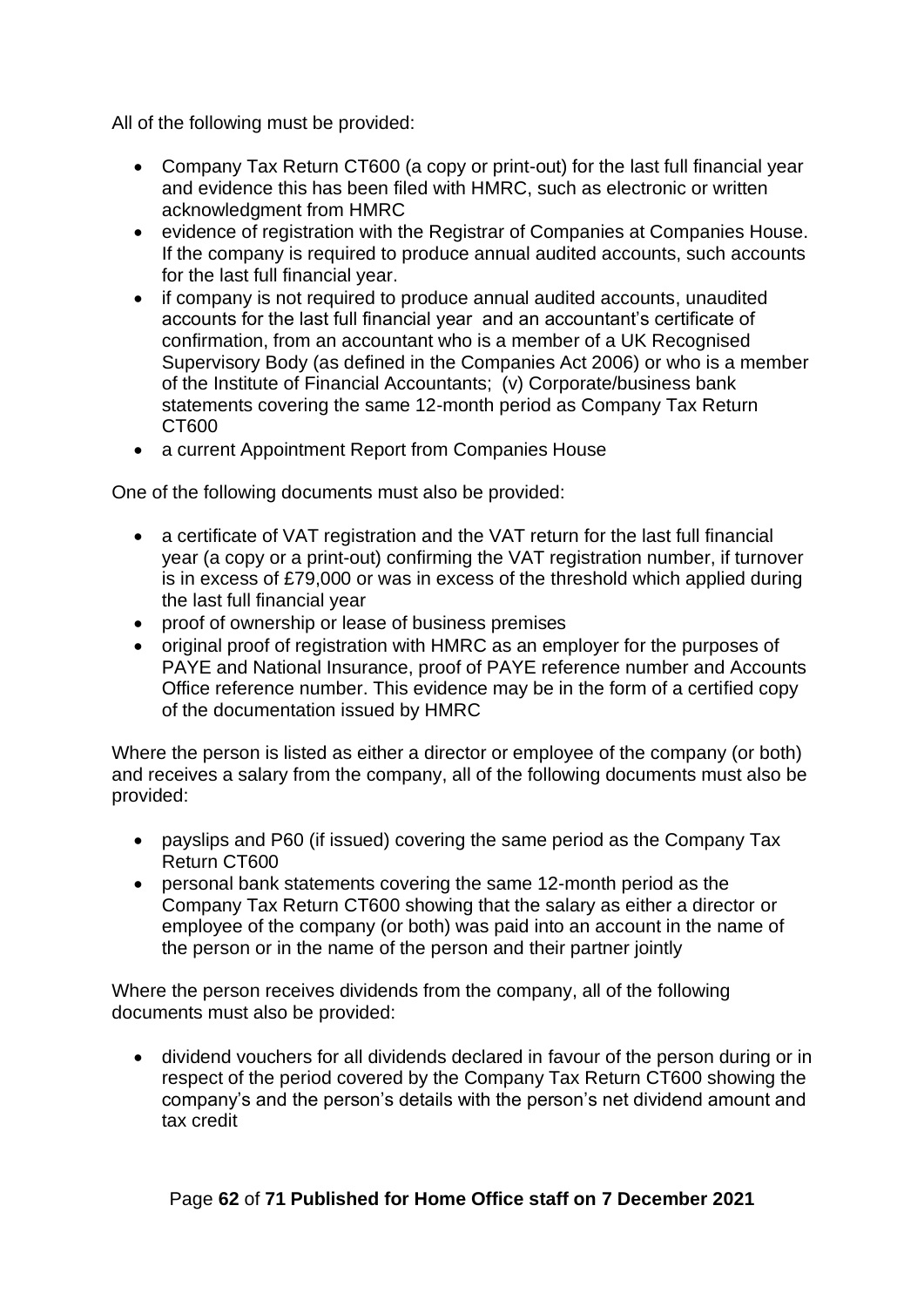- personal bank statement(s) showing that those dividends were paid into an account in the name of the person or in the name of the person and their partner jointly
- evidence of ongoing employment as a director or other employee of the company or of ongoing dividend income from the company. This evidence may include payslips (or dividend vouchers) and personal bank statements showing that, in the period since the latest 12-month period covered by the Company Tax Return CT600, the person's salary (or dividend income from the company) as a director or employee of the company (or both), was paid into an account in the name of the person or in the name of the person and their partner jointly. Alternative evidence may include evidence of ongoing payment of business rates, business-related insurance premiums or employer National Insurance contributions in relation to the company

#### **Related content**

**[Contents](#page-1-0)**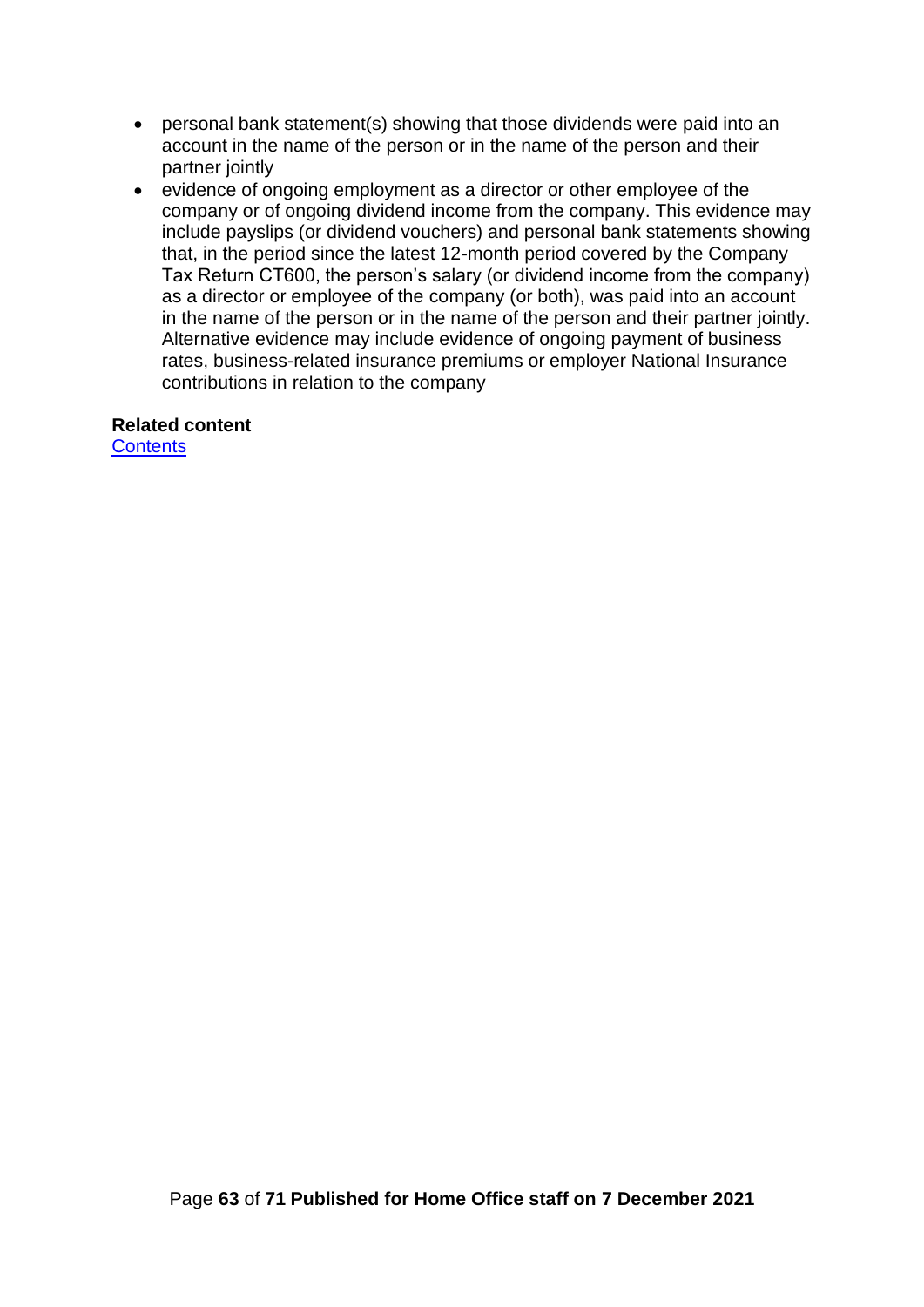# <span id="page-63-0"></span>Exceptional circumstances

Paragraph GEN.3.1.(1) of [Appendix FM](https://www.gov.uk/guidance/immigration-rules/immigration-rules-appendix-fm-family-members) applies where:

- the minimum income requirement under Appendix FM applies and is not met from the specified sources referred to there (in, as appropriate, paragraph E-ECP.3.2., E-LTRP.3.2., E-ECC.2.2. or E-LTRC.2.2.)
- it is evident from the information provided by the applicant that there are exceptional circumstances which could render refusal of the application a breach of Article 8 because it could result in unjustifiably harsh consequences for the applicant, their partner or a relevant child

Where such exceptional circumstances exist, the decision-maker must go on to consider whether the minimum income requirement is met if other credible and reliable sources of income, financial support or funds available to the couple are taken into account. Those sources, and matters to which the decision maker should have regard when assessing their genuineness, credibility and reliability, are set out in paragraph 21A of [Appendix FM-SE.](https://www.gov.uk/guidance/immigration-rules/immigration-rules-appendix-fm-se-family-members-specified-evidence) The threshold of such exceptional circumstances (which must be met before other credible and reliable sources of income, financial support or funds can be taken into account) is a high one. For guidance on when such exceptional circumstances may arise, see exceptional circumstance section of the [Family life \(as a partner or parent\), private life and](https://www.gov.uk/government/publications/family-life-as-a-partner-or-parent-private-life-and-exceptional-circumstance)  [exceptional circumstances guidance.](https://www.gov.uk/government/publications/family-life-as-a-partner-or-parent-private-life-and-exceptional-circumstance)

Where the decision-maker is satisfied, based on the information provided by the applicant, that there are exceptional circumstances which could render refusal of the application a breach of Article 8, the decision-maker should consider whether the applicant has provided evidence of ability to meet the minimum income requirement through other sources. If the applicant has not already done so, the decision-maker should contact the applicant (or their legal representative) in writing requesting that they provide information and evidence in writing of any other credible and reliable source(s) of income, financial support or funds available to the couple which enables the minimum income requirement to be met. Such sources can be in addition to, or in place of, the sources of income or funds on which the application initially relied. The decision-maker should request that the information be provided within 21 days of the date of the request.

The decision-maker should then consider any information and evidence provided by the applicant as to other sources of income, financial support or funds. Paragraph 21A of Appendix FM-SE sets out the types of source which can be taken into account (in addition to the specified sources referred to in Appendix FM, in, as appropriate, paragraph E-ECP.3.2., E-LTRP.3.2., E-ECC.2.2. or E-LTRC.2.2.). These are:

• a credible guarantee of sustainable financial support to the applicant or their partner from a third party. (This is in addition to the existing provision in paragraph 1(b) of Appendix FM-SE, which permits applicants to rely on certain, narrower forms of third-party support)

#### Page **64** of **71 Published for Home Office staff on 7 December 2021**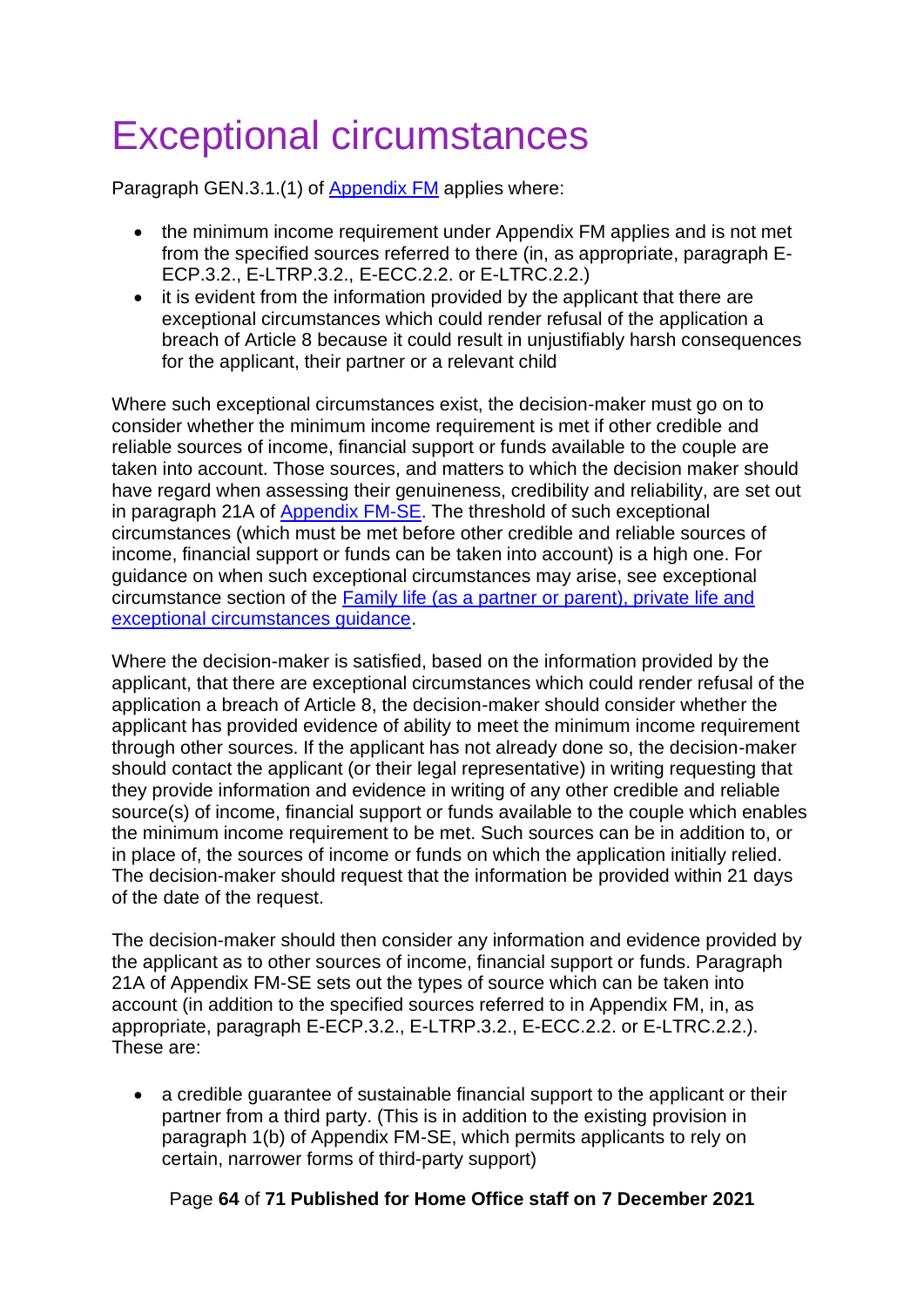- credible prospective earnings from the sustainable employment or selfemployment of the applicant or their partner. (This is in addition to the existing provision in paragraphs 4, 13(c) and 13(d) of Appendix FM-SE, which permits the applicant's partner to rely, in the context of an entry clearance application, on a confirmed job offer in the UK in certain circumstances)
- any other credible and reliable source of income or funds for the applicant or their partner, which is available to them at the date of application or which will become available to them during the period of limited leave applied for. This could include, for example, cash savings of the couple (of less than £16,000, or held for less than 6 months at the date of application where paragraph 11(c) or 11(d) of Appendix FM-SE does not apply), or an investment or financial product owned by the couple (for example, an endowment policy which has not yet matured but will pay out within 30 months of the date of application), which Appendix FM-SE does not otherwise permit to be taken into account under the minimum income requirement

Paragraph 21A of Appendix FM-SE also sets out objective criteria to which the decision-maker must have regard in assessing the genuineness, credibility and reliability of the other source(s) of income, financial support or funds on which the applicant relies upon.

The other source(s) of income, financial support or funds must enable the minimum income requirement to be met for entry clearance or leave to remain to be granted on this basis. The other relevant requirements of the Immigration Rules must also be met.

An applicant granted entry clearance or leave to remain on this basis will be on the 10year partner route to settlement (Indefinite Leave to Remain). That means that the person will not have to meet the minimum income requirement again, in order to complete that route. However, where they are subsequently in a position to meet that requirement, using the usual sources specified in Appendix FM, they can apply in country to switch to start the 5-year partner route.

Where an application under Appendix FM falls for refusal both for failure to meet the minimum income requirement, and for reasons unconnected to the minimum income requirement, the decision-maker must go on to consider whether paragraph GEN.3.2. of Appendix FM applies, as per the exceptional circumstance section of the Family life (as a partner or parent), private life and exceptional circumstance guidance. Where paragraph GEN.3.2. does not apply, the decision-maker may refuse the application simply on the basis of the reasons for refusal which are not connected to the minimum income requirement.

However, if the decision-maker also wishes to include the minimum income requirement as a reason for refusal, they must first undertake the process described in the previous paragraph: that is, to establish whether there are exceptional circumstances which could render refusal of the application a breach of Article 8 because it could result in unjustifiably harsh consequences for the applicant, their partner or a relevant child, such that other credible and reliable sources of income, financial support or funds available to the couple must be taken into account under the minimum income requirement.

Page **65** of **71 Published for Home Office staff on 7 December 2021**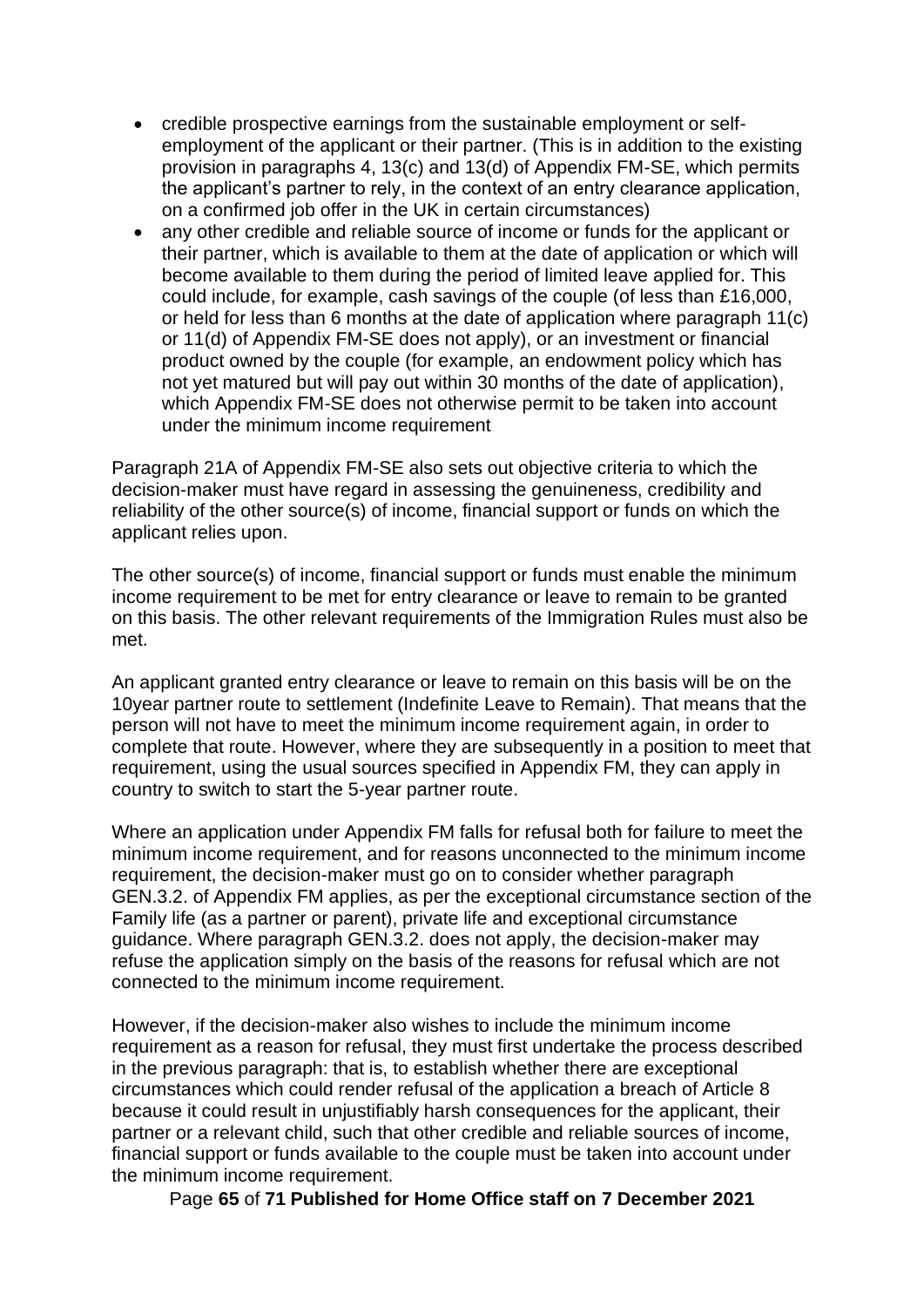If there are such exceptional circumstances, the decisionmaker must, where this is not otherwise available, contact the applicant (or their legal representative) in writing giving them 21 days from the date of the request in which to provide information and evidence in writing of any other such source(s) which enables the minimum income requirement to be met. This can be in addition to, or in place of, the income or funds on which the application relied.

Paragraph 21A of Appendix FM-SE contains the following general provisions:

- where the applicant is a child, the references in paragraph 21A to 'applicant' mean the 'applicant's parent' under paragraph E-ECC.1.6. or E-LTRC.1.6. of Appendix FM and the references to 'partner' mean the 'applicant's parent's partner' under those paragraphs
- the onus is on the applicant to satisfy the decision-maker of the genuineness, credibility and reliability of the source of income, financial support or funds relied upon, on the basis of the information and evidence provided

The source of income, financial support or funds must not be a loan, unless evidence submitted with the application shows that, the source is a mortgage on a residential or commercial property in the UK or overseas which at the date of application is owned by the applicant, their partner or both, or by the third party guaranteeing to support them.

If not, the applicant can also provide evidence that, the mortgage is provided by a financial institution regulated by the appropriate regulatory body for the country in which that institution is operating. If the applicant cannot provide the evidence mentioned prior, the evidence can also show that the mortgage payments are "reasonably affordable" by the person(s) responsible for them and are likely to remain so for the period of limited leave applied for.

The decision-maker must make a broad general assessment of this, on the basis of the information and evidence provided by the applicant. They are not expected to, and should not, undertake an exhaustive audit of the person's financial resources and outgoings.

Any cash savings and any current financial investment or product relied upon by the applicant must, at the date of application, be in the name(s) and under the control, of the applicant, their partner or both.

Any cash savings relied upon by the applicant must enable the financial requirement in paragraph E-ECP.3.1.(b), E-LTRP.3.1.(b), E-ECC.2.1.(b) or ELTRC.2.1.(b) of [Appendix FM](https://www.gov.uk/guidance/immigration-rules/immigration-rules-appendix-fm-family-members) (as applicable) to be met, except that the criteria in paragraph 21A(7)(c) (set out below) apply in place of the requirements in paragraphs 11 and 11A of [Appendix FM-SE](https://www.gov.uk/guidance/immigration-rules/immigration-rules-appendix-fm-se-family-members-specified-evidence) (as to the period for which, and the type of account in which, cash savings must otherwise have been held).

This means that, as under Category D above [\(section 7](#page-43-1) of this guidance), the cash savings must equal or exceed an amount which is 2.5 times the shortfall against the minimum income requirement (to cover the period of 2.5 years or 30 months before

Page **66** of **71 Published for Home Office staff on 7 December 2021**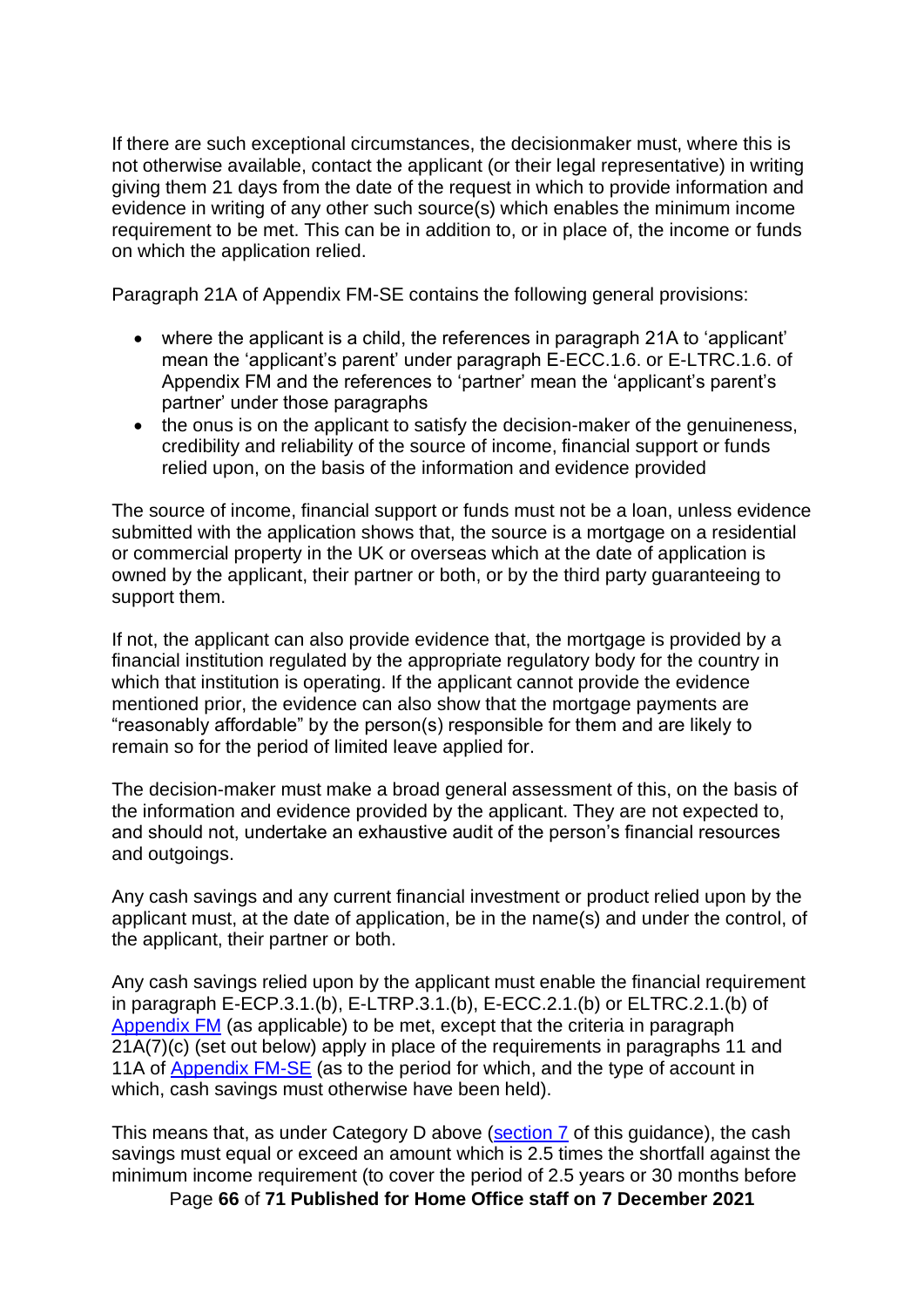a further application must be made) **plus** £16,000 (the level of cash savings which generally means that a person ceases to have access to income-related benefits).

Paragraph 21A of Appendix FM-SE then sets out, in sub-paragraph (8), objective criteria by which the decision-maker will determine the genuineness, credibility and reliability of the other sources of income, financial support or funds. The decisionmaker must consider, in light of all the information and evidence provided by the applicant, how far these criteria are met. They are not exhaustive, or necessarily determinative: rather, the decision-maker must consider each case in the round in light of its individual circumstances, bearing in mind the information and evidence provided by the applicant.

Thus, the decisionmaker should not refuse to accept a source which they are otherwise satisfied is genuine, credible and reliable simply because none (or few) of the relevant criteria are met. But, generally speaking, the more the relevant criteria are met, the more likely the decision-maker will be to determine that the source in question is genuine, credible and reliable, such that it should be counted towards the minimum income requirement.

In relation those objective criteria, where the other source of income is said to be a guarantee of sustainable financial support from a third party, the decision-maker must consider (in particular):

- whether the applicant has provided verifiable documentary evidence from the third party in question of their guarantee of financial support
- whether that evidence is signed, dated and witnessed or otherwise independently verified
- whether the third party has provided sufficient evidence of their general financial situation to enable the decision-maker to assess the likelihood of the guaranteed financial support continuing for the period of limited leave applied for
- whether the third party has provided verifiable documentary evidence of the nature, extent and duration of any current or previous financial support which they have provided to the applicant or their partner

The extent to which this source of financial support is relied upon by the applicant to meet the minimum income requirement under Appendix FM. This is because it is necessary to assess the extent of the risk that the requirement will not, in fact, continue to be met over the whole course of the applicant's leave, because the source proves not to be genuine or sustainable such as:

- the likelihood or otherwise of a change in the third party's financial situation
- or in their relationship with the applicant or the applicant's partner during the period of limited leave applied for

Where the other source of income is the prospective earnings from sustainable employment or self-employment of the applicant or their partner, the decision-maker must consider (in particular):

Page **67** of **71 Published for Home Office staff on 7 December 2021**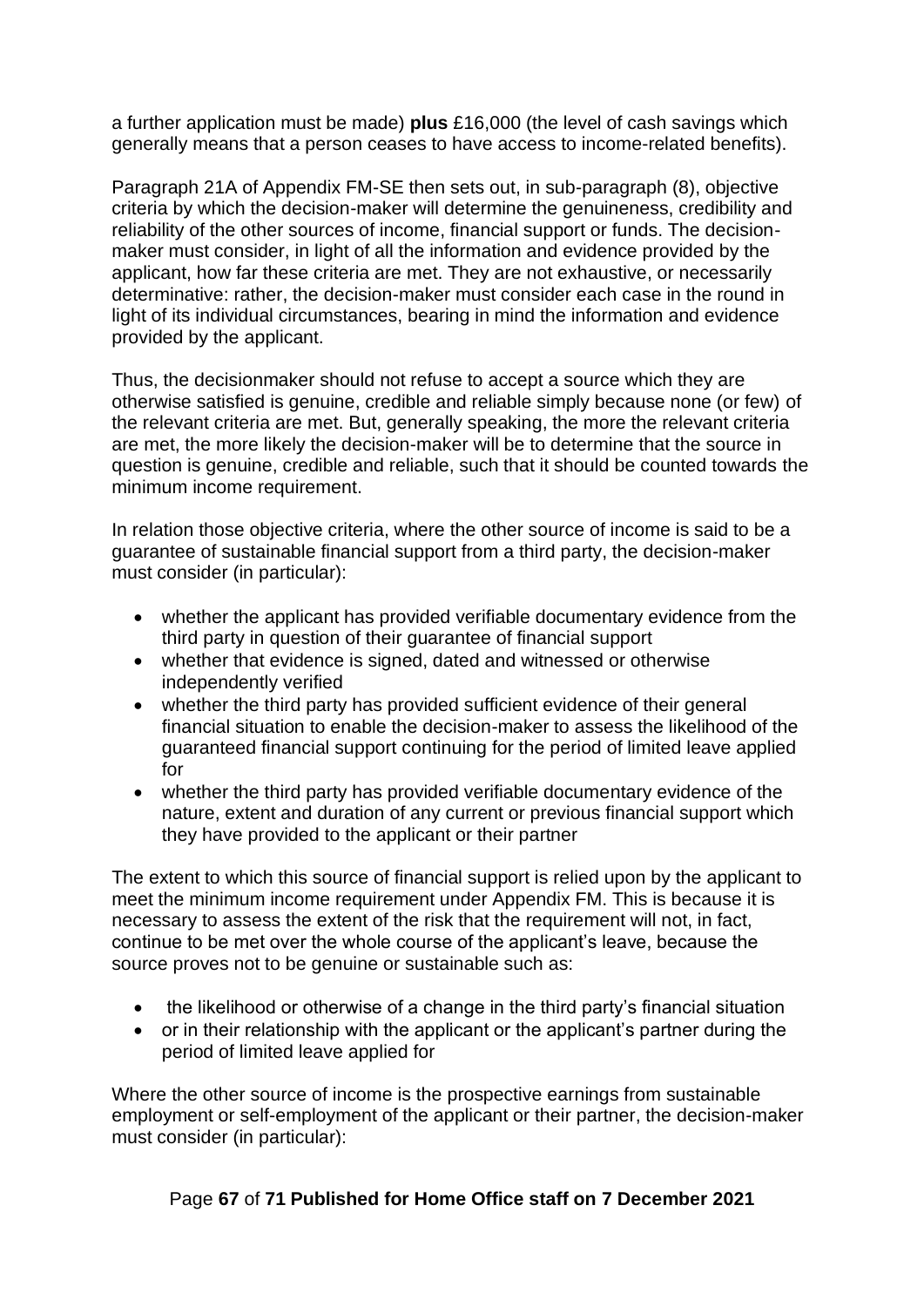- whether, at the date of application, a specific offer of employment has been made
- or a clear basis for self-employment exists, in either case, such employment or self-employment must be expected to commence within 3 months of the applicant's arrival in the UK (if the applicant is applying for entry clearance)
- or within 3 months of the date of application (if the applicant is applying for leave to remain)

Where the applicant has provided verifiable documentary evidence of the offer of employment or the basis for self-employment, and, if so, whether that evidence:

- is on the headed notepaper of the company or other organisation offering the employment, or of a company or other organisation which has agreed to purchase the goods or services of the applicant or their partner as a selfemployed person
- is signed, dated and witnessed or otherwise independently verified
- includes (in respect of an offer of employment) a signed or draft contract of employment
- includes (in respect of self-employment) a signed or draft contract for the provision of goods or services; a signed or draft partnership or franchise agreement; an application to the appropriate authority for a licence to trade; or details of the agreed or proposed purchase or rental of business premises

Where the applicant has an offer of employment in the UK, the applicant has provided verifiable documentary evidence, for example, a signed and dated letter on their headed notepaper from the employer, this must be from a relevant employment advertisement and employment application. This is to enable us to establish that the vacancy is a genuine one, which will genuinely be filled by the applicant or their partner.

It does not mean that the employment has to be of a particular skill level, provided that the relevant person is equal to the job. Moreover, it does not mean that the offer of employment can only be regarded as genuine, credible and reliable if there has been a formal advertisement and application process. For example, in the case of a small business run by a family member or friend of the applicant or their partner it may be inappropriate to expect an advertisement to have been issued and a formal application made. In those circumstances, the decision-maker should seek to satisfy themselves that the offer of employment is genuine, credible and reliable with reference to other information and evidence provided by the applicant.

The hours to be worked and the rate of gross pay, which that evidence must establish equals or exceeds the National Living Wage or the National Minimum Wage (as applicable, given the age of the person to be employed) and equals or exceeds the going rate for such work in that part of the UK, based. Where possible, the information should be from Jobcentre Plus, a relevant trade or professional body or a reputable employment agency. This enables the decision-maker to assess the reliability of the offer of employment, including in light of the total size of the workforce and the turnover (annual gross income or sales) of the relevant company or other organisation.

#### Page **68** of **71 Published for Home Office staff on 7 December 2021**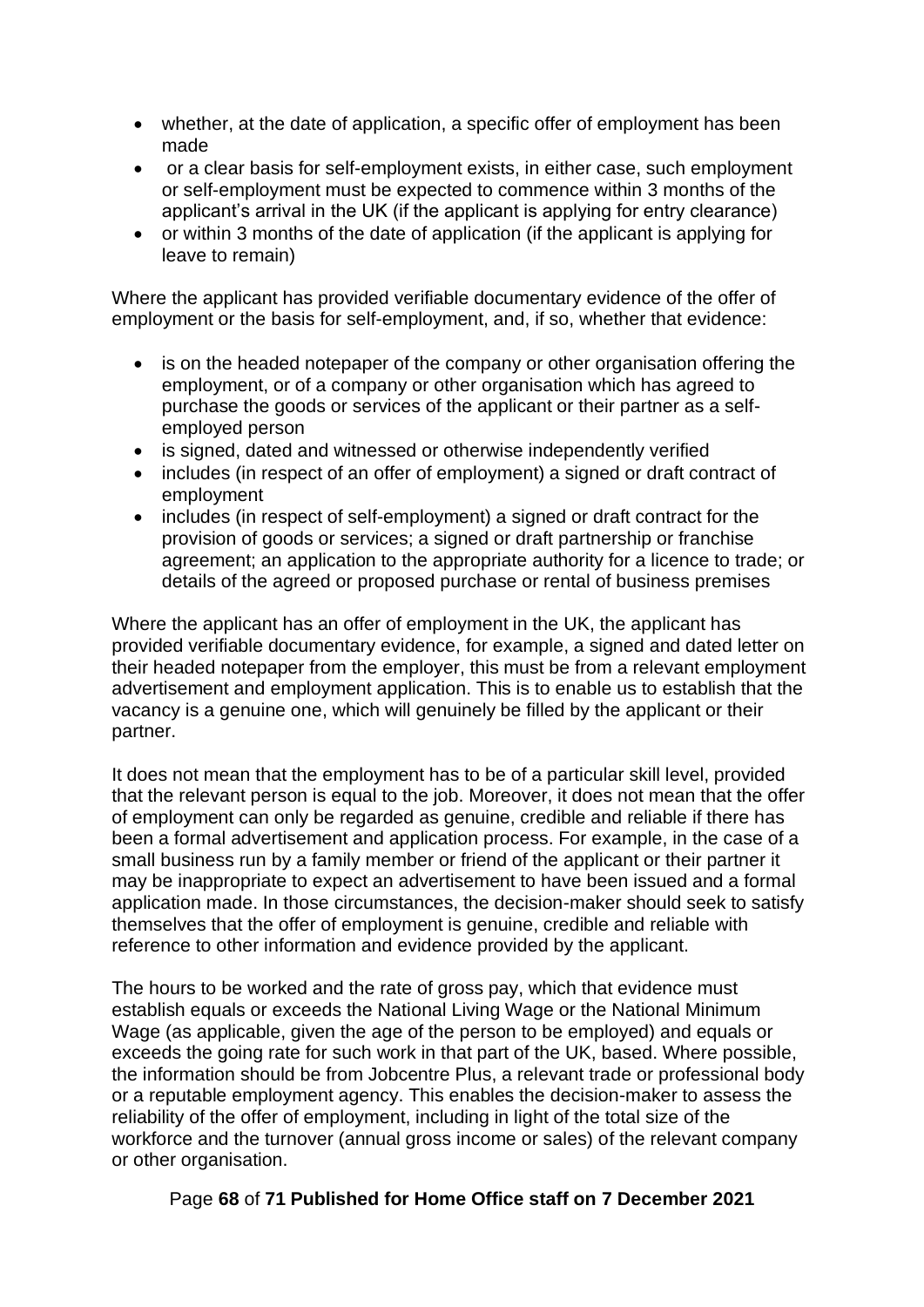The decision-maker must decide whether the applicant has provided verifiable documentary evidence at the date of application. The evidence must show the person to be employed or self-employed, or has recently been in, sustained employment or self-employment of the same or a similar type, of the same or a similar level of complexity and at the same or a similar level of responsibility.

The applicant should also provide verifiable documentary evidence that the person to be employed or self-employed has relevant professional, occupational or educational qualifications and that these are recognised in the UK.

The decision-maker must also identify whether the applicant has provided verifiable documentary evidence that the person to be employed or self-employed has the level of English language skills such prospective employment or self-employment is likely to require. For example, this may include evidence of nationality of a majority English-speaking country, of educational qualifications taught or researched in English or of passing a secure English language test at or above the relevant level of the Common European Framework of Reference for Languages with a Home Officeapproved test provider.

The extent to which this source of income is relied upon by the applicant to meet the minimum income requirement under Appendix FM. This is because it is necessary to assess the extent of the risk that the requirement will not, in fact, continue to be met over the whole course of the applicant's leave, because the source proves not to be genuine or sustainable. Where an offer of employment is relied upon, and where the proposed employer is a family member or friend of the applicant or their partner, the likelihood or otherwise of a relevant change in that relationship during the period of limited leave applied for.

Where the other source of income is any other credible and reliable source of income or funds for the applicant or their partner, the decision-maker must consider (in particular):

- whether the applicant has provided verifiable documentary evidence of the source
- whether that evidence is provided by a financial institution regulated by the appropriate regulatory body for the country in which that institution is operating, and is signed, dated and witnessed or otherwise independently verified
- where the income is or the funds are based on, or derived from, ownership of an asset, whether or not the applicant has provided verifiable documentary evidence of its current or previous ownership by the applicant, their partner or both
- whether the applicant has provided sufficient evidence to enable the decisionmaker to assess the likelihood of the source of income or funds being available to them during the period of limited leave applied for

The extent to which this source of income or funds is relied upon by the applicant to meet the minimum income requirement under Appendix FM. This is because it is necessary to assess the extent of the risk that the requirement will not, in fact,

#### Page **69** of **71 Published for Home Office staff on 7 December 2021**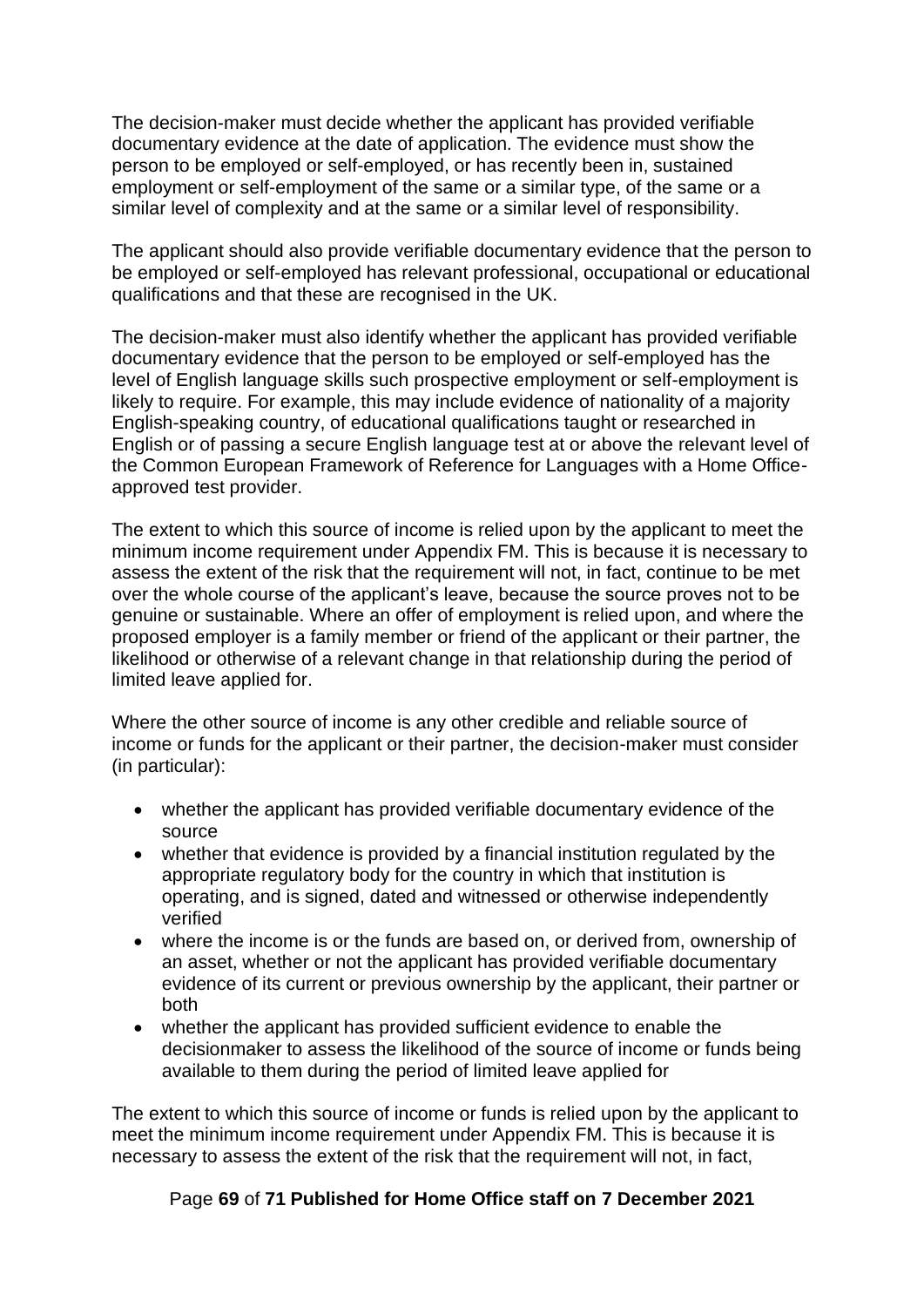continue to be met over the whole course of the applicant's leave, because the source proves not to be genuine or sustainable.

**Related content**

**[Contents](#page-1-0)**